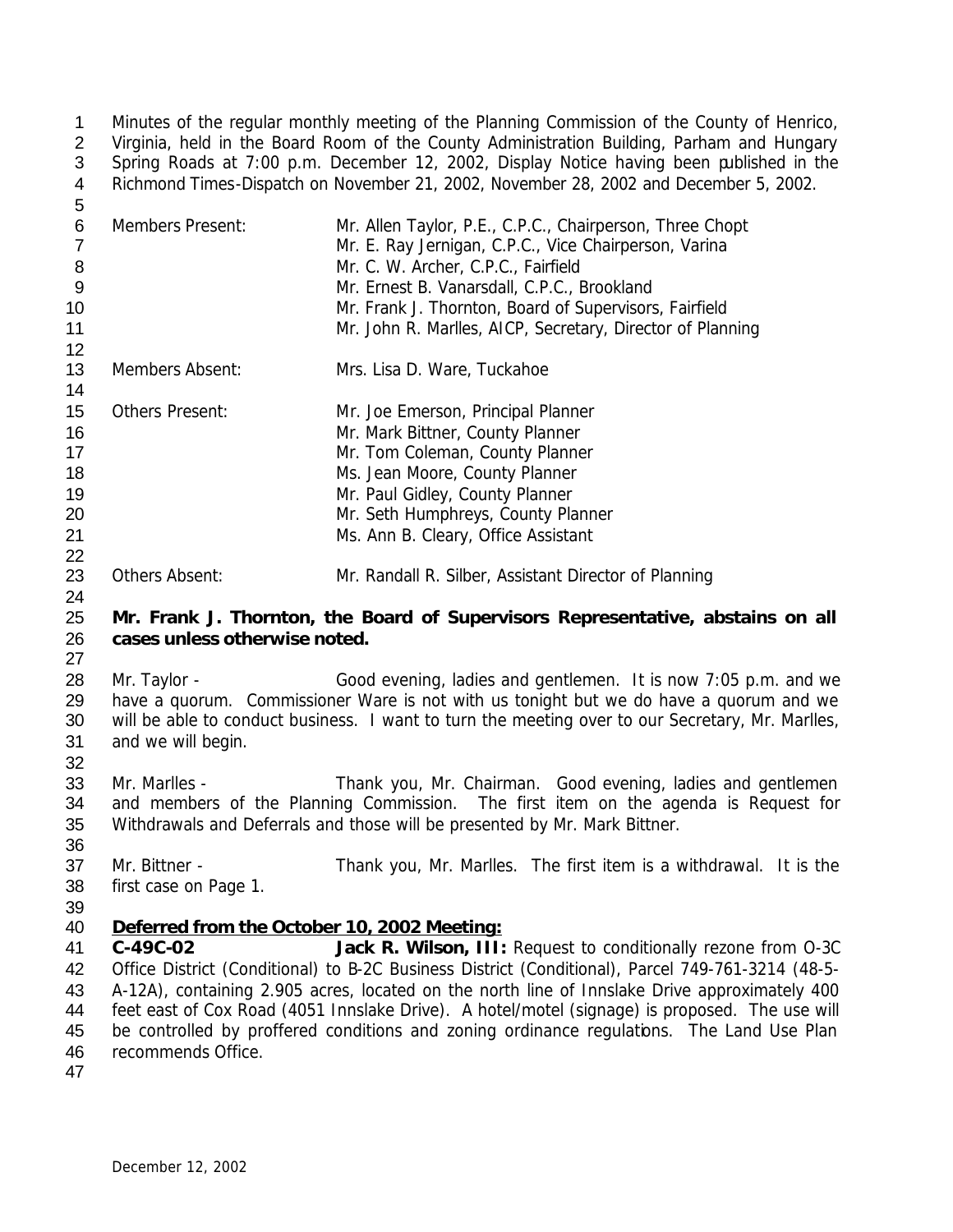48 Mr. Bittner - Again, this case has been withdrawn and no action is required by

the Commission.

# 

#### *Deferred from the November 14, 2002 Meeting:*

 **C-61C-02 William H. Shewmake for North Atlantic Holdings, Inc.:** Request to amend proffered conditions accepted with Rezoning Case C-54C-89, on Parcel 761- 754-4773 (59-A-84A), containing approximately 2.52 acres, located on the south line of W. Broad Street (U. S. Route 250) approximately 600 feet northwest of E. Parham Road. The amendment is related to the landscape and natural buffers on the property. The existing zoning is B-3C Business District (Conditional). The Land Use Plan recommends Commercial Concentration.

Mr. Bittner - This is a deferral request to June 12, 2003.

 Mr. Taylor - Is there anyone in the audience who is opposed to the deferral of Case C-61C-02, William H. Shewmake for North Atlantic Holdings, Inc.? No opposition. Therefore, I move deferral at the request of the applicant of Case C-61C-02 to June 12, 2003.

Mr. Jernigan - Second.

 Mr. Taylor - Motion made by Mr. Taylor and seconded by Mr. Jernigan to defer Case C-61C-02. All in favor say aye. All opposed say no. The motion carries.

 At the request of the applicant, the Planning Commission deferred Case C-61C-02, William H. Shewmake for North Atlantic Holdings, Inc. to June 12, 2003.

#### *Deferred from the September 12, 2002 Meeting:*

 **C-28C-02 Laraine Isaac for William D. Godsey:** Request to conditionally rezone from M-1 Light Industrial District to M-2C General Industrial District (Conditional) and C- 1 Conservation District, part of Parcel 817-721-5981, containing 60.696 acres, located on the north line of Oakley's Lane approximately 94 feet east of Oakley's Place and 217 feet west of S. Holly Avenue. The use will be controlled by proffered conditions and zoning ordinance regulations. An industrial park including a contractor's equipment storage yard is proposed. The Land Use Plan recommends Planned Industry and Environmental Protection Area. The site 82 is also in the Airport Safety Overlay District.

84 Mr. Bittner - A deferral is requested until April 10, 2003.

86 Mr. Taylor - Is there anyone in the audience who is opposed to the deferral of Case C-28C-02 to April 10, 2003? No opposition. Mr. Jernigan. 

 Mr. Jernigan - Mr. Chairman, I make a motion to defer Zoning Case C-28C-02 to April 10, 2003, by request of the applicant. 

92 Mr. Vanarsdall - Second.

 Mr. Taylor - Motion made by Mr. Jernigan and seconded by Mr. Vanarsdall. All in favor say aye. All opposed say no. The motion carries.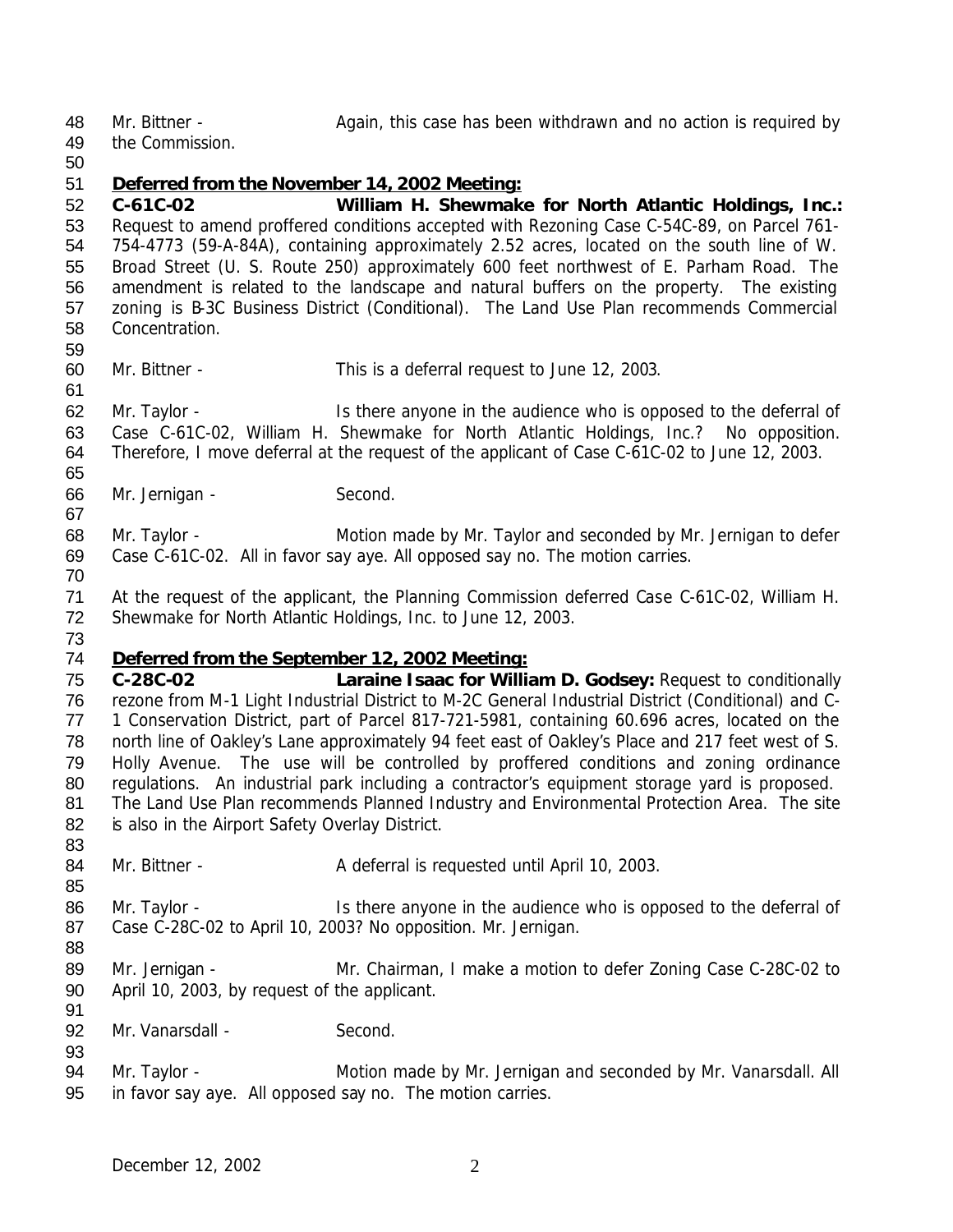#### 

 At the request of the applicant, the Planning Commission deferred Case C-28C-02Laraine Isaac for William D. Godsey to its meeting on April 10, 2003.

 **C-80C-02 RRI, LLC:** Request to conditionally rezone from A-1 Agricultural District to R-3C One Family Residence District (Conditional) and R-5AC General Residence District, (Conditional) Parcels 811-731-2493, 811-731-6048 and 812-731-4040, containing 103 78.679 acres (R-3 - 51.679 ac.; R-5A – 27 ac.), located on the north line of Creighton Road approximately 800 feet east of Harvest Crest Drive, 600 feet west of Cedar Fork Road, and at the eastern terminus of Seasons Lane and Harvest Grove Lane. A single family residential development (new section to Harvest Crest subdivision) is proposed. The R-3 District allows a minimum lot size of 11,000 square feet. The R-5A District allows a minimum lot size of 5,625 square feet. The Land Use Plan recommends Suburban Residential 1, 1.0 to 2.4 units net density per acre. The site is also in the Airport Safety Overlay District.

Mr. Bittner - This deferral is requested to January 9, 2003.

 Mr. Taylor - Is there anyone in the audience who is opposed to the deferral of CaseC-80C-02, RRI, LLC, to January 9, 2003? No opposition.

 Mr. Archer - Mr. Chairman, I move deferral of C-80C-02, RRI, LLC, to the January 9, 2003 meeting at the request of the applicant.

119 Mr. Vanarsdall - Second.

121 Mr. Taylor - Motion made by Mr. Archer, seconded by Mr. Vanarsdall, to defer Case C-80C-02 to January 9, 2003. All in favor say aye. All opposed say no. The motion passes. 

 At the request of the applicant, the Planning Commission deferred Case C-80C-02, RRI, LLC, to its meeting on January 9, 2003.

 **C-65C-02 Sharon & Dwight Fortune, et al:** Request to amend proffered conditions accepted with rezoning case C-61C-99, on Parcels 823-696-9339, 824-696-0738, 824-696-2237, 824-696-3536, 824-696-4734, 824-696-7532, 824-696-8055, 824-696-6684, 824-696-4265, 824-696-3265, 824-696-2265, 824-696-1265, 824-696-0266, 823-696-9167, 823-696-7861, 823-696-6569, 823-696-5469, 823-696-7443, 823-696-6345, 832-696-5246, located on Stansfield Court (Bewdly Subdivision). The amendment would reduce the natural buffer on the property. The existing zoning is R-2AC One Family Residence District (Conditional). The Land Use Plan recommends Suburban Residential 1, 1.0 to 2.4 units net density per acre. The site is also in the Airport Safety Overlay District. 

137 Mr. Jernigan - I have a Commission referral to February 11, 2003.

139 Mr. Taylor - Is there anyone in the audience who is opposed to the deferral of Case C-65C-02 at the request of the Commission to February 11, 2003? 

142 Mr. Bittner - The Maybe real quickly, Mr. Chairman, I can describe where this case is in case there is any question of anyone in the audience. This case, C-65C-02, is an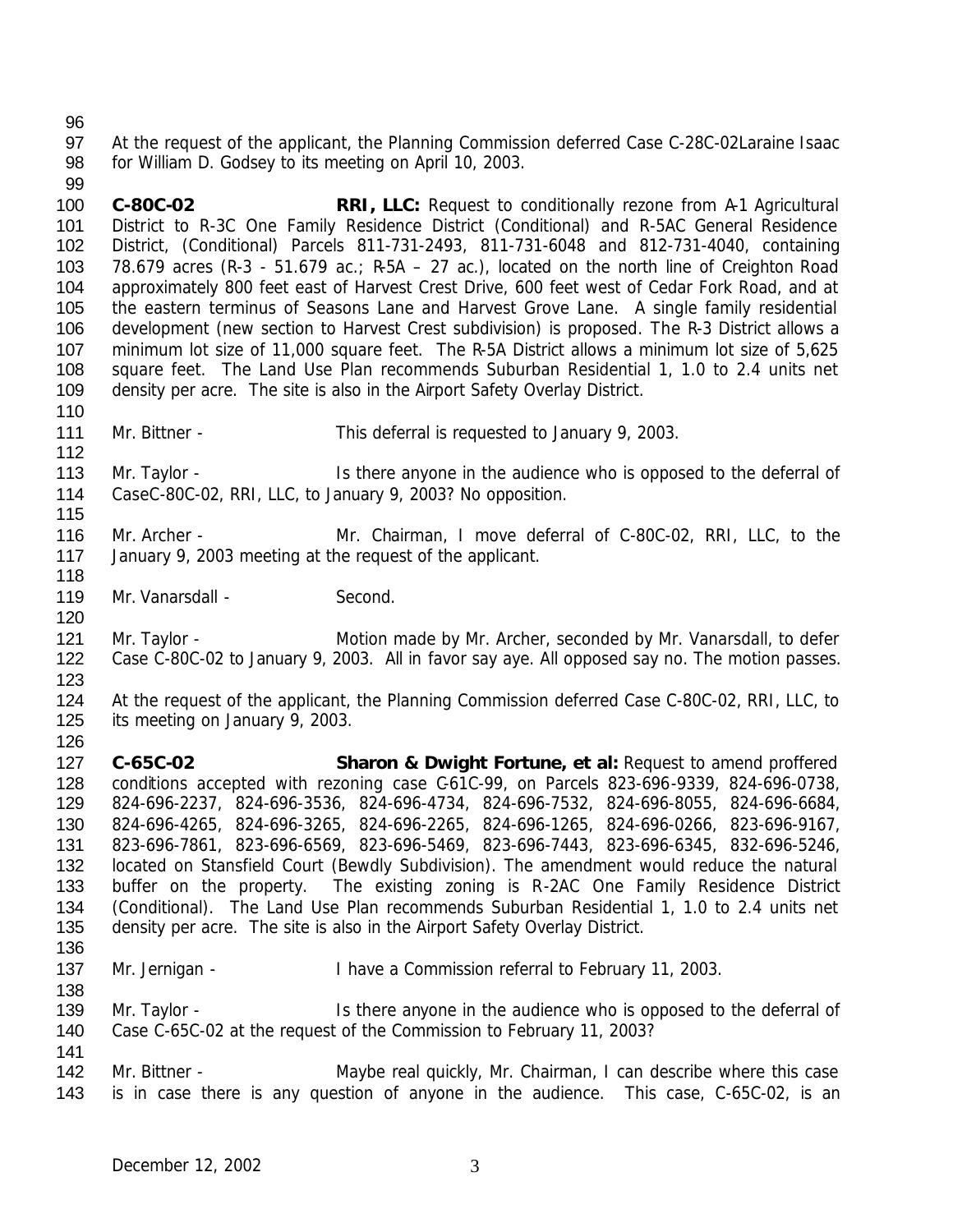December 12, 2002 4 Mr. Jernigan - Mr. Chairman, I make a motion to defer zoning case C-65C-02 for 60 days to February 11, 2003, by request of the Commission. 153 Mr. Vanarsdall - Second. 155 Mr. Taylor - **Motion made by Mr. Jernigan and seconded by Mr. Vanarsdall to**  defer Case C-65C-02, Sharon & Dwight Fortune, et al, at the request of the Commission for 60 days. All in favor say aye. All opposed say no. The motion passes. The Planning Commission deferred Case C-65C-02, Sharon and Dwight Fortune, et al, to its meeting on February 11, 2003. Mr. Bittner - That concludes tonight's withdrawals and deferrals. 164 Mr. Marlles - The Mr. Chairman, the next item on the agenda is request for expedited items. For just the benefit of the audience, items or cases that are on the Expedited Agenda, are cases in which staff is recommending approval. The Planning Commission member is in support of the request and there is no known neighborhood or citizen opposition. If there is citizen opposition, a case can be taken off of the Expedited Agenda and then heard in its normal rotation on the agenda. Mr. Bittner. Mr. Bittner - Thank you, Mr. Marlles. The first case on the Expedited Agenda is on Page 2 of the agenda. **C-76C-02 Andrew M. Condlin/Caroline Browder for G3 Investments, L.L.C.:** Request to amend proffered conditions accepted with rezoning case C-31C-97, on part of Parcels 743-762-6518 and 743-761-5197, containing 3.175 acres, located on the east line of Brookriver Drive and the west line of Interstate 64 approximately 650 feet north of the north 178 line of W. Broad Street. The amendment would eliminate Proffer 12 that prohibits retail uses. The existing zoning is M-1C Light Industrial District (Conditional). The Land Use Plan recommends Commercial Concentration. The site is also in the West Broad Street Overlay District. 183 Mr. Taylor - Is there anyone in the audience who is opposed to Case C-76C-02 being placed on the Expedited Agenda? No opposition. Therefore, I move approval of Case C- 76C-02, Andrew M. Condlin/Caroline Browder for G3 Investments, LLC. 187 Mr. Jernigan - Second. 189 Mr. Taylor - **Motion made by Mr. Taylor and seconded by Mr. Jernigan. All in**  favor say aye. All opposed say no. The motion passes. 

144 amendment to reduce the natural buffer on property in the Bewdly Subdivision. The existing

147 Mr. Taylor - Is there any opposition to the deferral of Case C-65C-02 for 60

zoning is R-2AC, One-Family Residence District, and I believe this is in the Varina District.

days, which would be February 11, 2003?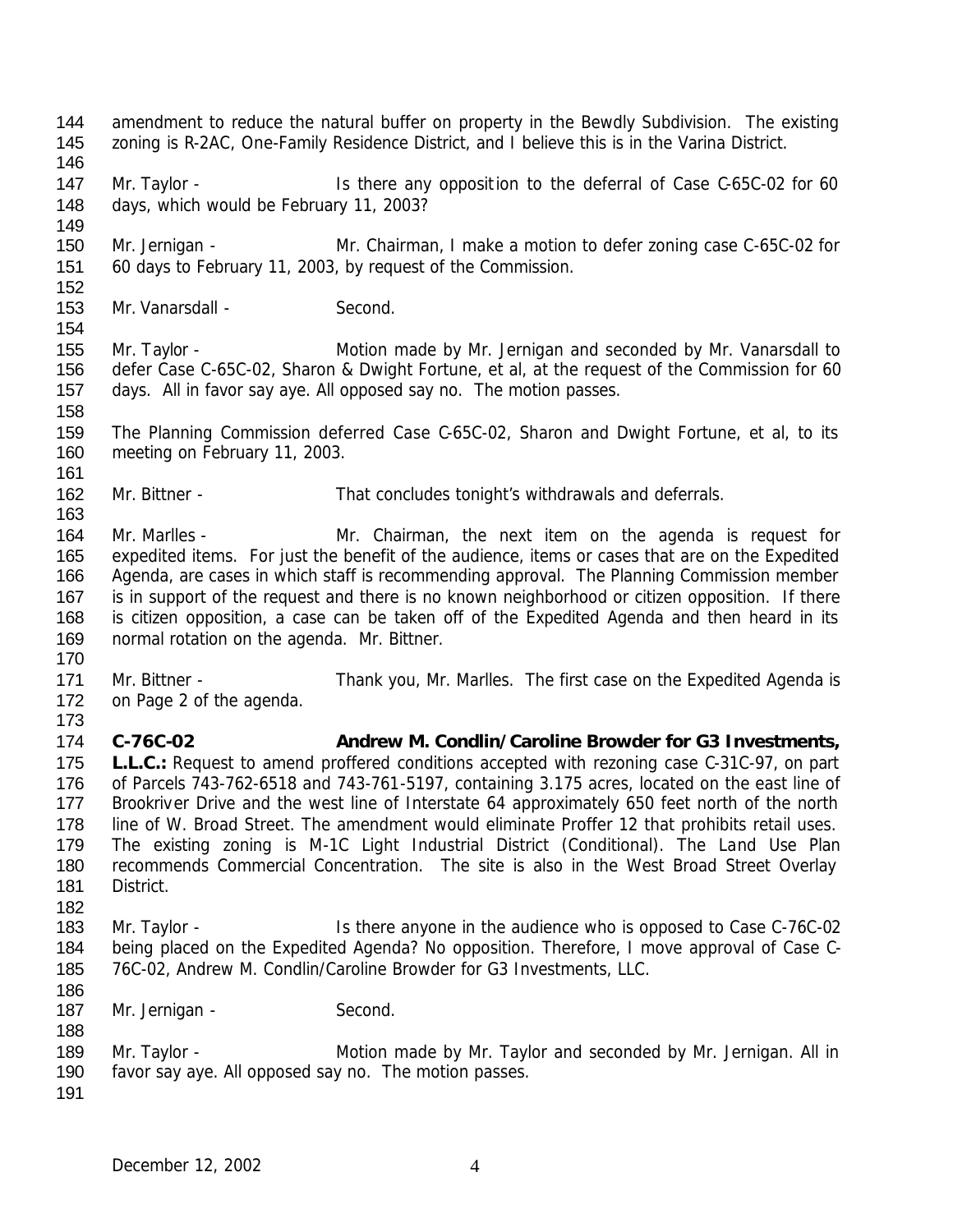**REASON:** Acting on a motion by Mr. Taylor, seconded by Mr. Jernigan, the Planning 193 Commission voted 40 (one abstention and one absence) to recommend that the Board of Supervisors **grant** the request because the change in use is compatible with surrounding development and is not expected to adversely impact these surrounding land uses.

## *Deferred from the November 14, 2002 Meeting:*

 **C-66C-02 Gloria Freye for Stony Run Development Co. LLC:** Request to conditionally rezone from A-1 Agricultural District and R-3AC One Family Residence District 200 (Conditional) to R-3C One Family Residence District (Conditional) and C-1, Conservation District, Parcel 806-727-6208, containing 14.8 acres, located on the east line of Creighton Road approximately 160 feet north of Stone Dale Drive and at the northern terminus of Stoney Valley Drive and the southern terminus of Maplegrove Drive (3183 Creighton Road). A single -family subdivision with up to 35 residences is proposed. The R-3 District allows a minimum lot size of 11, 000 square feet. The Land Use Plan recommends Suburban Residential 1, 1.0 to 2.4 units 206 net density per acre, and Environmental Protection Area. The site is also in the Airport Safety Overlay District.

 Mr. Taylor - Is there anyone in the audience who is opposed to Case C-66C-02, Gloria Freye for Stoney Run Development Co., LLC? No opposition. Mr. Jernigan.

212 Mr. Jernigan - Mr. Chairman, in looking through this, this falls completely in line with the 2010 Land Use Map and it is zoned for R-3C, but actually the density had been cut to R-2 status at 2.36, so with that, I will make a motion to approve Zoning Case C-66C-02 on the Expedited Agenda.

217 Mr. Vanarsdall - Second.

219 Mr. Taylor - Motion made by Mr. Jernigan and seconded by Mr. Vanarsdall. All in favor aye. All opposed say no. The motion passes. 

 **REASON:** Acting on a motion by Mr. Jernigan, seconded by Mr. Vanarsdall, the Planning 223 Commission voted 40 (one abstention and one absence) to recommend that the Board of Supervisors **accept the proffered conditions and grant** the request because it conforms to the recommendations of the Land Use Plan and it continues a similar level of single family 226 zoning as currently exists in the area.

 **C-77C-02 Laraine Isaac and/or Robert F. Nelson for Gary L. Price:** 229 Request to conditionally rezone from A-1 Agricultural District to M-1C Light Industrial District (Conditional), Parcels 817-708-5106, 817-707-5693, 817-707-6299, 817-707-6693, 817-707- 7588, containing 3.992 acres, located on the south line of Charles City Road approximately 450 feet west of Miller Road. Warehouses are proposed. The use will be controlled by proffered 233 conditions and zoning ordinance regulations. The Land Use Plan recommends Heavy Industry. The site is also in the Airport Safety Overlay District.

 Mr. Taylor - Is there anyone in the audience opposed to Case C-77C-02 being heard on the Expedited Agenda? No opposition.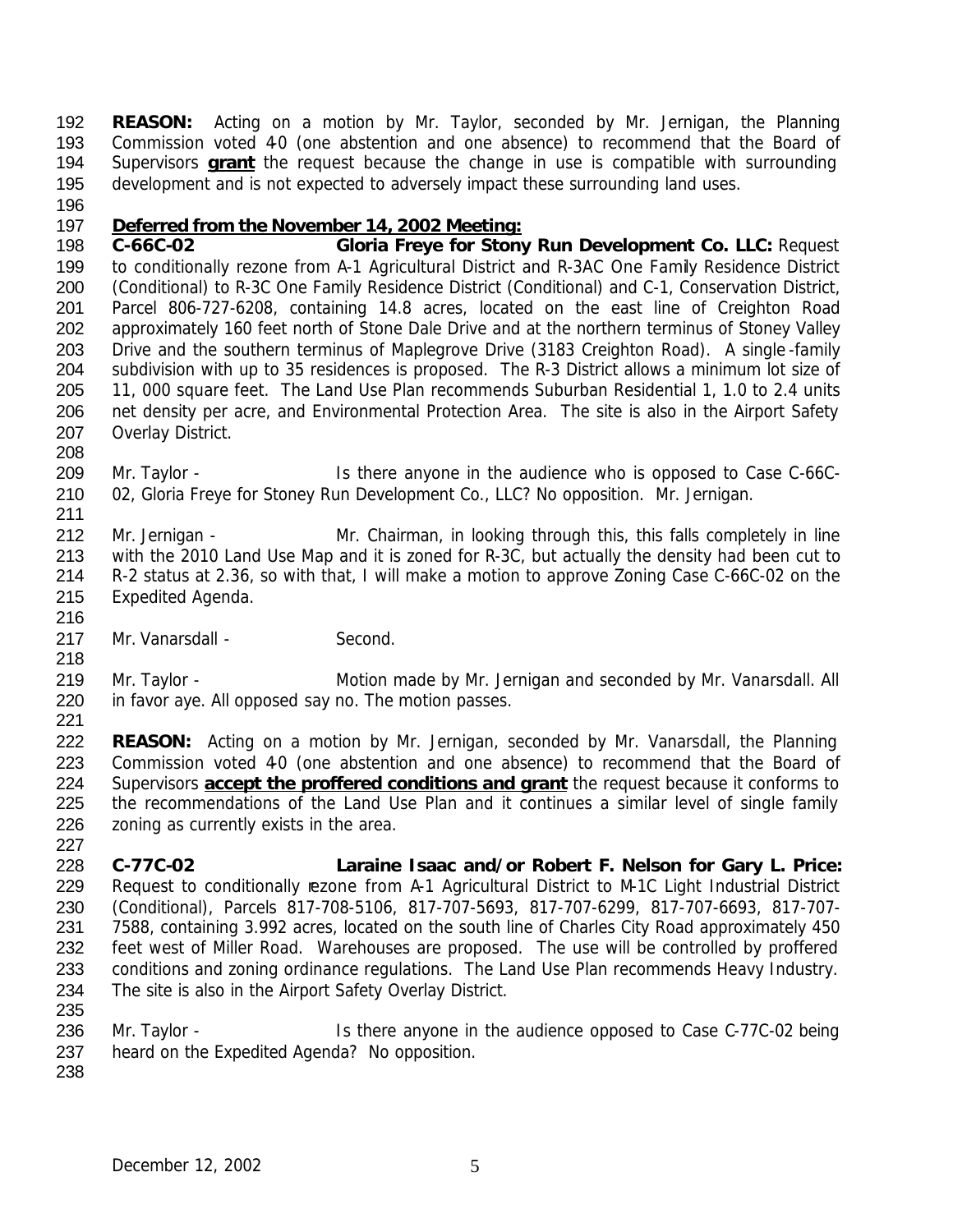Mr. Jernigan - Mr. Chairman, I make a motion to approve Zoning Case C-77C-02

on the Expedited Agenda.

- 
- 242 Mr. Vanarsdall Second.
- 
- 
- 

244 Mr. Taylor - Motion made by Mr. Jernigan and seconded by Mr. Vanarsdall. All in favor say aye. All opposed say no. The motion passes.

 **REASON:** Acting on a motion by Mr. Jernigan, seconded by Mr. Vanarsdall, the Planning 248 Commission voted 40 (one abstention and one absence) to recommend that the Board of Supervisors **grant** the request because it continues a form of development consistent with the area and the proffered conditions would provide for a higher quality of development than would otherwise be possible.

 **C-78-02 Laraine Isaac and/or Robert F. Nelson for William R. Elliott:** Request to rezone from O-1 Office District to R-3 One Family Residence District, Parcel 801-703-7934, containing 1.636 acres, located on the east line of New Market Road (State Route 5) approximately 600 feet north of McLean Street. A single family residential development is proposed. The R-3 District allows a minimum lot size of 11,000 square feet. The Land Use Plan recommends Office. 

- 260 Mr. Taylor Is there anyone in the audience who is opposed to Case C-78-02 being heard on the Expedited Agenda? There is opposition, so we will have to drop that off of the Expedited Agenda and we will hear it in turn. Thank you, sir.
- **C-79-02 Laraine Isaac and/or Robert F. Nelson for William R. Elliott:** Request to rezone from B-1 Business District to R-3 One Family Residence District, part of Parcel 801-703-7169, containing 0.684 acre, located on the south line of Wilderness Drive approximately 165 feet east of New Market Road (State Route 5). A single-family residential development is proposed. The R-3 District allows a minimum lot size of 11,000 square feet. The Land Use Plan recommends Commercial Concentration.
- Mr. Bittner The next item is a companion case to that, and probably with the first one being off the Expedited, you may want to take this one off.
- 274 Mr. Jernigan - It is two separate parcels. They are not adjoining.
- 276 Mr. Bittner But they will all become part of the same existing subdivision, I believe.
- 279 Mr. Taylor Is there anyone in the audience who is opposed to Case C-79-02 being heard on the Expedited Agenda? There is opposition to both C-78-02 and C-79-02, so will hear those both on the regular agenda.

| ∠∪∠ |                     |                                                                   |
|-----|---------------------|-------------------------------------------------------------------|
| 283 | Mr. Bittner -       | That concludes the Expedited Agenda for tonight.                  |
| 284 |                     |                                                                   |
| 285 | Mr. Taylor -        | All right. Thank you very much, Mr. Bittner, and we will go on to |
| 286 | the regular agenda. |                                                                   |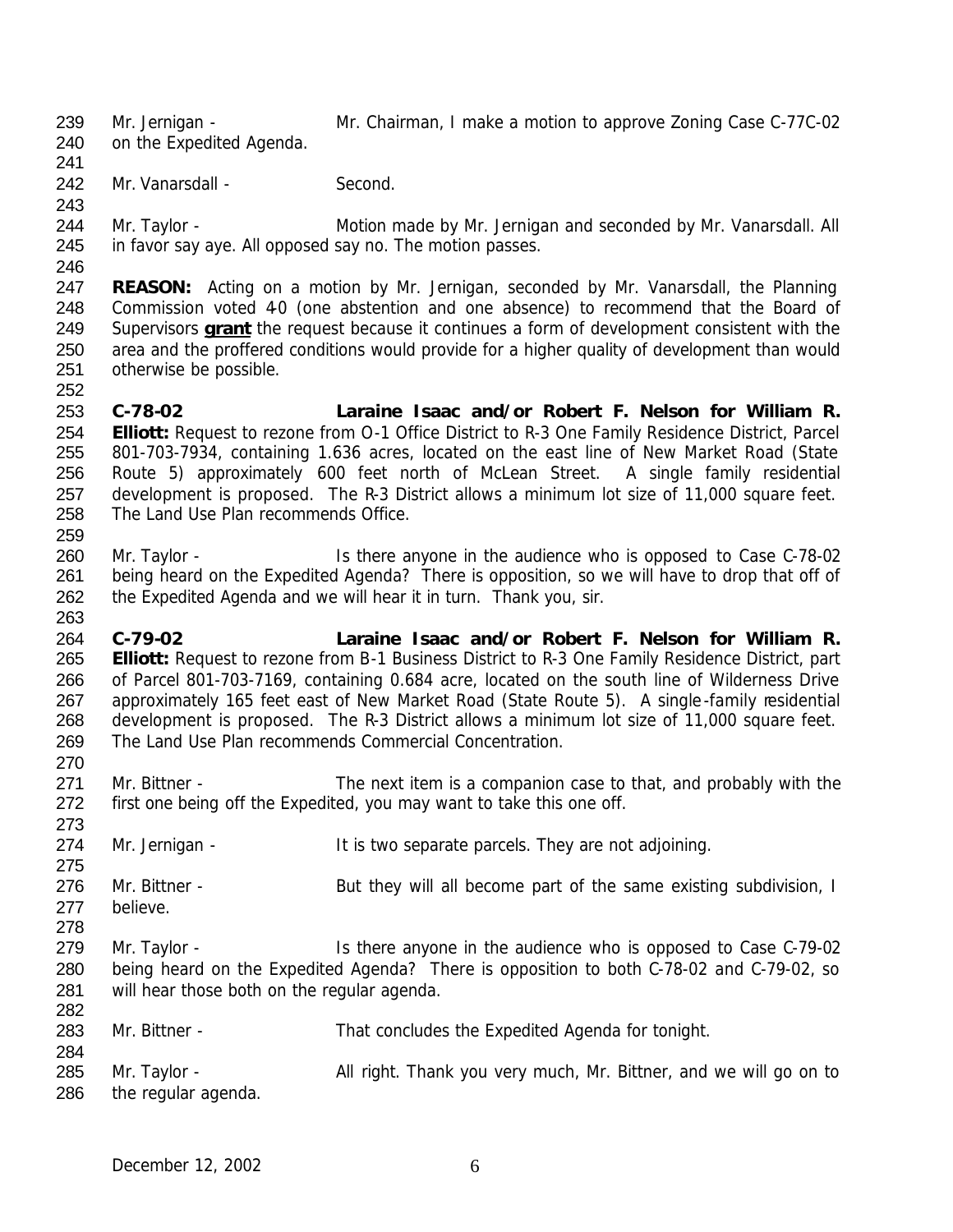- **C-74C-02 Gloria L. Freye for Webb L. Tyler & G. Edmond Massie, IV:** Request to conditionally rezone from A-1 Agricultural District and C-1C Conservation District (Conditional) to R-3C One Family Residence District (Conditional) and C-1C Conservation District (Conditional), Parcels 745-765-2822, 745-765-1418, 744-765-8338, 744-765-5906, and part of Parcel 746-765-0853, containing approximately 22.395 acres (R-3C: 21.535 acres; C-1C: 0.86 acre, located at the northwest intersection of Dublin and Belfast Roads (McDonald's Small Farms subdivision). A single-family residential subdivision is proposed. The applicant has proffered the density shall not exceed 2.2 dwelling units per acre on the properties defined in Rezoning Cases C-74C-02, C-2C-01 and C-3C-01 in the aggregate. The density calculations 297 shall be provided at the time of each subdivision. The Land Use Plan recommends Suburban Residential 1, 1.0 to 2.4 units net density per acre. Mr. Marlles - The staff report will be given by Mr. Paul Gidley. 302 Mr. Taylor - Is there anyone in the audience opposed to Case C-74C-02? No opposition. Mr. Gidley, please proceed. Mr. Gidley - Thank you Mr. Chairman, Mr. Secretary, members of the Planning Commission. This case is C-74C-02. It is a request to rezone 22.365 acres of land mostly from A-1 to R-3C, with a small piece of C-1 land being made C-1 (Conditional). There are revised proffers with this case that you should have. The subject property is located in the northernmost part of the McDonalds Small Farm subdivision It is also located at the north corner of the intersection of Dublin Road and Belfast Road. Several issues were raised in the staff report, many of which have been addressed with revised proffers. Briefly, these include: • providing a street connection to McDonald Small Farms • raising the minimum square footage on the homes to 2,000 square feet 321 • requiring each home to have a two-car garage 322 • planting two trees with a minimum caliper of 2.5" in each front yard However, there are two key issues that remain unresolved. These include the zoning requested (i.e. the minimum lot size) and the building materials used with each house. Staff believes R-2 or R-2A zoning would better reflect the Comprehensive Plan's recommendation of SR-1 (1.0-2.4 units/acre). Given this designation and the two-acre size of many of the lots in McDonalds Small Farm, R-3 would seem a little bit intense. 331 While the applicant has implied that the quality of homes proposed might justify the R3C 332 zoning, the proffers concerning building quality are fairly standard. These include brick foundations and a pledge that at least 25% of the homes will have fronts of brick and/or stone.
- Staff believes that if the more intense zoning district is to be provided, the applicant should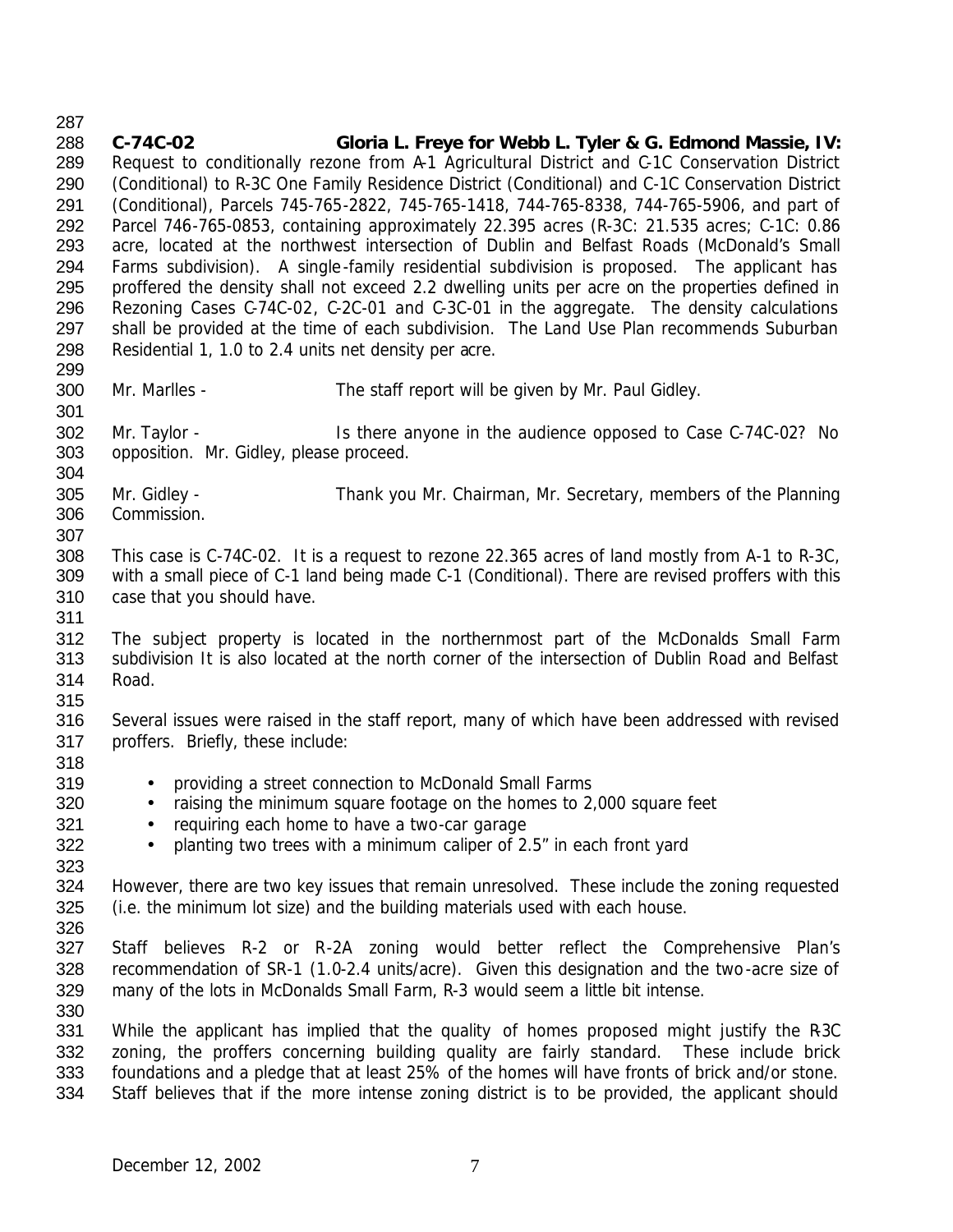provide a more widespread use of materials like brick or stone, i.e., brick or stone. Staff would suggest that at least 50% of each home's exterior contain brick and or stone. If the applicant could address these issues staff could support this case. Are there any questions or comments that you may have now? 342 Mr. Taylor - Mr. Gidley, when you say 50% of each exterior of the individual building, I believe that is what you said… Mr. Gidley - Yes, sir. That could be any portion, the front or the side totally brick or a combination of those materials throughout all four sides of the building. Mr. Taylor - So the total exterior surface counting two sides, front and rear, so that the sum total comes out to be 50%, so one-half of that would be brick or stone, or Dryvit or, is Dryvit acceptable? Mr. Gidley - Yes, sir. 354 Mr. Taylor - Something... Mr. Gidley - Low maintenance, durable, long-lasting, something a little bit more beyond what we would get with a rezoning case which is brick foundation, mostly vinyl siding. If we are going to a higher density, we'd like to see a little bit more beyond the same standard that we get with most of our subdivisions. 361 Mr. Taylor - **OK.** Thank you. And just let me ask one other question in terms of point. Fifty percent of the exterior, that is extracting the windows, that is net area of building surface. Correct? Not a total building area. Mr. Gidley - That is correct. Yes. Mr. Taylor - Thank you. 369 Mr. Vanarsdall - Are you recommending R-2A zoning? Is that what you say? Mr. Gidley - Ideally, staff would like to see R-2, but we have indicated that we could live with R-2A zoning as a compromise position. Yes, sir. Mr. Jernigan - Let me clear up what Mr. Chairman was speaking of. A minimum of 25% of the houses on the property shall have brick. Now he is talking about how much percentage on each house. What are we looking for here? Mr. Gidley - The proffers as they read now pledge that of the homes in the 379 subdivision, at least 1/4 of those, i.e., 25% will have fronts which are brick, or stone. Staff would like to see those materials more wide spread throughout the subdivision. For instance, all of the homes, each individual home containing at least 50% of the exterior in brick or stone.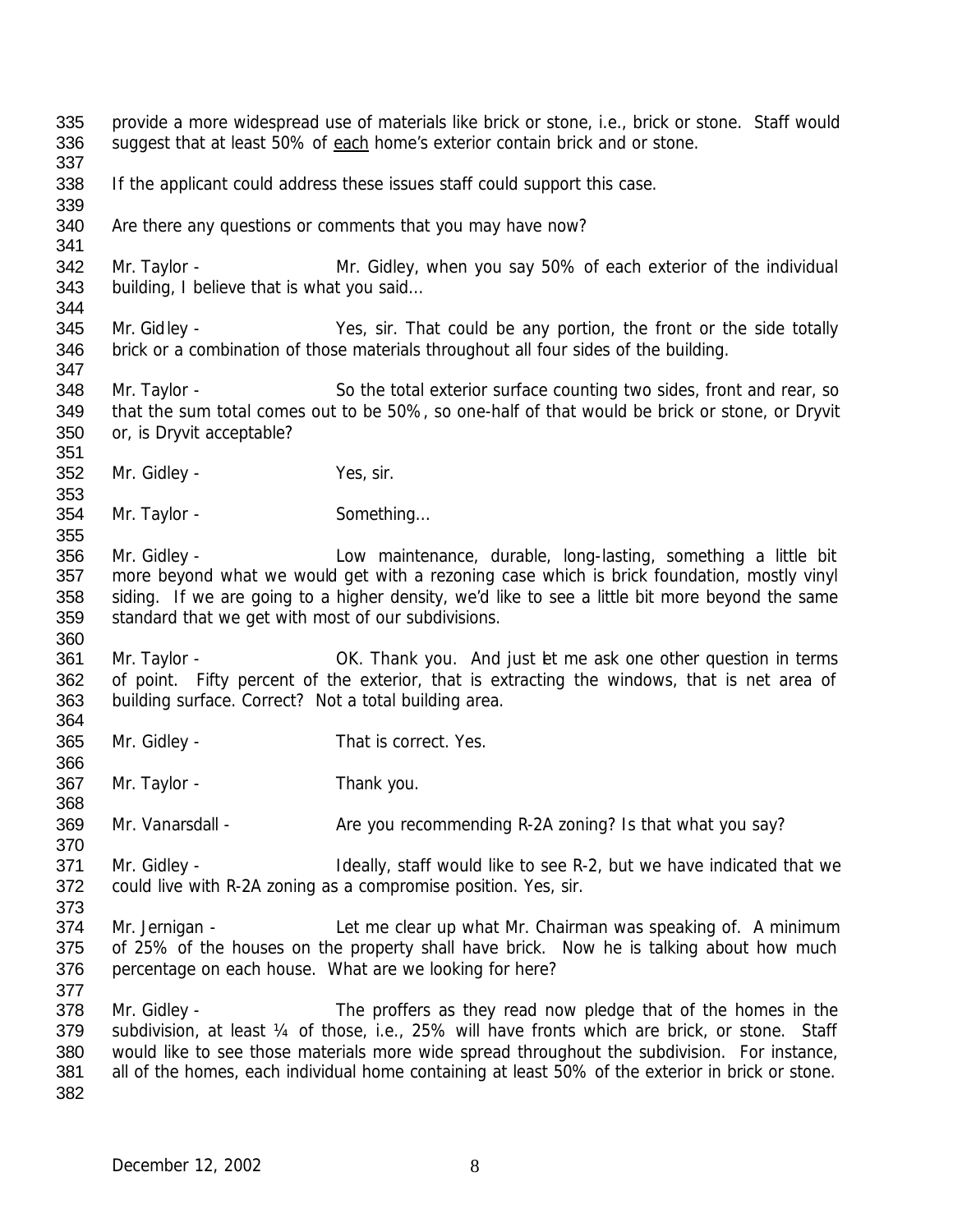Mr. Jernigan - Each home having 50%? Mr. Gidley - Yes, sir. That is correct. 387 Mr. Taylor - Cof the total surface of that individual home? Mr. Gidley - Yes, sir. 391 Mr. Jernigan - I just wanted to clear that up. Mr. Taylor - Thank you very much, Paul. Mr. Gidley - Thank you, Mr. Chairman. 

397 Mr. Taylor - Now, there is no opposition, but we are to the stage where we would hear from the applicant. 

 Ms. Freye - Good evening, Mr. Chairman, and members of the Commission. My name is Gloria Freye and I am an attorney here on behalf of the applicants, Webb Tyler and Ed Massie, both of whom are also here this evening. As Mr. Gidley explained, this request is to rezone this property essentially to permit the expansion of Sadler Grove Subdivision located to the east, and to this area (referring to slide). The proffered conditions that are filed with this case are better than those that have been filed with the previous sections of Sadler Grove Subdivision, which have been approved by the County. The home values that are projected for this property are going to range from \$325,000 to \$400,000. In fact, the homes than are being sold now in Sadler, the earlier sections of Sadler Grove, that have been developed, are already 409 selling in those amounts, and in this case we have higher quality proffers that what exists in those cases. We have agreed to a 2,000 square foot minimum, whereas in the other cases, it was 1,800. So there is an improvement. Also, the applicant has increased the lot width from the previous cases to 85 ft. compared to 80 in the previous case. We have matched the size of the lots along the creek, as we did in the previous cases. The two-car garages that are being provided for every house, and the fact that 50% of them will have rear or side entries is another improvement over the previous case. We have also included the provision that staff requested about making sure that the streetscape would have trees on it. This is a wooded property. We don't think there will be any problem retaining those trees, but if we run into a problem, then if they are not retained, then they would be planted to the size that Mr. Gidley explained. The reason that the applicant feels comfortable with the R-3 zoning that is being 420 requested is because overall they have proffered that the density will not be greater than 2.2, and that is well within the SR-1 recommendation in the Land Use Plan. We have agreed to the 422 street connection to McDonald's Small Farm Subdivision. So, with these proffers, and the example that the developer has already set in Sadler Grove Subdivision with the quality of 424 development that is going to be on this property, we believe that this case, with these proffers, does set the highest of precedents for the high stand of development that staff says is important for setting the precedent in this area. We agree that that is an important factor, and 427 that is why we have improved the proffers from the previous case. 

 An advantage of this case, as well, is that it brings public water and sewer to an area that doesn't have that available now. It is very important to the adjacent property owners to have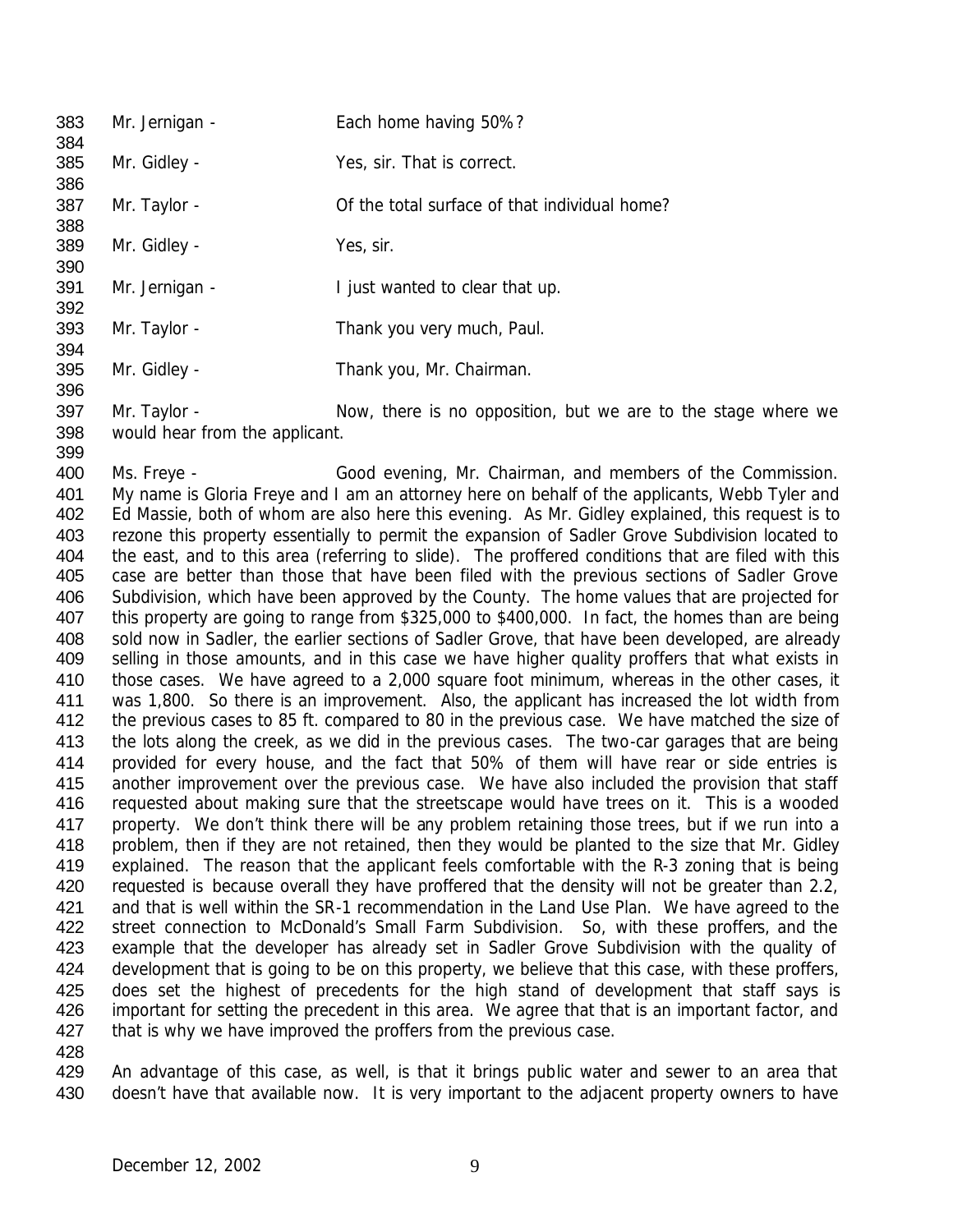the public utilities brought to them. Properties in this McDonald's Small Farms have experienced both well failures and drainfield failures to the extent that neighboring properties 433 have had to run garden hoses from their wells to help their neighbors. The applicants have also agreed to delay building on this property until 2004, so we feel that with the proffers that are proposed, with the improvements over the previous cases, and recognizing that the development and the marketing of this property is going to have significant challenges. I don't know how many of you are familiar with McDonald's Small Farms, but there is a wide range of 438 property values there. There is a wide variety of housing that goes all the way from mobile homes to cinderblock houses to some very nice houses. But it does have challenges with a lack of infrastructure and the lack of controls that have occurred in that development. 

- The applicants have also demonstrated in their earlier cases and their early development, particularly in this area, that they can take an area that doesn't have infrastructure, that doesn't 444 have utilities, that can take some sorely neglected properties and really turn it into a very attractive high-quality neighborhood. We have been talking with the neighbors, and as far as we know, there is no opposition to this request. We actually did receive a letter of support 447 from our neighbors across the street, which I would like to read into the record at this time. "Dear Ms. Frye, We are writing in support of the rezoning proposed by Webb Tyler and Ed Massie. Our properties are located on the opposite corner of Dublin Road and Belfast Road from the property they wish to rezone and develop. We have had numerous discussions with Ed Massie and are very familiar with the previous developments in Sadler Grove. We are impressed with the quality of their development, and feel their project would add value to the properties around it. The high standard of quality and the controls being offered in their zoning will protect everyone's investment. We also understand that public water and sewer will be brought closer to our property. This added benefit is a great comfort considering the worries about the viability of wells and lack of public water in this neighborhood during the recent drought. We do not see any downside to the rezoning. Please advise the appropriate people at 458 Henrico County that we support the rezoning and ask them to approve it." And I will submit this for the record.
- 

- Mr. Taylor Thank you very much.
- Ms. Freye In conclusion, we feel that this request meets and exceeds the 464 standards that have been approved in the previous Sadler Grove cases. The proffers in this case will continue that high quality development, plus this development will bring improvements to the area that will benefit and increase and protect the property values of the existing neighbors. For these reasons, we ask that you recommend approval and we will be glad to answer any questions that you have.
- 

- 470 Mr. Jernigan Ms. Freye, did you come up with an average lot size?
- 472 Ms. Freye We don't have an average lot size at this time. The lots that are going to abut the creek are going to be 12,500 sq. ft. minimum. We know that the zoning category would allow 11,000 sq. ft., but we have also made sure that we have wide enough lots that we can accommodate the rear or side entry garages that staff was asking for. But we don't have an average at this time.
- 478 Mr. Jernigan Thank you.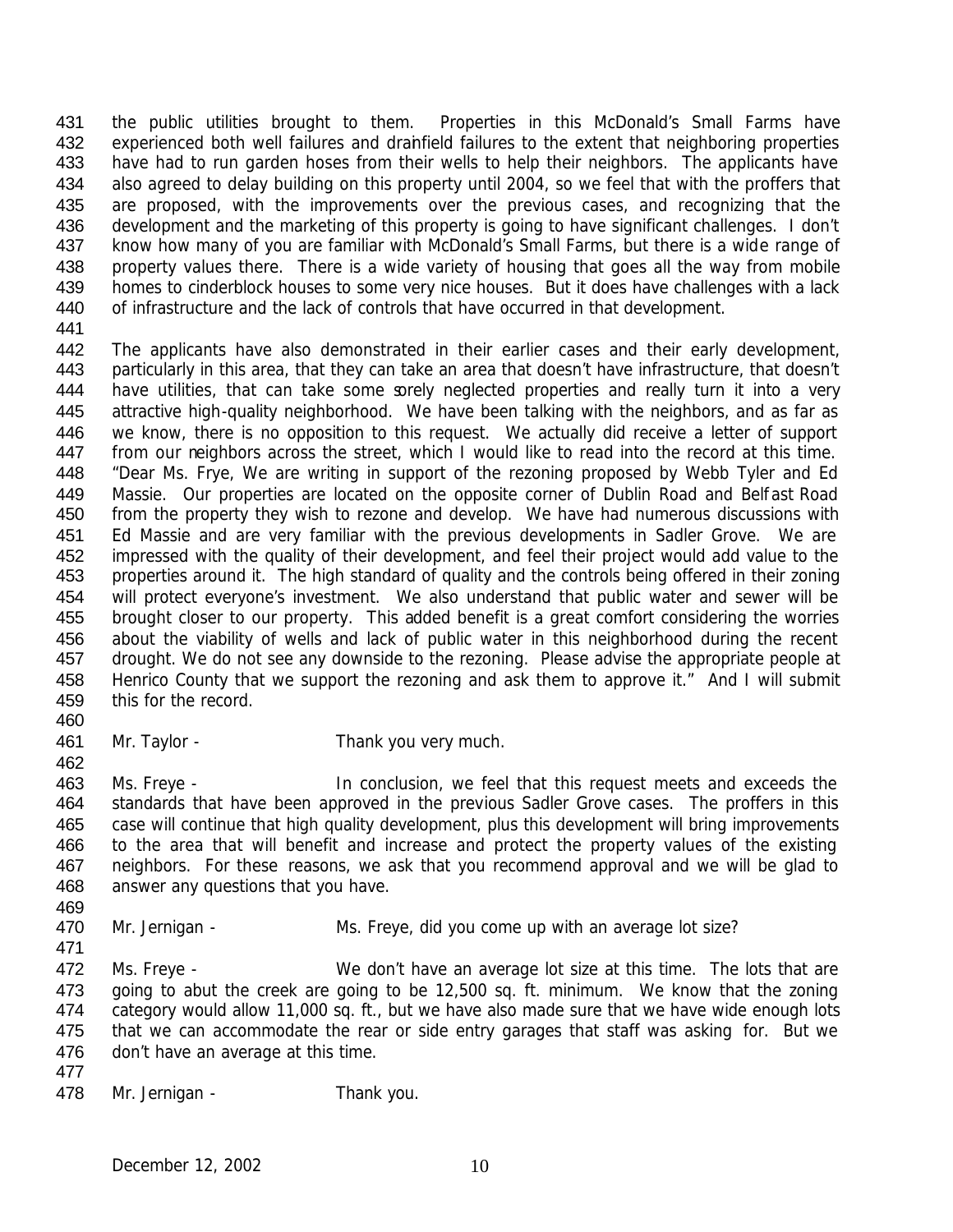Mr. Taylor - The figures that you gave us, \$325,000 and \$400,000, that is for housing that is really, is it 2,000 sq. ft. area? Ms. Freye- Right, the minimum house size will be 2,000 sq. ft. and our experience is that even though you have that as a minimum, more than likely the house sizes will be larger. 487 Mr. Taylor - **Of the houses that you are now building**, do you have any idea as to whether the perspective buyers have added additional square footage as options, or are 489 there any opportunities for options? Ms. Freye - I know that the applicants could answer this more specifically, but I was told that the houses that are being developed now are running in the 2,500 sq. ft. range. 494 Mr. Taylor - And originally when we looked at those they were planned to be... Ms. Freye - Eighteen hundred. The minimum there is 1,800. Yes, sir. Mr. Taylor - And people are adding 700 sq. ft. to their basic house? Ms. Freye - Yes, sir. And I think that is an experience that the County finds all over, that you do have a minimum, but that the market will generally increase the sizes of the house. Mr. Taylor - Could you hazard a guess as to what percentage of the buyers are asking for this added area, or is that one that I should address to Mr. Tyler? Ms. Freye - I think they would be in a better position to respond to that, Mr. Taylor. Mr. Taylor - The point that I am searching for here is, while we have a minimum, there is a wider lot size, and if most of the people are deciding the basic house is 2,000 feet, or 1,800, but I want 2,500, we don't need a minimum or anything. They are going to build houses that are in the 2,500 area to match, and that to me speaks well of the area, the facilities, the arrangements, the locale. So we may set a minimum that we think is Spartan or whatever, the houses are going to be 500, 600, or 700 sq. ft. more and that is just by nature of the buyer. Mr. Ed Massie - Yes, Mr. Taylor. I am Ed Massie. As you remember, when we started our first section we were anticipating that the sales prices of the homes would probably be in the low to mid \$200,000. The average in the section we are currently in is in the low \$300,000s, and the houses have been larger, much larger than 1,800 sq. ft. more in the 2,500 or 3,000, and sometimes a little higher than 3,000 sq. ft. I think it is a classic illustration that we Americans always tend to have champagne taste and a beer pocketbook, so we want to go as large as we can.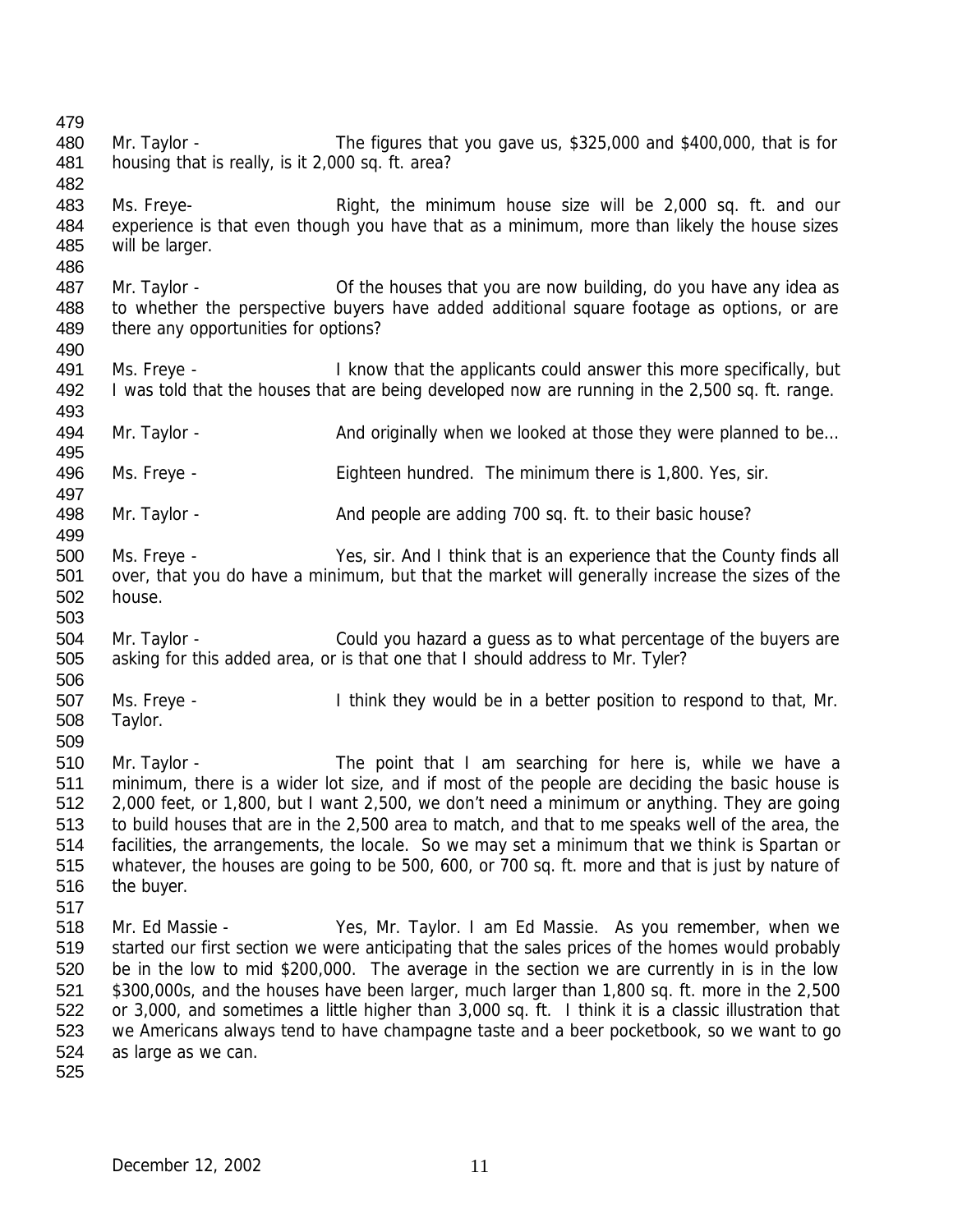Mr. Taylor - Well, they seem to be swinging the loans, I guess. As far as I know there haven't been too many on the distressed market. 529 Mr. Massie - No. It has been a very, very active one. We have been very pleased and the builder has been very pleased, with both the pace of sales as well as the size of the homes. 533 Mr. Taylor - Mr. Massie, when we first zoned that, that was zoned as R-3A, I believe. Mr. Massie - Correct. Mr. Taylor - Which the minimum is 1,800 sq. ft. Mr. Massie - Correct. And we kept that as a minimum as we have moved through, but the housing has moved from the mid to upper \$200,000s up into the typical sales price now is in the low \$300,000s to mid \$300,000s. And these lots would allow us, because they are larger and we are proffering a two-car – that all of them will have a two-car garage. We know that this is going to be substantially above the, what we are now selling. So we expect the prices to be in the \$325,000 to \$400,000 range easily. 547 Mr. Taylor - Thank you, Mr. Massie. 549 Mr. Vanarsdall - How many houses do you think you can get in there? Forty? Mr. Massie - I am sorry. 553 Mr. Vanarsdall - How many houses do you think you can get in there? Ms. Freye - Mr. Vanarsdall, with the different configurations, we don't really have a layout at this point, to know exactly. We do know that we have to hold it to 2.2 density overall for Sadler Grove Subdivision, so that is going to dictate how many houses we can get in there. And it will also then allow some flexibility for the lot sizes as well. Mr. Vanarsdall - I was just wondering. Thank you. Mr. Jernigan - Mr. Massie, are any of these houses in here going to be Dryvit? Mr. Massie - So far, if we have had any homes that were Dryvit, so far, I don't remember them. We have had some brick and stone faced. If you have been through what we are now developing just up the street, the builder does a great job of varying the floor plans and the exteriors, so you don't get a uniformity appearance. You get a diversity of appearance. I think we have one that might be all brick. I don't remember any Dryvit. 570 Mr. Jernigan - The reason I was asking, there has been some concern on Dryvit.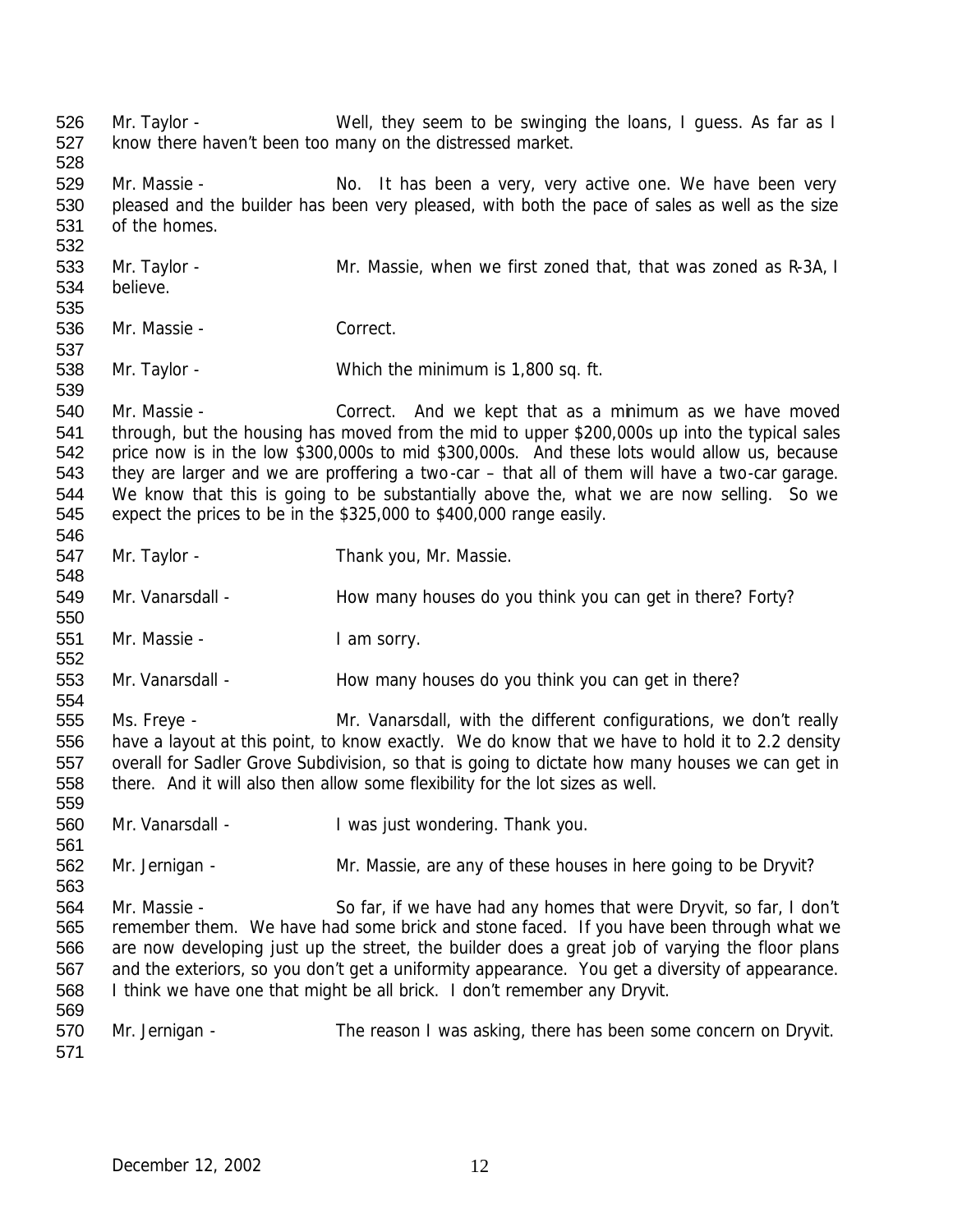572 Mr. Massie - Right. I think the market is pretty well aware of concerns, and that makes me think, I can't remember a Dryvit house. I know we've got brick and stone and mixtures. 

576 Mr. Taylor - But the limitations on the Dryvit, as I understand it, are more with the installation than the basic physical characteristics of the material.

 Mr. Massie - You're over in an area of expertise – I don't have that expertise. I just know that there have been some concerns. 

- 582 Mr. Taylor I wonder if Mr. Tyler would care to express his view on Dryvit as a properly applied building material relative to stone.
- 585 Mr. Tyler For the record, my name is Webb Tyler. As with all products, if it is properly constructed by fully educated technicians, it will work. Unfortunately, the education has not been that good and there are pending law suits on various different types of this product. My preference is to not use it, but I don't think we should preclude its use, because we are going to stay optimistic that somebody will get educated on how to build it.
- Mr. Jernigan - Would you do us a favor and kind of let us know if somebody wants one?
- Mr. Tyler There is a fine line between social responsibility and individual freedom.
- Mr. Vanarsdall Well, as Mr. Tyler knows, when Dryvit first came on the market, you remember, everybody called it stucco and old stucco, and it looks like stucco, and they did say, as Mr. Taylor said what was under it was the secret, and in the beginning they were just throwing it up on anything, cardboard, or…
- Mr. Tyler I do think it is important for you to understand that we have built probably 50 homes, and not one of them has Dryvit, and I think that is an indication. I think that is an indication that the market place has said, "We are either afraid of it or we don't want the problems." But, we have not precluded it.
- Mr. Archer Mr. Taylor, I would just like to add that I think it is a good point that Mr. Jernigan raised, because from time to time we see newspaper clippings and sizeable articles written about the non-performance of Dryvit, which is a brand name, from what I understand, and as Mr. Tyler indicates, a lot of it has to do with the fact that people have not been educated on how to put it on. Apparently, they still have not learned how to do it, and it takes a while before you can discover the damage that has occurred with Dryvit. I just thought I would mention that before we left that issue, but we will see it again, I am sure.
- 

- Ms. Freye Thank you.
- 617 Mr. Taylor Are there any other questions? I do want to recognize the efforts that Mr. Tyler and Mr. Massie and his firm have shown in taking an area of Henrico County that was in need of some upgrading, and they have worked diligently to give it, perhaps, a rebirth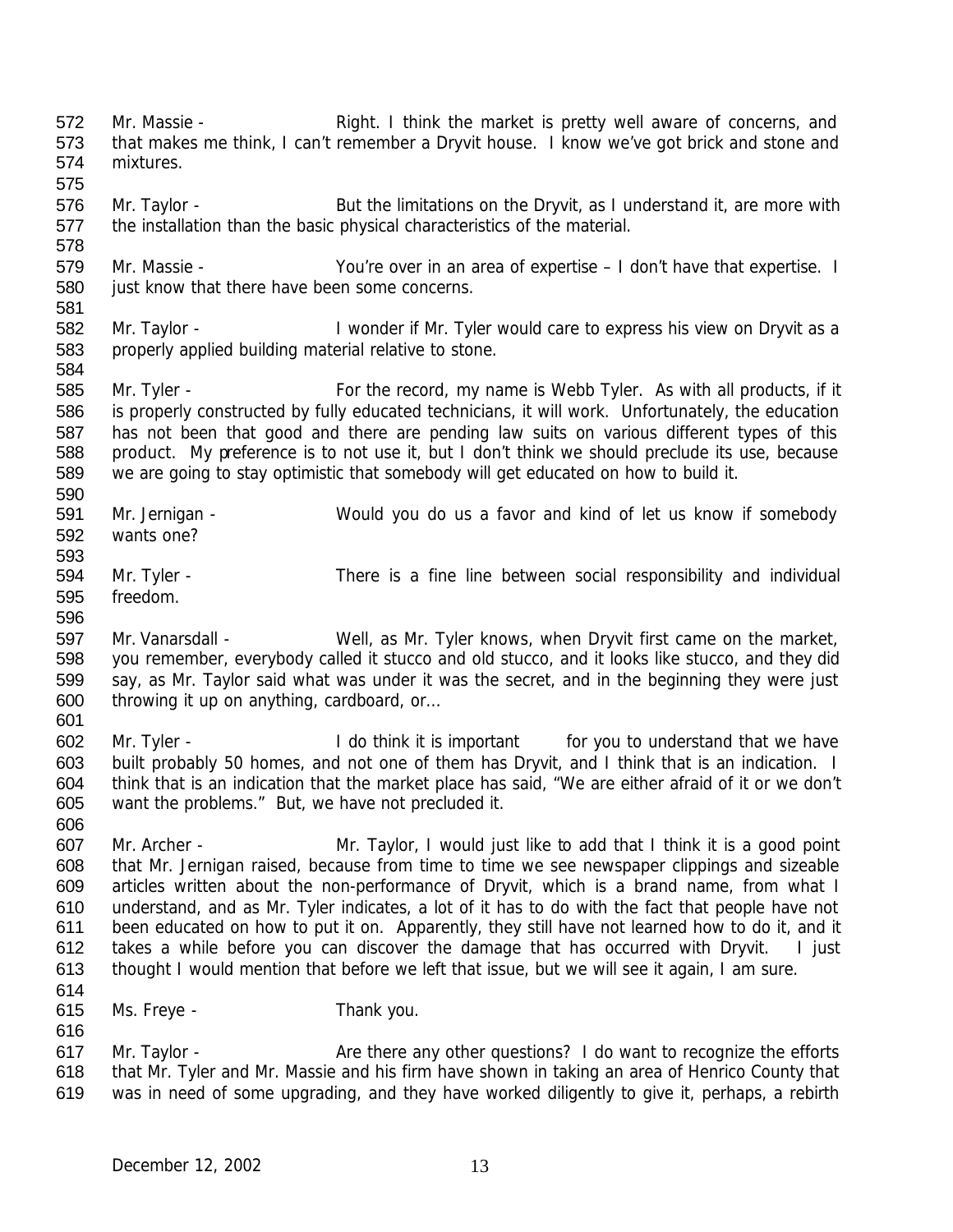and capture many of the amenities that were there, but are frankly hard to recognize. There are some really nice areas, a water course is in there, and wonderful trees, and some beautiful scenery, and from my observation of going through and looking at the buildings built today, they are significantly reinvigorating the neighborhood, and I think that is both significant and helpful. I am heartened by hearing when we first went with R-3 in there, we were concerned about the size of the houses and I am struck by the fact that they are now 20 to 25% over the original square footage. I also am aware of all of the utilities that they are providing, and the amenities, and looking at it, I think it is a high quality development with added value, and while 628 I recognize the issue of density, I find that going through the neighborhood the current density is very attractive, and very substantial, and the lot sizes are even going to be increased in this phase, and I think that that will materially improve the entire neighborhood. So, I will move approval of C-74C-02, Webb Tyler and Ed Massie. 

- 633 Mr. Jernigan Second.
- 

635 Mr. Taylor - Motion made by Mr. Taylor and seconded by Mr. Jernigan. All in favor say aye. All opposed say no. The motion passes. 

 Ms. Freye - Mr. Taylor, I may not have noticed, but did you accept the amended proffers and I think we need to waive the time limits?

- 641 Mr. Taylor No. I didn't. I must waive the proffers. Thank you very much for doing that. This case, we have looked at it earlier this week, with the staff very carefully, and there has been a number of new proffers, improved proffers, and I do want to recognize and thank Mr. Tyler for providing those. I would like to move to waive the time limit on those proffers.
- 647 Mr. Jernigan Second, Mr. Chairman.

 649 Mr. Taylor - Motion made by Mr. Taylor and seconded by Mr. Jernigan. All in favor say aye. All opposed say no. The motion passes.

 **REASON:** Acting on a motion by Mr. Taylor, seconded by Mr. Jernigan, the Planning 653 Commission voted 40 (one abstention and one absence) to recommend that the Board of Supervisors **grant** the request because it would permit development of the land for residential use in an appropriate manner. 

- Mr. Vanarsdall Mr. Chairman, before we go any further, I intended to do this before we got on the first case. This is my last meeting of this year, so normally I would do this next meeting. I just wanted to thank Mr. Thornton for sitting with us for a year. It has been a privilege having you with us, Mr. Thornton.
- 
- Mr. Taylor Thank you, Mr. Thornton. And we will thank you next time, too, Mr. Thornton, for the rest of us. You have done a good job and we have appreciated having you with us, sir.

 **C-75C-02 James W. Theobald for Wellesley Centre, L.C.:** Request to conditionally rezone from B-2C Business District (Conditional) and O-3C Office District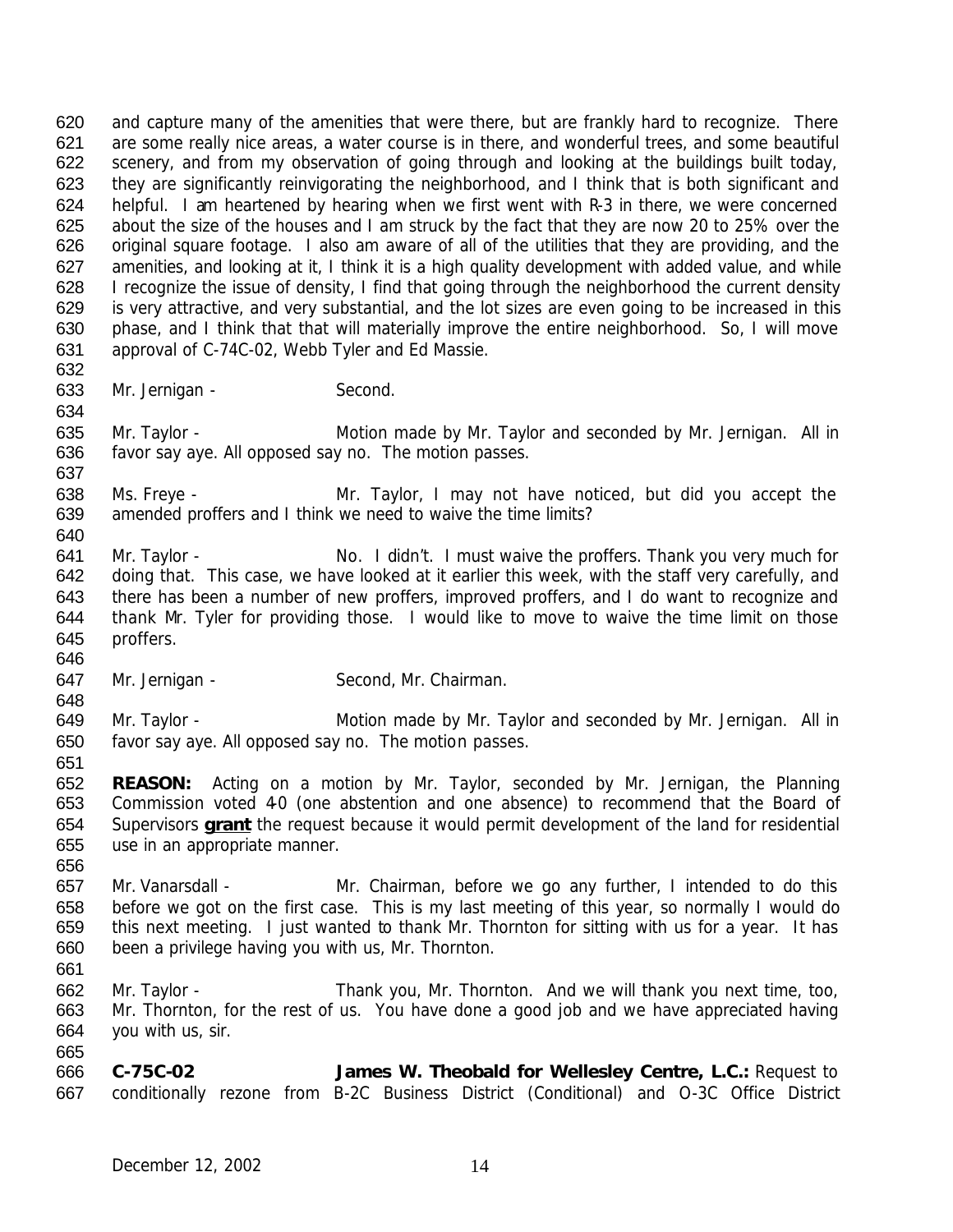(Conditional) to B-2C Business District (Conditional), part of Parcel 737-762-4724, containing 6.633 acres, located along the southeast intersection of West Broad Street (U.S. Route 250) and Lauderdale Drive. A retail use is proposed. The use will be controlled by proffered conditions and zoning ordinance regulations. The Land Use Plan recommends Mixed Use development. The site is also in the West Broad Street Overlay District. 

Mr. Marlles - The staff report will be given by Mr. Mark Bittner.

 Mr. Taylor - Is there anyone in the audience who is opposed to Case C-75C- 02? No opposition. Mr. Bittner. 

- Mr. Bittner Thank you, Mr. Chairman. This request would increase the amount of retail zoning currently on this corner (referring to rendering) by 3.703 acres.
- The site is designated Mixed Use on the 2010 Land Use Plan. The site in question represents the final piece of vacant property on this corner.
- This corner was originally rezoned under C-69C-95 and this new application would basically retain the proffers associated with that case along with some minor technical changes. Overall, 687 staff sees this as a minor request and does not object.
- Staff would prefer proffer language stating that existing vegetation shall be retained in the buffers along West Broad Street and Lauderdale Drive. Staff suggests the applicant preserve all trees with a 6-inch or greater caliper in these areas. If the applicant were to address this issue, staff could recommend approval of this application.
- I would be happy to answer any questions you may have.
- 696 Mr. Taylor Are there any questions for Mr. Bittner? Thank you, Mr. Bittner. Would the applicant like to address the group? Mr. Theobald.
- Mr. Theobald Mr. Chairman, ladies and gentlemen, my name is Jim Theobald and I am here this evening on behalf of Wellesley Center, L.C. This is a request to rezone 6.6 acres to B-2C, three acres of which are already zoned B-2C, and our purpose, as Mr. Bittner indicated is to convert some of the existing O-3 land that could have been developed into multi- story office buildings with, frankly, more coverage, into less dense single-story neighborhood- retail. This allows us to move our buildings back a little further and spread some green space throughout the project rather than focus in a single area. As I think the traffic section of your staff report indicates, this essentially will generate about the same amount of traffic, consistent with your land use plan, that designation being for mixed-use, and we have essentially retained the proffers from the 1995 case. Importantly, we met with the Wellesley Board and our Architectural Review Board, and there is a letter of support from Wellesley in your file, and with that, I am happy to answer any questions, Mr. Chairman.
- 712 Mr. Taylor Are there any questions for Mr. Theobald? That is a shorter speech than I expected tonight.
-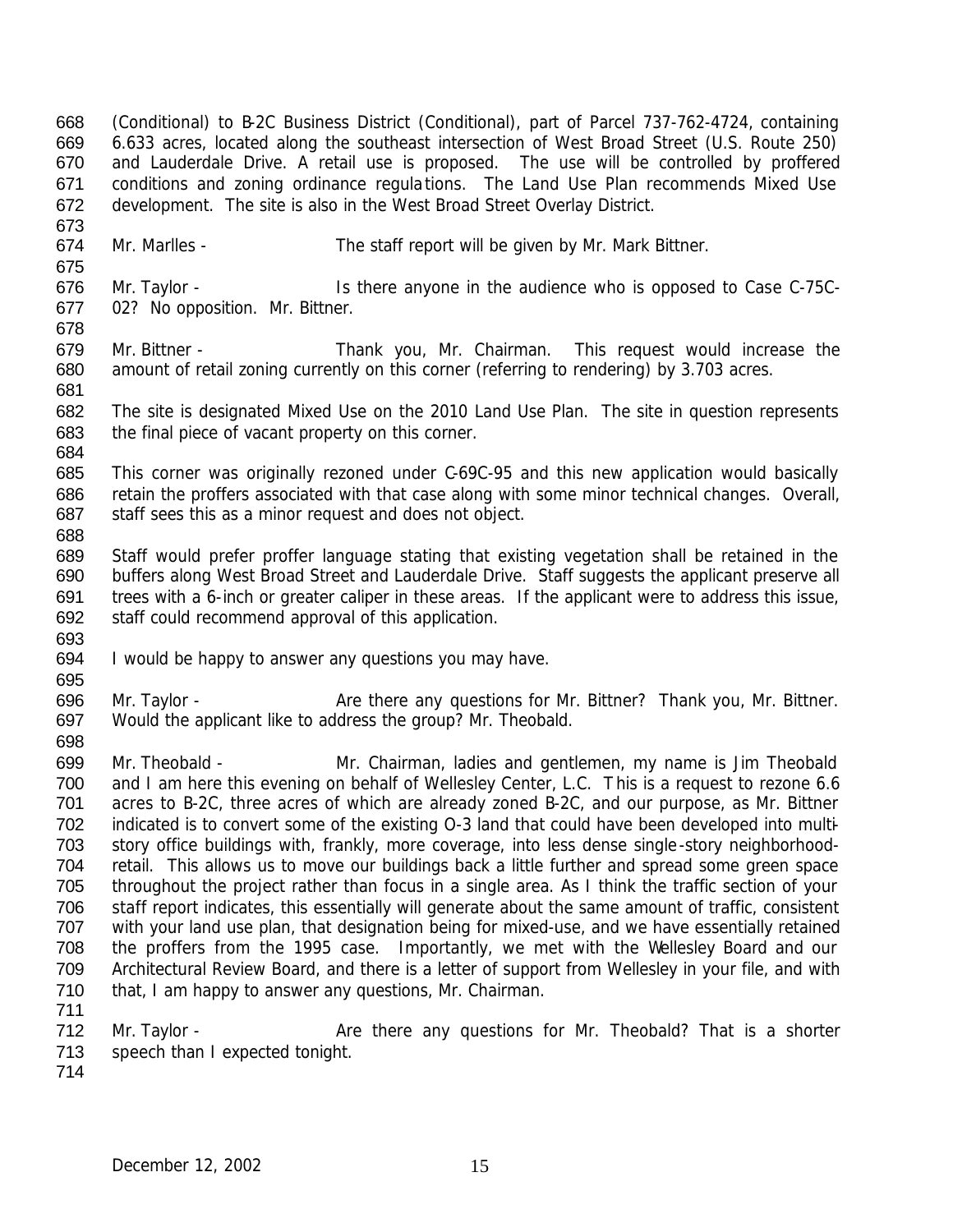715 Mr. Theobald - I can elaborate. I would add, with regard to Mr. Bittner's comment, that I've got the 6-inch caliper of trees that your Code Section 24-106.23(c) requires that any tree six inches or greater in caliper located within the setback area from the public right of way shall be retained. I would also point out that this property is controlled by the West Broad Street Overlay District standards, which, as you know, are enhanced streetscape standards, worked for probably six to nine months by our office as well as the committee of 721 citizens that provide a consistent and enhanced streetscape design along this corridor, and I would also point out to you that that landscape overlay standard is a 35 ft. standard along Broad Street and Lauderdale Drive, and we have proffered a 50 ft. landscaped area. And I would also point out that this is the same proffer that you all and the Board accepted with the prior case. So, those trees, six inches in caliper, or greater, are required to be preserved. 

- 727 Mr. Taylor Mr. Theobald, does that show on your cross-sectional diagram? Could you point that out for us, please?
- 730 Mr. Theobald It is really not shown on this cross section, Mr. Taylor.
- 732 Mr. Taylor Do you have a smaller cutaway?

 Mr. Theobald - I have the cutaway. Let me show you 30 feet. What you are referring to, Mr. Taylor, I will put up here in a moment, was the part of your ordinance that showed the combination of the West Broad Street Overlay District landscape requirements and guidelines. I will have Mr. Bittner put that up in a moment. This picture was taken this week, obviously, with the snow on the ground, and I believe is along Lauderdale Drive and you can see the "For Sale" sign over here in the corner, but, as you can see, this site, while treed, is really full of loblolly pines, many of which are not particularly large, and you can see pretty much right through there. And that was really the purpose of the landscape standards set forth in the West Broad Overlay District, and that is providing street trees at certain intervals, and also requiring, by ordinance, two feet to three and a half-foot tall at time of planting, a continuous line of evergreen shrubbery, 10 feet behind the trees. So, keep in mind that this is not a screening proffer in the West Broad Street Overlay District guidelines, but one that provides an attractive streetscape feature. We are not trying to hide the retail development that is going in there, but rather enhance it consistent with the high standards that have already been set in Wellesley and its surrounding area. I think we are going to get you all the point that Mr. Bittner was concerned about. Again, I suggest, too, you have an ordinance requirement that requires the retention of six-inch caliper trees. 

- Mr. Taylor Can we have that put on the screen so that everybody can see 753 what you are talking about there with regard to the 35 foot width buffer along the...
- Mr. Theobald This is a schematic out of your ordinance that shows both the ordinance requirements and the ordinance guidelines, in terms of the notion of, again this is a combination of both what is required and what is aspirational, so I don't want to mislead you on that point. Street trees, pedestrian access ways, lower decorative trees, continuous hedge, and then some larger shade trees within the area, before you get to the parking. And then, again, we have increased this area from 35 ft. to 50 ft.
-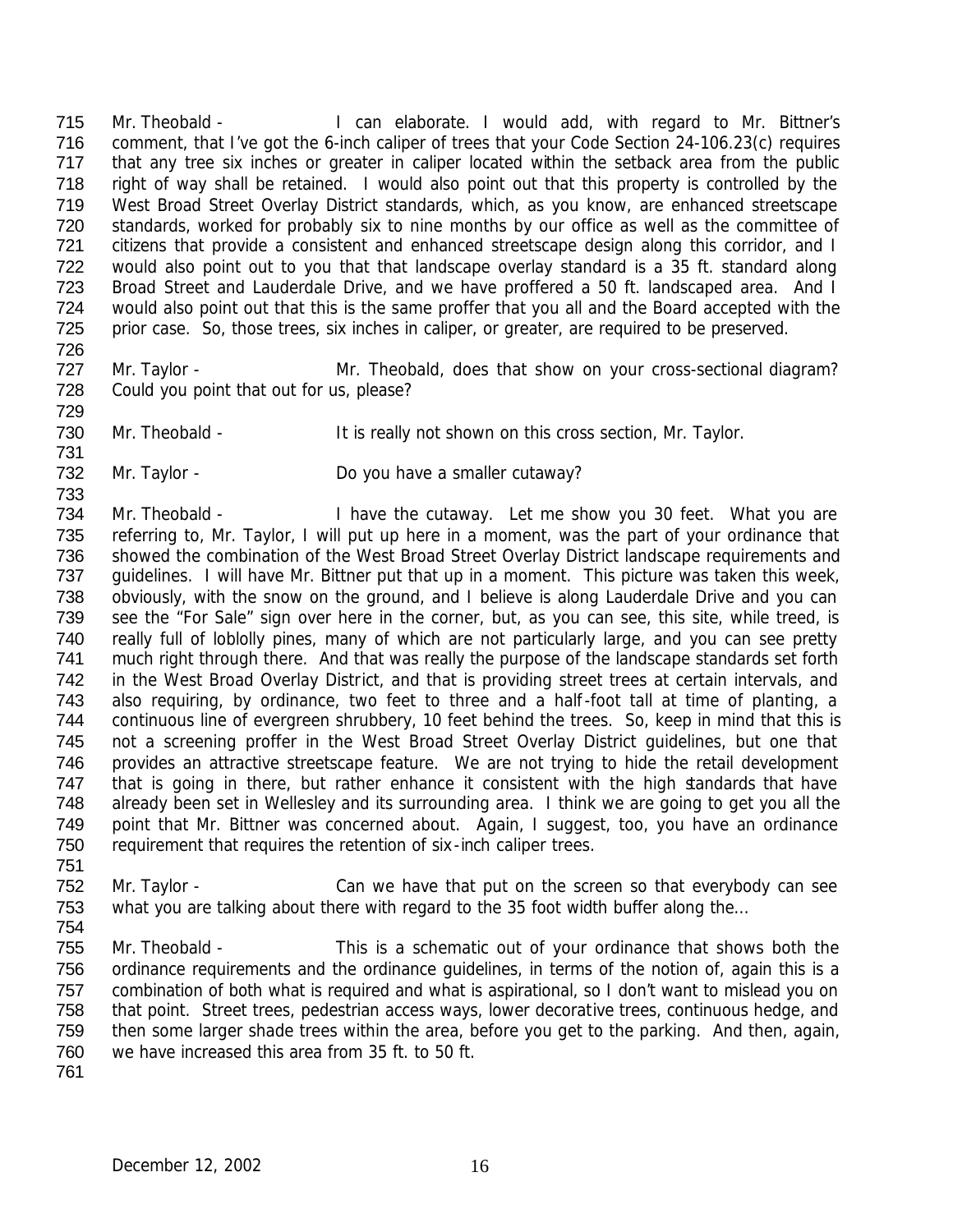762 Mr. Taylor - Can you show where that is on that diagram? Just point where that extra width would be. 

 Mr. Theobald - Well, this schematic shows, I can't read this very well, 35 feet from, which is the right-of-way line, the legal right-of-way line, which keep in mind is not the edge of pavement, almost in any location, so this is really within the public right-of-way, but nonetheless, landscaped with pedestrian access. So the 35 feet required by the ordinance is in here (referring to rendering). Now, the ordinance requirement, I think, is four street trees per 770 100 linear feet and that continuous hedge 2 feet to 3-1/2 feet at time of planting behind those trees. That is a minimum stand, but then again, those standards are enhanced requirements over any other areas in the County, frankly.

774 Mr. Taylor - I think that extra increase of 15 feet is significant, and will extend all along Lauderdale and then all the way along Broad. 

777 Mr. Theobald - Yes, sir. Both sides.

779 Mr. Taylor - We have discussed that we have a landscaping plan to look at in terms of trees, and my only concern is that we retain a relatively dense screen. I recognize your efforts to make it a screen so that the people to see through it for retail purposes, and I am fully in support of that, but I do want to try to maintain the forested look of the area. 

 Mr. Theobald - I think the important thing is to insure the aesthetic quality of this area consistent with what you see at Wellesley, and, keep in mind that the West Broad Street Overlay District guidelines and requirements for landscaping were not screening requirements. They weren't meant to hide things, but merely provide attractive aesthetic streetscapes along that corridor, so when we down to the landscape plan, we can go out there and look at what is there, and we will certainly be adhering to the high standards of the West Broad Street Overlay District. I don't want to leave any body with the impression or anybody to pull out the minutes to this meeting and think that we have agreed to a screening proffer to hide the retail buildings, because that is certainly not what you see across the street. 

Mr. Taylor - I understand that, Mr.Theobald.

796 Mr. Theobald - I think we are on the same wave length, Mr. Taylor.

798 Mr. Taylor - Thank you very much. With all of that, I will move approval of Case C-75C-02, James W. Theobald for Wellesley Centre, L.C.

801 Mr. Vanarsdall - Second.

803 Mr. Taylor - Motion made by Mr. Taylor and seconded by Mr. Vanarsdall to approve C-75C-02. All in favor say aye. All opposed say no. The motion passes. 

 **REASON:** Acting on a motion by Mr. Taylor, seconded by Mr. Vanarsdall, the Planning 807 Commission voted 40 (one abstention and one absence) to recommend that the Board of Supervisors **grant** the request because it would not be expected to adversely affect the pattern of zoning and land use in the area.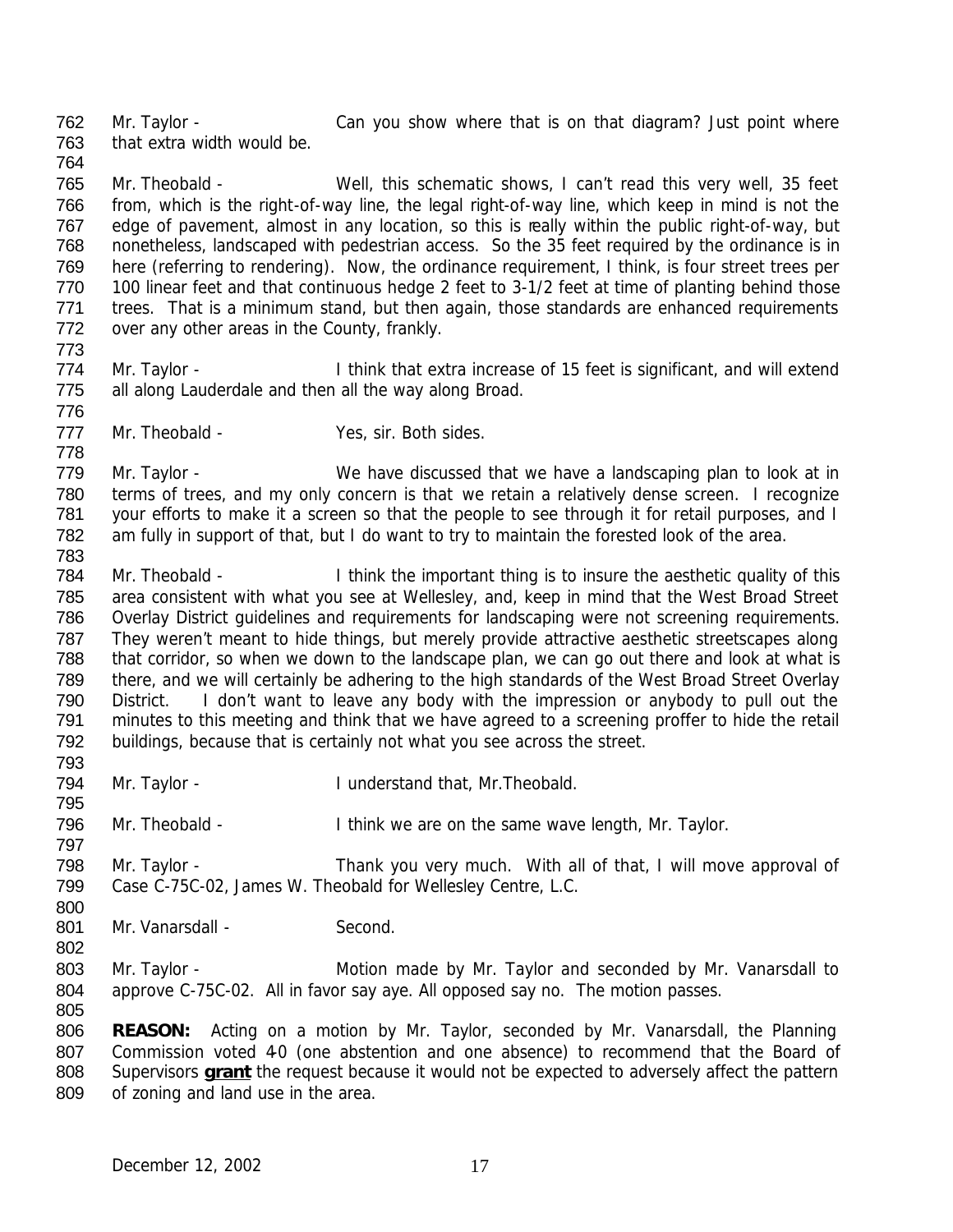#### *Deferred from the November 14, 2002:*

 **C-57C-02 Koontz-Bryant, PC for J. Stefan Cametas:** Request to conditionally rezone from A-1 Agricultural District to R-2AC One Family Residence District (Conditional), Parcels 831-720-3959 (1790 Meadow Road), 831-720-0223, and 831-721-8011, containing approximately 39.6 acres, located on the north line of Meadow Road approximately 2,054 feet east of Hanover Road. An 83 lot single family subdivision is proposed. The R-2A District allows a minimum lot size of 13,500 square feet. The Land Use Plan recommends Suburban Residential 1, 1.0 to 2.4 units net density per acre, and Environmental Protection Area. The site is also in the Airport Safety Overlay District. 821 Mr. Marlles - The staff report will be given by Mr. Mark Bittner. This item is on 822 the agenda for decision only. Mr. Bittner. 824 Mr. Bittner - Thank you, Mr. Marlles. The 2010 Plan designation for this site is Suburban Residential 1, which recommends 1.0 to 2.4 units per acre. The proffered 83 lots equals a dens ity of 2.1 units per acre, which is within the 828 recommendations of the SR1 range. The applicant has revised this application by proffering at least 50% of the lots will be 90 ft. or 831 greater in width. The requested R-2A zoning requires a minimum lot width of 80 ft. This new provision makes this application more consistent with the recommendations of the 2010 Plan. 834 Staff continues to encourage the applicant to consider providing sidewalks within the proposed subdivision. This would be consistent with the nearby Chartwood Subdivision. 837 If the applicant could address this concern, staff could recommend approval of this request. I will 838 be happy to answer any questions that you may have. 840 Mr. Taylor - Thank you, Mr. Bittner. Are there any questions for Mr. Bittner? 842 Mr. Jernigan - Mr. Chairman, even though this is a decision only, can we see a 843 show of hands of what opposition there is. 845 Mr. Taylor - Is there anybody in the audience who is opposed to Case C-57C-02? There are three. So, we will ask them to speak. 848 Mr. Jernigan - No. No. No. This is decision only. Mr. Vanarsdall - We listened to all of that last time. Mr. Jernigan - Thank you, Mr. Bittner. I don't have any questions for you. The 853 reason that I deferred this case last time was because there had already been three neighborhood meetings, and I believe twice here at the Planning Commission, and the last time there seemed to 855 be a substantial amount of people that raised their hand in opposition. I wanted to give everybody a chance to say what they wanted to say before we made the decision on this. And, basically, so we ended up with four neighborhood meetings, and I wanted to see if anything came out of the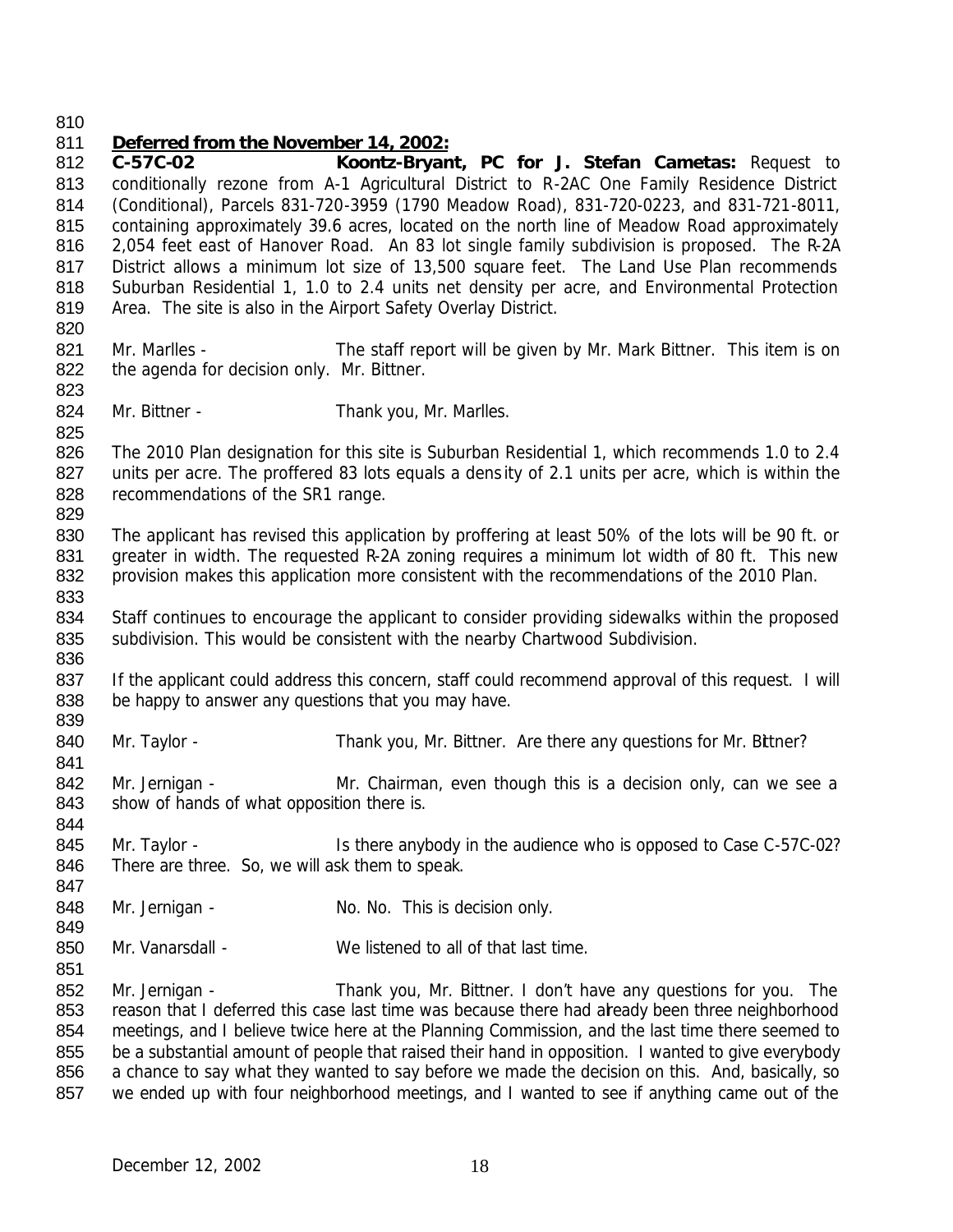858 last meeting different than what we heard before, which I didn't hear anything different. Now, I 859 know that there is opposition down there, and a lot of people don't want things because that is 860 normal. Most people don't want any more development around them. So, you are not different 861 than anybody else. Varina has 52% of the land mass of Henrico County, so we are going to have 862 to have development coming our way. Mr. Thomas and Mr. Leake, I am glad that you all did 863 come tonight, because I know that you all are two of the people that are opposed to this mostly. 864 And I tried to explain to you, and mainly you, Mr. Thomas. I did question you at the meeting 865 about industry and retail business coming to Varina, that we would have to have places for these 866 people to live. As I told you, I live close to Infenon and the Hewlett Packard facility, and when 867 those were built, most of the people that worked there came either to the west end or to the 868 Hanover area, and I had asked a couple of agents why, and they said there just wasn't enough 869 housing in the east end, and some of the nicer houses people were looking for, and what she did 870 say, "There are a lot of nice homes in Varina, but there are not many up that are for sale." And 871 that is the reason that most of these people travel. Now, Henrico County, at this time, let's start 872 out this way: The ideal situation for business to residential is 37, and right now this County has 873 65-35, which is a little better than the ideal, and we want to keep it up that way, and we want 874 industry coming this way. Industry that wants to come to the east end is going to look at housing, 875 they are going to look at schools, and they are going to look at amenities for their employees, 876 especially big corporations. So, I explained to you also that the job of a Planning Commissioner is 877 to watch out for three things. We are supposed to watch out for the County, we are supposed to 878 watch out for the citizens, and we are supposed to watch out for the developer. The young lady 879 that has been in the neighborhood two or three years asked me at the end of the meeting did we 880 have a legal, did the County of Henrico face a legal problem if this project wasn't passed. And I 881 spoke at that time and I will say it again tonight, I am not an attorney, and I am not going to 882 speak for the County on a legal matter, but let's flip it a little bit and let's say that you were a juror 883 in a case that came like this where the land use map calls for SR-1, which is density from 1. to 2.4. 884 They have 2.1. They have met all of the qualifications. They have done everything and exceeded 885 most areas, and I don't feel it would be right to deny this case. I don't think I would be doing my 886 job right if I denied this case, so, Mr. Chairman, with that, I am going to ask for approval of Case 887 C-57C-02.

- 889 Mr. Vanarsdall And I second it.
- 890

888

891 Mr. Taylor - Motion made by Mr. Jernigan and seconded by Mr. Vanarsdall. All in 892 favor say aye. All opposed say no. The motion passes. 893

 **REASON:** Acting on a motion by Mr. Jernigan, seconded by Mr. Vanarsdall, the Planning Commission voted 4-0 (one abstention and one absence) to recommend that the Board of Supervisors **grant** the request because it conforms to the recommendations of the Land Use Plan 897 and the proffered conditions would provide for a higher quality of development than would otherwise be possible.

899

 **C-78-02 Laraine Isaac and/or Robert F. Nelson for William R. Elliott:** Request to rezone from O-1 Office District to R-3 One Family Residence District, Parcel 801-703- 7934, containing 1.636 acres, located on the east line of New Market Road (State Route 5) 903 approximately 600 feet north of McLean Street. A single-family residential development is proposed. The R-3 District allows a minimum lot size of 11,000 square feet. The Land Use Plan recommends Office.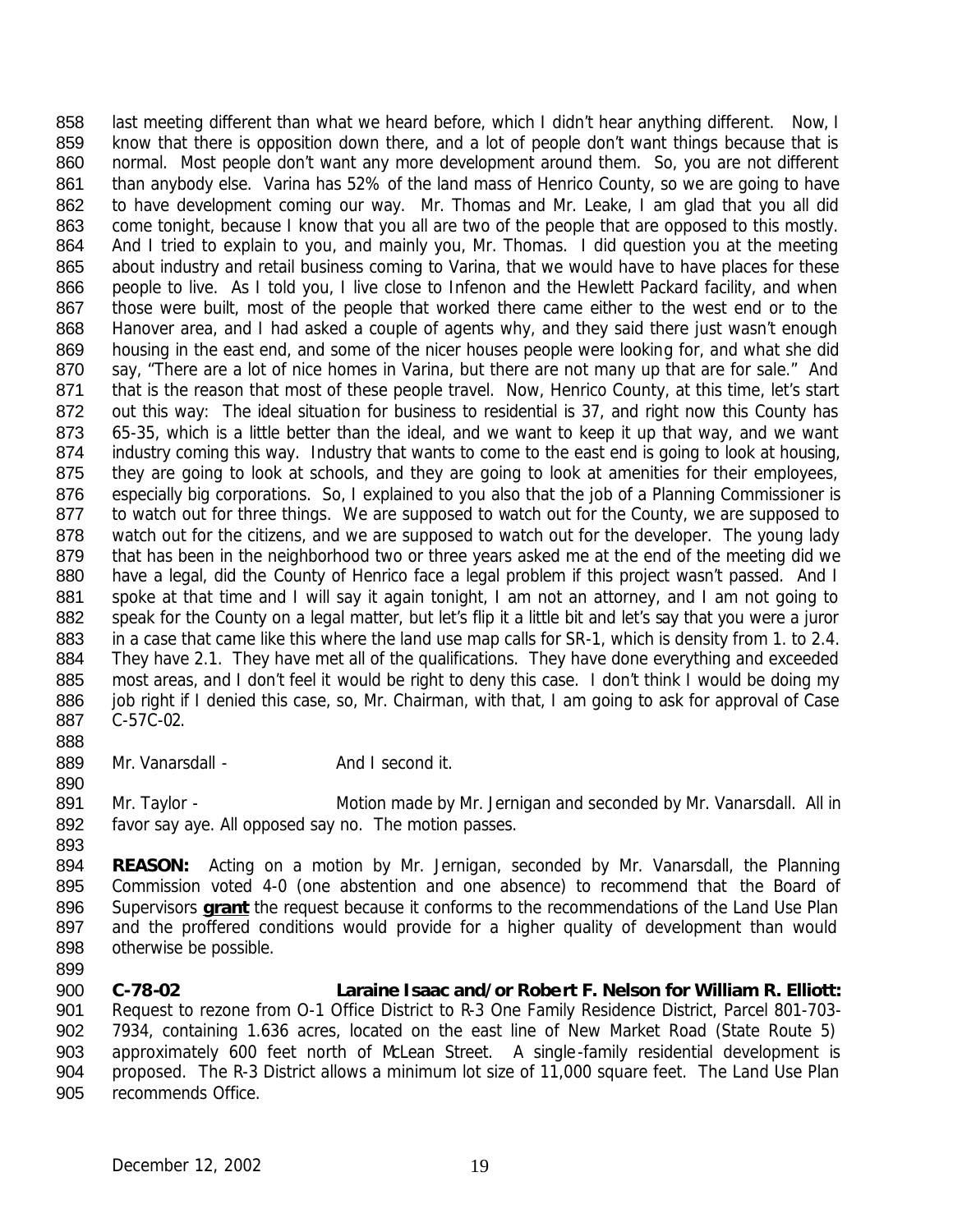**C-79-02 Laraine Isaac and/or Robert F. Nelson for William R. Elliott:** Request to rezone from B-1 Business District to R-3 One Family Residence District, part of Parcel 801-703-7169, containing 0.684 acre, located on the south line of Wilderness Drive 910 approximately 165 feet east of New Market Road (State Route 5). A single-family residential development is proposed. The R-3 District allows a minimum lot size of 11,000 square feet. The Land Use Plan recommends Commercial Concentration. 

- Mr. Marlles Mr. Chairman, the next two cases are companion cases at the bottom of Page 3 of your agenda. They were originally on the Expedited Agenda. The first case is C-78-02. The second case is C-79-02. The staff report will be given by Mr. Tom Coleman.
- 919 Mr. Coleman Thank you.
- 

921 Mr. Taylor - Good evening, Mr. Coleman.

923 Mr. Coleman - Thank you. On September 25, the applicant obtained Conditional Subdivision approval for New Market Place Subdivision. As a condition of that approval, Lots 16 and 19 in Road B could not gain final subdivision approval until the subject property is rezoned to residential district. Upon approval, the applicant will incorporate the subject property into 927 the proposed New Market Place Subdivision, and the applicant can also gain final subdivision approval for Lots 15 and 19, Road B, and up to three additional lots. Concurrent with this request, the applicant has also filed Case C-79, which would add .684 acres to the north side of 930 New Market Place. The subject property for C-79-02 is shown as future development on the 931 approved conditional subdivision plan, and approval would allow the applicant to obtain final subdivision approval for up to three lots, which would be lots 6, 7, and 8, Section B, on the north side of New Market Place. These requests are reasonable and consistent with the proposed New Market Place Subdivision, and staff recommends approval. I'd be happy to 935 answer any questions. 

937 Mr. Taylor - Any questions from the Commission? There is opposition to this case, and I think there were three people who put their hands up. Are you three people together, and would you each like to speak, or is there one spokesman for the group? One spokesman for the group? Sir, if you would, please, step forward to the microphone and give us your name and information, and we'd be happy to hear your comments. 

| ◡᠇᠘ |                  |                                                                                              |
|-----|------------------|----------------------------------------------------------------------------------------------|
| 943 | Mr. Vanarsdall - | Wait a minute. You need the applicant first.                                                 |
| 944 |                  |                                                                                              |
| 945 | Mr. Marlles -    | I guess we would like to have the applicant first.                                           |
| 946 |                  |                                                                                              |
| 947 | Mr. Taylor -     | Oh, I am sorry. Ms. Isaac. I am sorry.                                                       |
| 948 |                  |                                                                                              |
| 949 | Ms. Isaac -      | Good evening. My name is Lorraine Isaac, representing Elliott                                |
| 950 |                  | Properties I believe only one of these cases has been called or are we hearing both of them? |
| 951 |                  |                                                                                              |
| 952 | Mr. Jernigan -   | We are hearing C-78-02.                                                                      |

December 12, 2002 20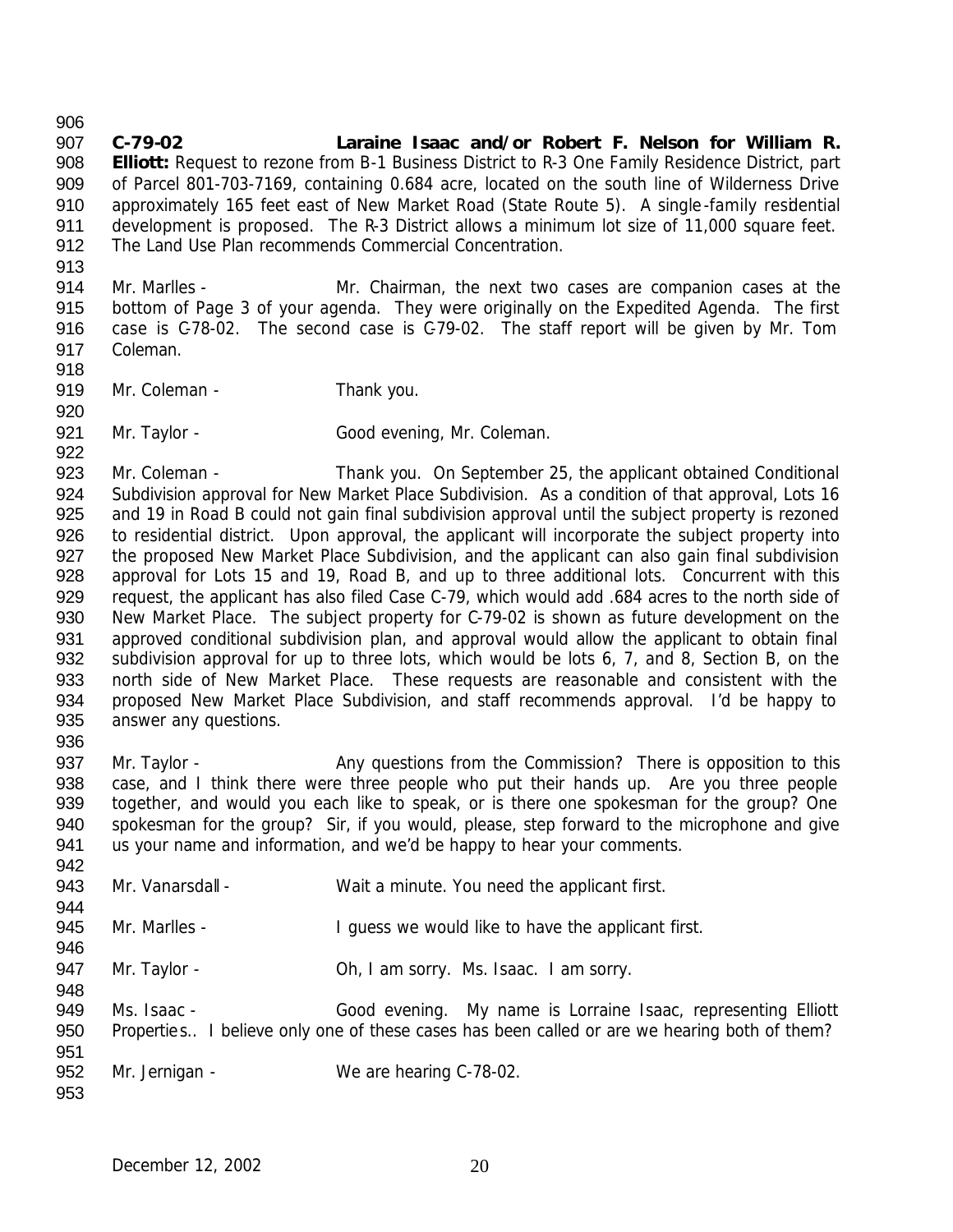Ms. Isaac - OK. C-78-02 is a piece of property owned by Elliott Properties. In fact, he owns two pieces of property in here. This one is zoned R-1 and it can support no more than three residential lots, and because of the configuration of the subdivision and that subdivision has tentative approval from this Planning Commission for 14 lots, would incorporate those three lots into the subdivision and, if it is left in its O-1 state, the only access it has is directly onto New Market Road, and if it is developed as a residential piece, the new requirements for the 25 foot landscape strip along New Market Road will be incorporated, so there is a little more dressing up of the property if it is rezoned rather than left in the 0-1 District. Also, the residential designation is, it goes with the neighborhood. The 0-1 is kind of 963 stuck there between, I believe it is A1, B-1 and R-3. We don't feel the impact of three residential lots in this location is going to be very much, and if you have any questions, I will be happy to answer them. 

967 Mr. Taylor - Any questions for Ms. Isaacs from the Commission? No questions. All right, we will hear from the opposition, and sir, if you could come to the podium and give us your name, we would appreciate it.

 Mr. Horace Arrington - Yes. My name is Horace Arrington. I live at 6510 McLean Street. Now, my understanding is this zoning, is this supposed to be rezoning from 0-3 to B-1 or A-1, or is it zoned already for this? 

975 Mr. Jernigan - It is zoned 0-1 now. It is going to be R-3.

977 Mr. Arrington - Now, my problem is, I don't think my neighbors know about this, because we have not been properly notified about this. My understanding, three of my 979 neighbors I know of have been notified. I have got one of my neighbors sitting here with me right now, and she lives right next door to me. Her property connects to the same property 981 that everybody is talking about rezoning. She has not been notified. The neighborhood has not been notified. We feel that this should be put on the back burner until the whole neighborhood is notified, because this affects our neighborhood. Of the three people that have been notified, you all come up with 14 houses, then adding 6 more to make it 21. But nobody has no idea what type of homes that are going to be put out there at all. We tried calling Mr. Tom Coleman, which I had talked to him twice already, or once, not twice. I believe my 987 neighbor had talked to him twice, and he recommended somebody else that we get ahold to. I believe it was the young lady right here, and we never could get ahold of her. We have no idea what type of plans are built for this area. We are not opposed, some of us are opposed to it, but I am not opposed to homes being built. I am just opposed to homes being built not as quality as the same that we have out there right now. 

Mr. Jernigan - What street do you live on, sir?

 Mr. Arrington - McLean, route off of Route 5. It is in my backyard. I think that me and two of the neighbors have the biggest lots out there, and we are connected to the lot that we are opposing to be built 14 homes now.

999 Mr. Vanarsdall - Do you remember seeing a white and blue sign on it? 

December 12, 2002 21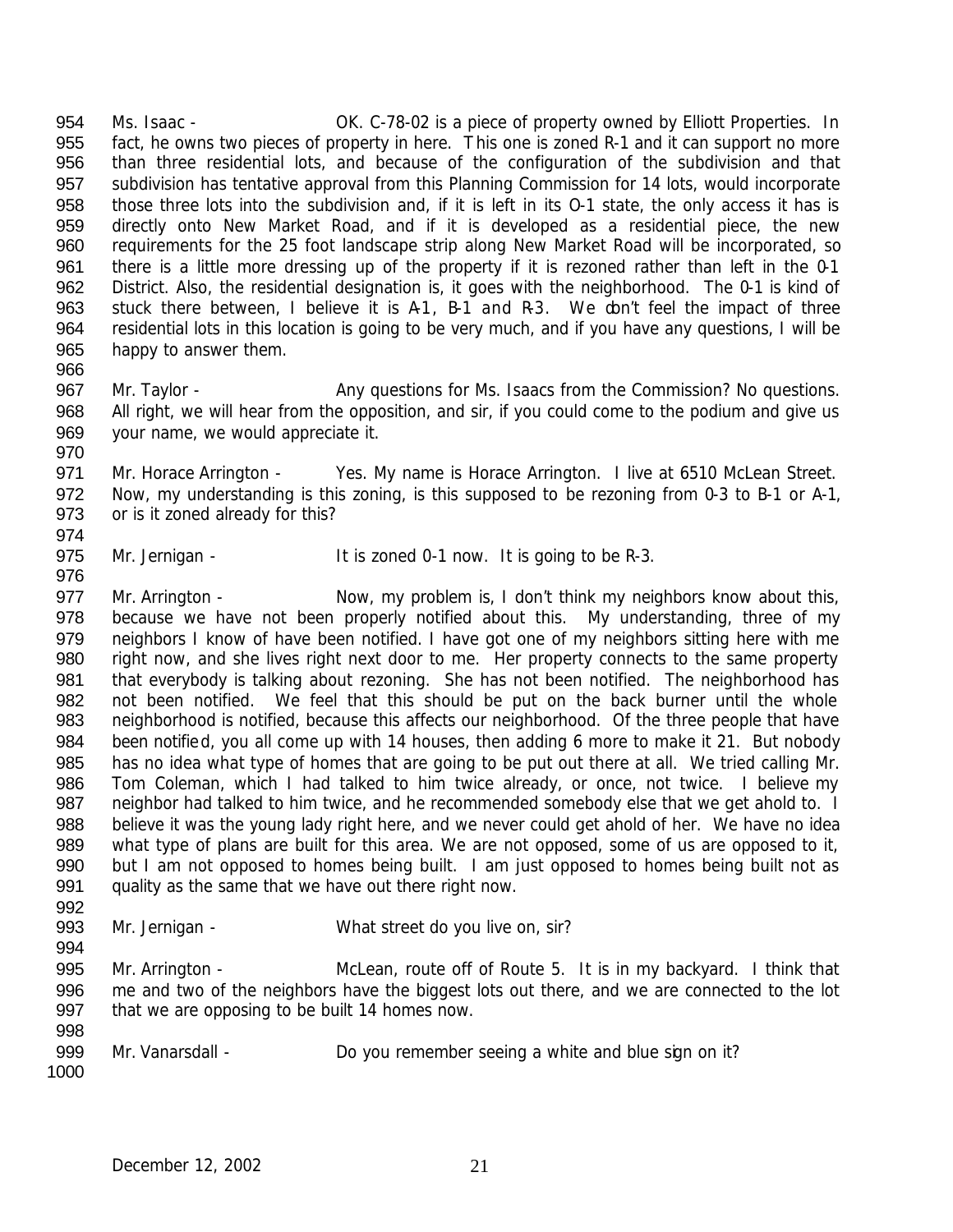Mr. Arrington - Yes, sir. That is the first time we realized that something was being changed. That is when me and my neighbors got together and talked about it, and everything else, and then the next thing you know, I received a letter in the mail the next day. 1004 I checked with 12 of my neighbors, and the same street around the corner, and none of them have received any letters. I talked to Mr. Coleman. I asked him to fax me, which we had talked on the phone that he had sent out notices to about 20 of them, to different residences, neighbors in my area. I asked him to fax me a list of the names that he had sent, and he never faxed it. So, it is my understanding, with the neighbors I have talked to, and made copies of this, I think there were about eight of them that had never seen it, and the rest of the 1010 neighbors I have talked to were never notified about this development about to take place. I don't think half of my neighbors are opposed to development in our neighborhood, but we have development going on in our neighborhood right now that no one knew about. Things are being passed in the neighborhood and no questions or anything are coming to the neighbors who live there, as far as the buyers of the homes, the property values, the taxes, anything.

 Mr. Marlles - Mr. Arrington. I think maybe I can clear up the issue of notification. Under the County Code, which is based on the State Code, only adjacent property 1018 owners, immediately adjacent property owners, including property owners across the street, are notified of a rezoning request. The sign that is placed on the property, which actually exceeds State Code requirements, is really intended to try to notify the larger community, and then in addition to the sign and the adjacent property owner's letters, there are also at least two legal ads that go into the paper. So, that is the mechanism, and that doesn't mean that everyone gets notified. We do understand that people don't, but the adjacent property owners are the ones that receive the written letters. So that is both a County Code requirement and a State Code requirement.

- 1027 Mr. Arrington I understand. But the fact is, you all are suggesting to build homes where a community is there already, and have no idea that you are about to build it, and it will affect most everyone there, and build homes that is not equal value of the homes that we have already, and someone building less home value, 1,100 sq. ft. homes versus what we have, which is 1,800. I think the maximum is 1,900 or 1,905 out there.
- 1033 Mr. Jernigan All right. There is not a copy of the proffers. Let me explain to you what is going on here. I don't know if you listened when Mr. Coleman said this in my staff report. As a condition, now the other part of the subdivision is approved with proffers and house sizes. It is not in this case, but I can get you a copy of it. As a condition of subdivision approval, lots 15 and 19 and Road B cannot gain final subdivision approval until the subject 1038 property is rezoned to a residential district. The County is telling the developer to rezone this other piece down here to finish off that subdivision, which has pending approval now. Do you see that on the map? See that, the major part of the subdivision has already been approved. Just that lot right on the bottom, the County is telling the developer that he has to rezone that to fulfill the rest of that subdivision. That is for lots 15 and 19. Now, I tell you what I will do, I 1043 will get you a copy of the proffers on the original subdivision...
- 1045 Mr. Coleman Mr. Jernigan, it is not a conditional case. The original subdivision has an R-3 zoning. It was in place. It wasn't rezoned.
- 1048 Mr. Jernigan It was zoned years ago?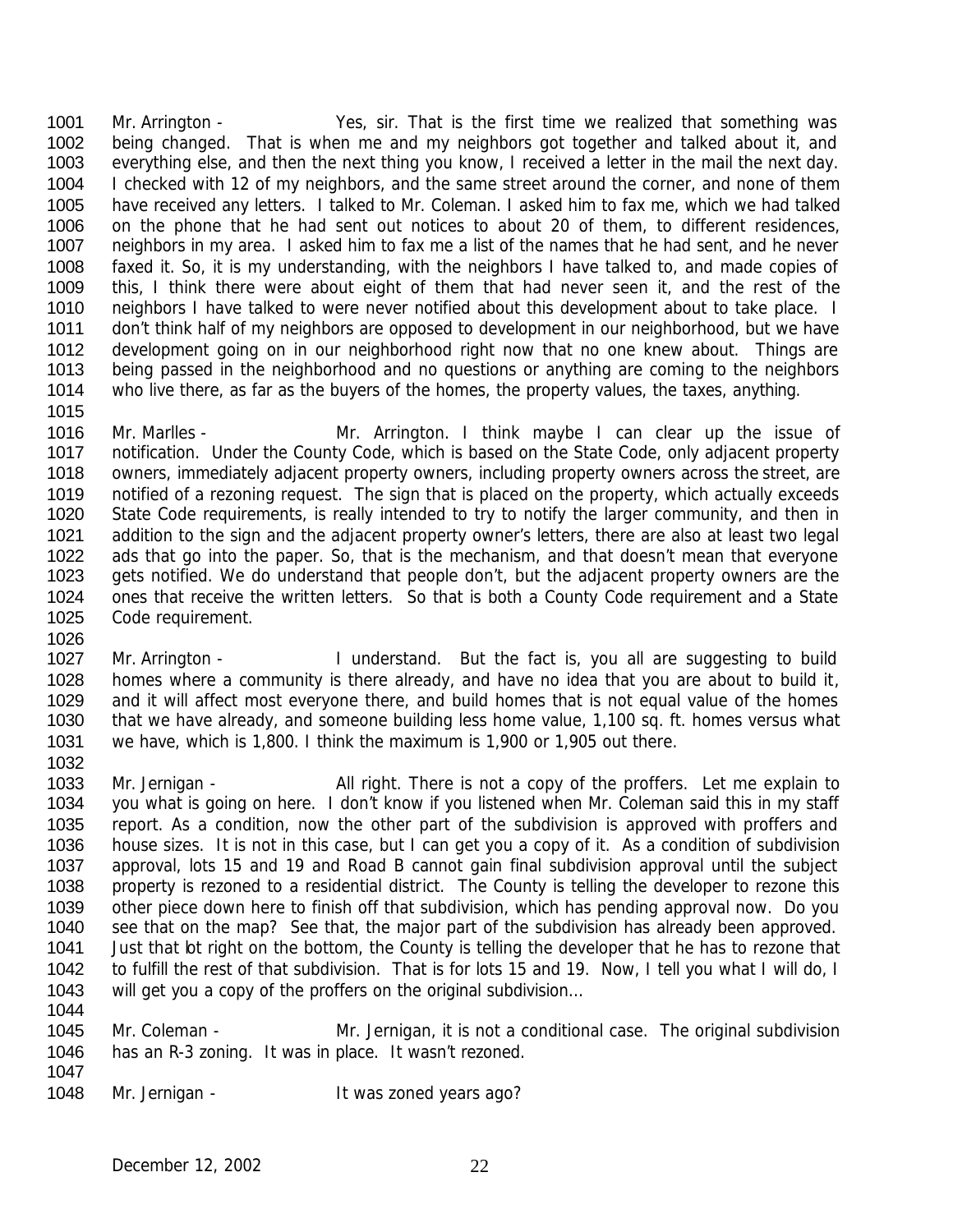1050 Mr. Coleman - Right. Mr. Jernigan - I stand corrected. The subdivision itself, the main part of the 1053 subdivision, was rezoned R-3 many years ago. I thought it had been something that came through in the last few years. Ms. Isaac, do you have any size of the homes that are going to be in there? Ms. Isaac - No. It will just be controlled by ordinance and dictated by demand, and I assume that everything in there will be at least equal to what is already in the general neighborhood. The lots we are proposing have no access to any of the existing neighborhood, and they will access on to New Market Road. Mr. Arrington - My understanding of what she is saying is no access, no entry. Mr. Jernigan - The access for this subdivision is going to be through that Amoco Station's lot. They are taking his front, the first road when you are headed west, they are 1066 taking that as the entry to that subdivision. 1068 Mr. Arrington - And the back of it will be on our street. The street behind me, and the street beyond the Amoco. Correct? That little circle there (referring to rendering). So that will affect our neighborhood. Mr. Jernigan - Yes, but what we are saying is, this was zoned years ago. So that is already history. What the County has told the developer to do is just finish this small parcel on here so they can finish up lots 15 and 19. That property was zoned so long ago it wasn't conditional, so that is the reason there weren't proffers on it. Mr. Arrington - I understand it was zoned before that, but it was trying to get a Food Lion out there, I believe, and the neighborhood was opposed to that plan before. Mr. Jernigan - I believe you are correct. I spoke to Mr. Everly, who owns the Amoco Station, and had a long talk with him, and he kind of explained to me the background on it. He did say that before Mr. Elliott had tried to put commercial in there, and that it was heavily opposed. 1085 Mr. Arrington - Correct. 1087 Mr. Jernigan - So they just went back to residential and this parcel, this 1.63 parcel is being zoned because the County has told the developer that they have to do it to 1089 finish off that cul-de-sac and those two lots. 1091 Mr. Arrington - OK. I go along with that. As far as that, I understand very well. But as far as the homes, what type of homes are going to be put up there? That is our main concern. Mr. Jernigan - Well, that is a good question, because when the zoning came through there were no proffers on it. That has been many years ago. Everything that comes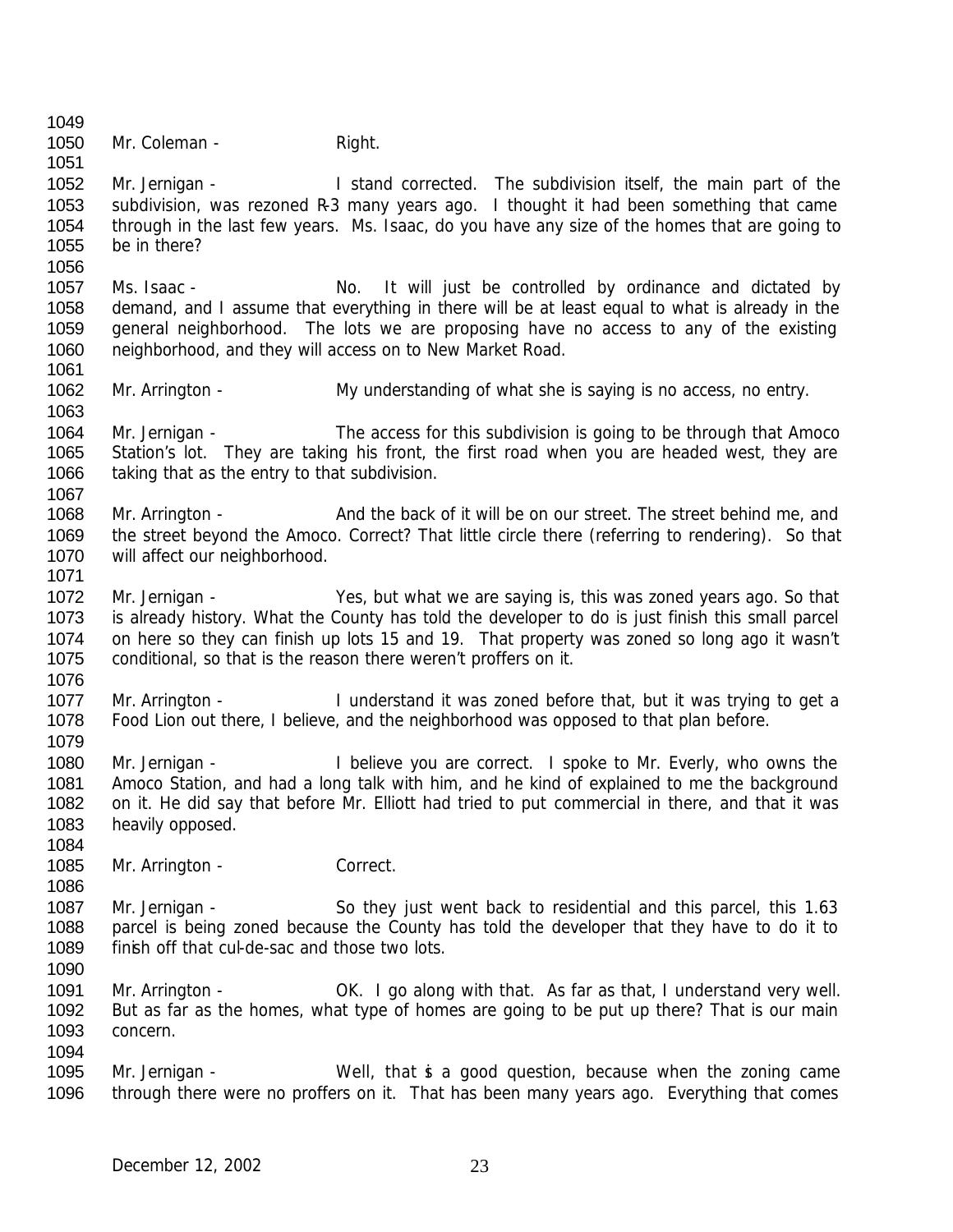through this Commission now we get in writing a proffer of what size homes will be on the 1098 property. That is R-3C zoning. The property where the subdivision is proposed now is R-3 and was unconditional. I will find out for you and notify you, or have somebody with Engineering 1100 Design Associates notify you.

 Mr. Arrington - Notify me? Where does this stand as far as can we stop this until we find out what types of homes are going to be built on this piece of property? 

Mr. Jernigan - You can't stop the subdivision.

1107 Mr. Arrington - I am not trying to stop the subdivision. I am just trying to find out what type of homes – so we can go along with the program. We don't have a problem 1109 going along with it, as long as we know what type of homes are there.

- 1111 Mr. Jernigan OK, but what I am saying is, when this zoning came through, many years ago, they didn't have to say what size was on it. That is what I am saying. I don't 1113 have control of that at this point.
- Ms. Isaac Can I insert something? I know for a fact that Mr. Elliott has not committed to a builder at this time. He is developing the property and the lots will be sold to a 1117 builder. He is not a builder himself, and so I cannot address that question until a builder has been determined and we know what kind of product. As for the 14 lots that have been approved already, they can build as long as they meet Ordinance requirements, they can build anything that meets those requirements. And that was after my meeting with the staff. Prior to putting this zoning case in, we went with an unproffered case because it didn't seem fair that somebody living next door to another person would have different requirements on their lots. So, that is just a little history of how we got to this point.
- 

- Mr. Vanarsdall Mr. Jernigan, I don't see how we could find that out. I was thinking maybe if you went on and sent it on to the Board, they could find out.
- 1128 Mr. Jernigan Well, I mean, in this case, like I said, that is what happens when 1129 it goes through with unconditional zoning. That is the reason that we don't have it any more.
- Mr. Vanarsdall As Ms. Isaac said, if we don't have a builder, then we don't know what he is going to build.
- 1134 Mr. Jernigan Well, they are going to have to file a POD.
- Ms. Isaac Well, they will have to file a subdivision.
- 1138 Mr. Vanarsdall Well, we won't know until then is what I am trying to tell M. Arrington.
- 1141 Ms. Isaac They will have to file a tentative and final subdivision, however, normally we don't file any kind of architectural plan with a subdivision.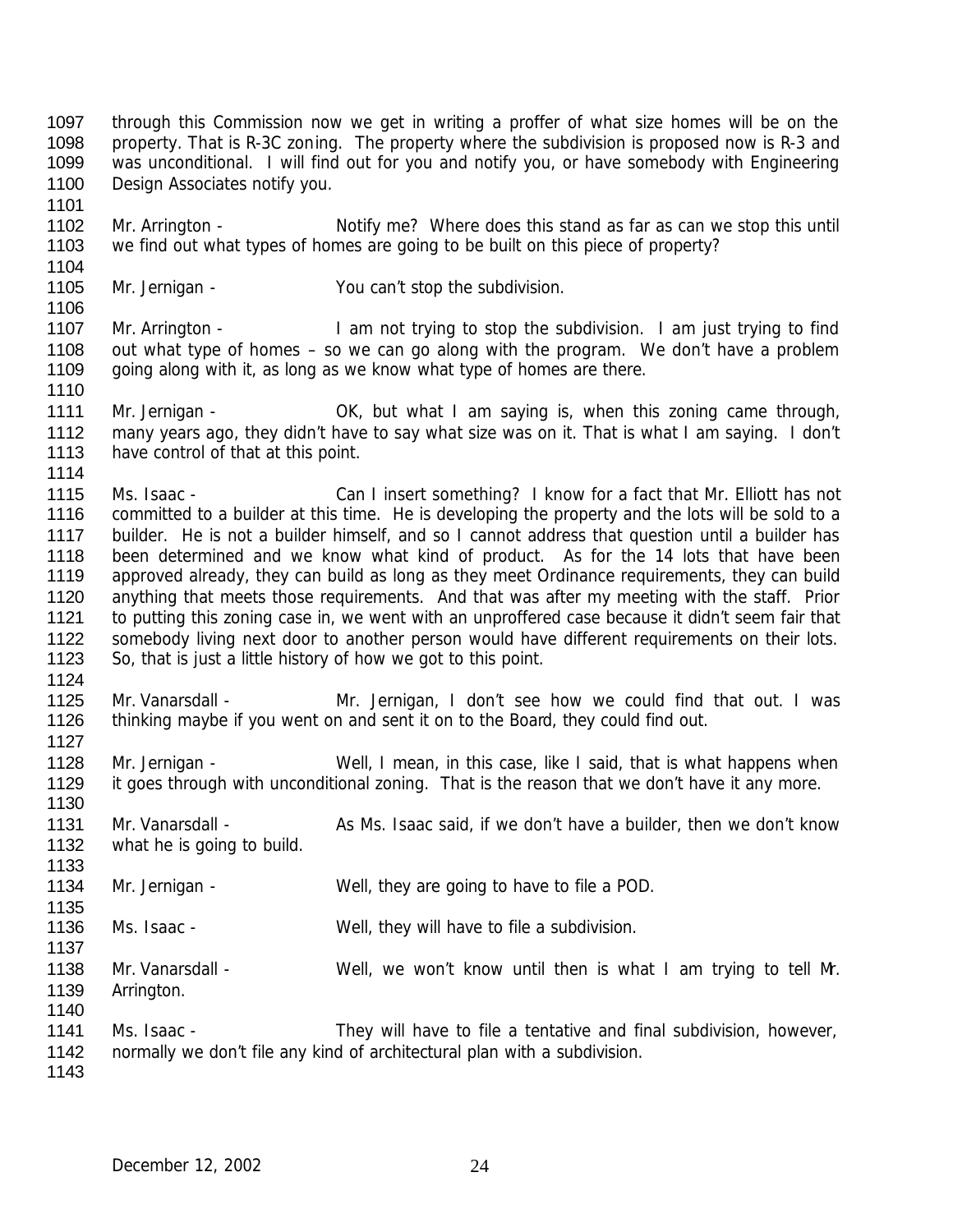1144 Mr. Archer - Mr. Chairman, might it be helpful if the Secretary would explain to 1145 Mr. Arrington and the folks who have questions what our process is as it pertains to first 1146 approving the zoning and then going through the POD process, so he will know what the steps 1147 are. 110

| 1148. |                     |                                                                   |
|-------|---------------------|-------------------------------------------------------------------|
| 1149  | Mr. Jernigan -      | We can regulate                                                   |
| 1150  |                     |                                                                   |
| 1151  | Mr. Taylor -        | Go ahead. I think that might be a reasonable request.             |
| 1152  |                     |                                                                   |
| 1153  | Mr. Arrington -     | I am sorry. This is the first time we've been here.               |
| 1154  |                     |                                                                   |
| 1155  | Mr. Archer -        | No. You have every right to be here. This is a public hearing and |
| 1156  | you are the public. |                                                                   |

- 1158 Mr. Marlles Mr. Arrington, as Mr. Jernigan was trying to explain, the type of 1159 zoning that we have in place in the County right now is called conditional zoning, which allows 1160 an applicant, as part of the review process to include what are called proffers. You have heard 1161 that term thrown around a couple of times. Proffers are basically just conditions that will 1162 guarantee, for example, if the house will be of a certain size, the lot will be of a certain size, or 1163 a certain width, certain materials. You have heard some of that talked about tonight. In this 1164 particular case, this zoning for the property, the existing zoning predates, it sound like when we 1165 had conditional zoning, so none of those proffers exists on this property. I am pretty sure that 1166 you understand that. What we do have in the County though is for each zoning ordinance, 1167 there are requirements that regulate the size of the lot, setbacks of the structure on the lots, 1168 the height of the lot, all those types of requirements are, in fact, still in place even though there 1169 are no proffered conditions on the property. Once a property is zoned, then it moves into the 1170 next phase of development, which is usually the subdivision process, where the property is 1171 divided up into individual lots. My understanding is that subdivision has then received some 1172 level of approval, or at least a portion of the subdivision has received approval. The next 1173 phase, once the zoning is in place, and the subdivision is approved, is, of course, going out and 1174 finding a builder or developer to actually construct the homes. And in this case, what Ms. Isaac 1175 is telling us, the reason she can't provide any details on what those houses are going to look 1176 like is because the owner has not secured a builder or developer, at this point. That is kind of 1177 where we find ourselves right now. The zoning is in place. There has been apparently some 1178 type of subdivision approval granted, and this is, I guess, a small portion of that subdivision 1179 that still needs to be rezoned. It is being requested at the request of the County, so that is kind 1180 of a quick overview of the development process.
- 1181

- 1182 Mr. Jernigan They still have to file a POD. 1183
- 1184 Mr. Archer And also, Mr. Arrington, what we will do tonight is to make a 1185 recommendation to the Board. We don't have the final say on this, and between now and the 1186 time the Board meets, which is probably 30 days from tonight, you will have another 1187 opportunity to speak on this issue and bring forth suggestions, complaints or whatever it is that 1188 you need to bring forth at the next public hearing, and then the Board may approve or deny or 1189 delay what we do here tonight.
- 1190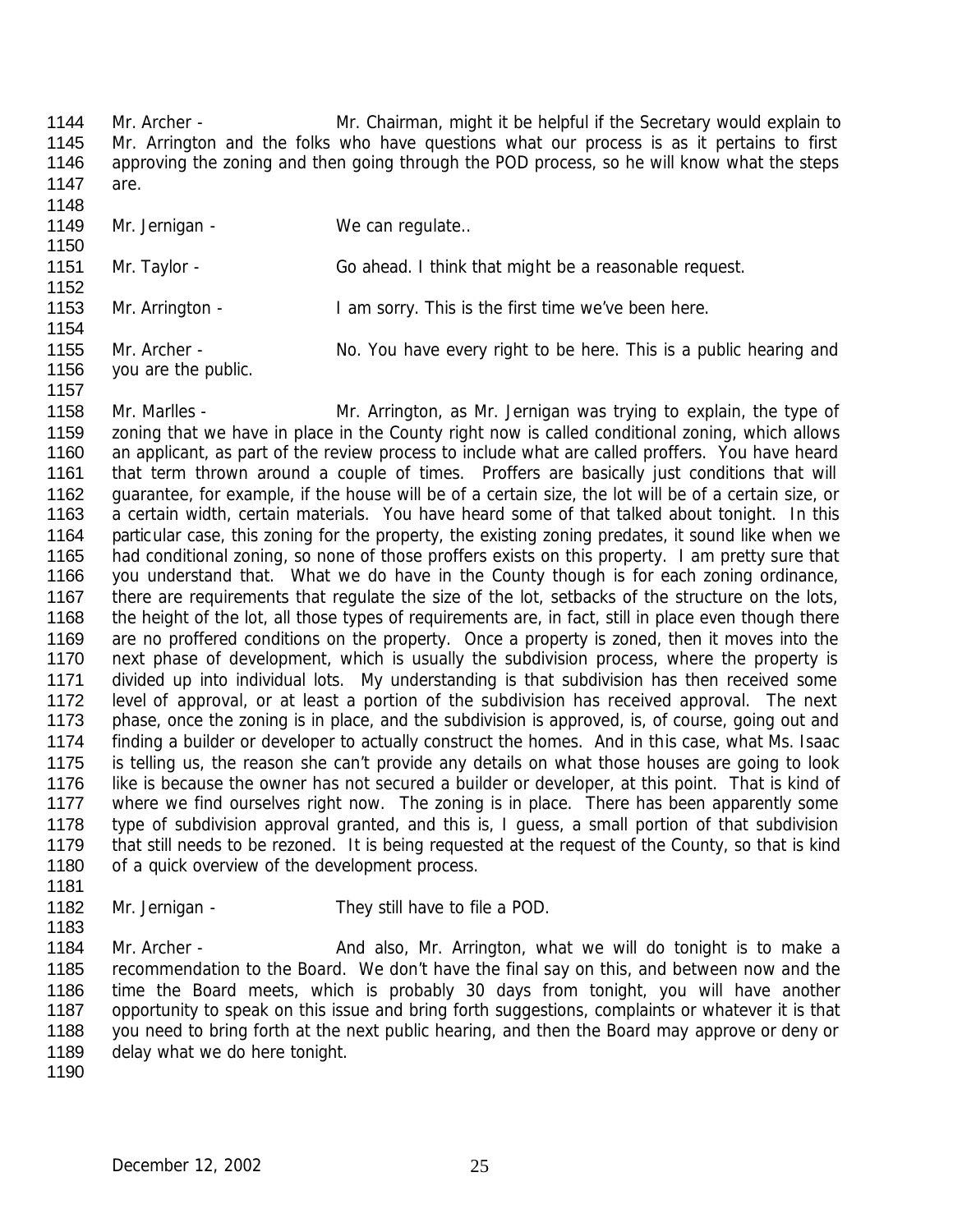- Mr. Jernigan But now, too, they still have to file a plan of development, which 1192 that comes back to us, and at that point, we can scrutinize what is going in there.
- 1194 Mr. Arrington Now I have a question. This subdivision, is this a part of New Market Subdivision?
- 1197 Mr. Jernigan Yes, it is all the same. It is just that one there, and this is what the County has instructed the developer to do to finish the conditions for that subdivision.
- 1200 Mr. Arrington For that subdivision, OK, and the County instructed the owner to do to finish that off, wouldn't it follow under the same guidelines as when they first started building the houses out there?
- Mr. Jernigan Yes, but what we are saying is, there were no proffers as to what it was going to be, but we are going to have to review it at the plan of development. Now, I tell you what I want to do, I mean the County said this man has to rezone this to finish this subdivision. We still have the POD coming up. I tell you what I am going to do. I am going 1208 for approval of this tonight, and, of course, this has to go to the Board of Supervisors once it leaves here, but between now and then, Ms. Isaac, well, I will have to get with Mr. Elliott, and see what we can work out here. Because I can understand his position. He wants to know what is going in there.
- Mr. Thornton Mr. Jernigan, may I defer to you for a moment, before you bring this forward to make a comment.
- 1216 Mr. Jernigan OK.
- 1218 Mr. Thornton Whenever you finish.
- 1220 Mr. Jernigan No, I am fine, sir.
- Mr. Thornton Mr. Chairman, I just want to say, to you and to you, Mr. Arrington, that all those that Ms. Isaac did not give you any specifics, you should feel at least a 1224 little more reassured that we heard your argument, that we heard your concern, and I just want to let you know that the Board is sensitive to your particular issue, and I am sure that Ms. Isaac heard your issue, and so with the sensitivity being relayed to responsible developers, the Board would expect that in the ultimate decision that concerns like yours would be heeded because when cases like this come to the Board, the Board is concerned about citizens' input and how they feel, as well as the developer's rights. So I want you to leave here tonight understanding that sensitivity on behalf of the Board.
- 1232 Mr. Jernigan Mr. Thomas and Mr. Arrington, too, I will tell you this, neither Mr. Donati nor I or Mr. Thornton or Mr. Archer, any of us here, we don't want any junk anywhere. We want quality homes in Varina and every district that stuff goes in. We want people to put in good stuff, and that, like I said, has to go through the plan of development process, and we will have a chance to go over this at that point.
- 

Mr. Thomas - Thank you.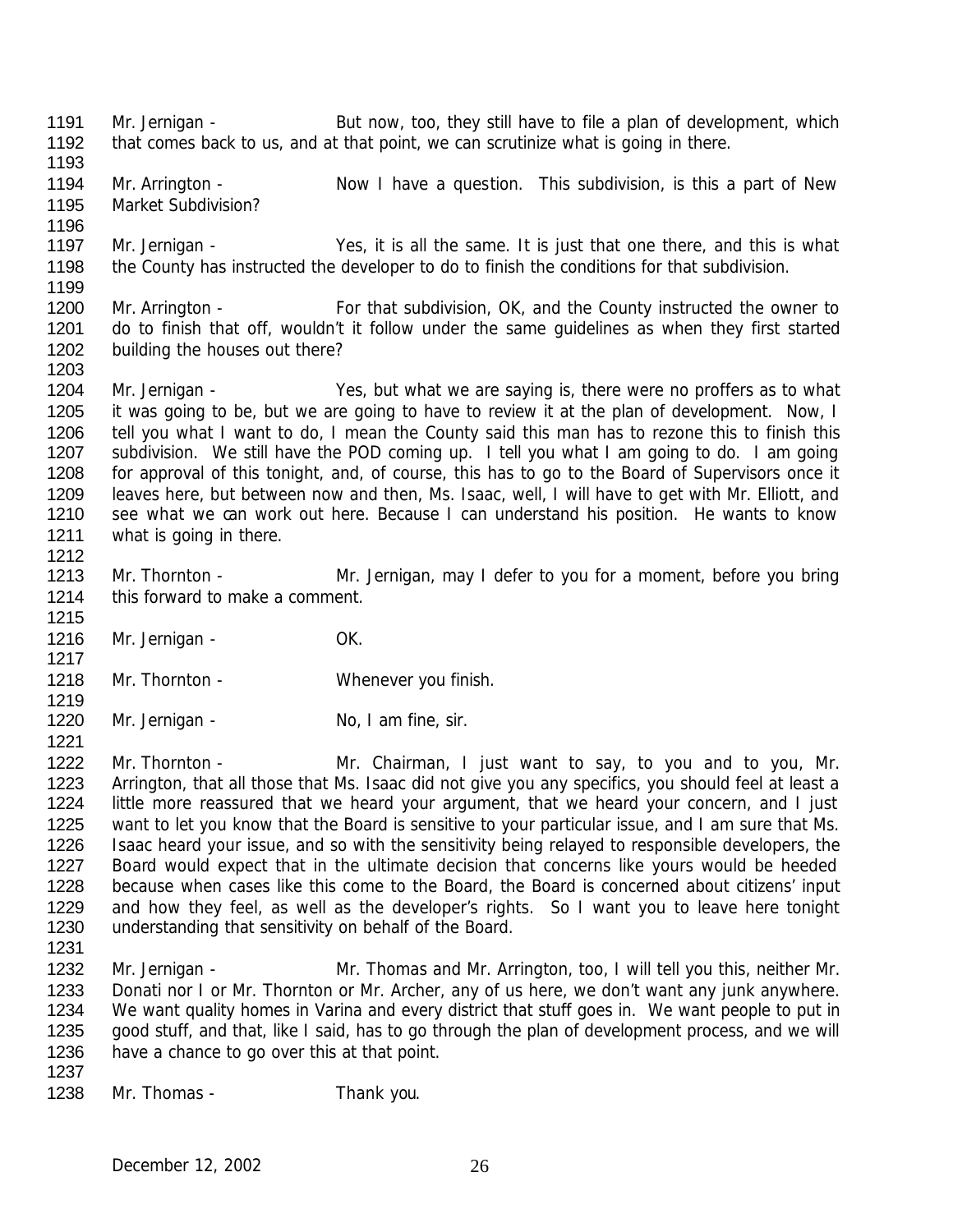1240 Mr. Jernigan - I appreciate you coming up. Mr. Coleman, would you make sure that you get his address and phone number, so we can contact him, please. Mr. Chairman, with that, I will move for approval of zoning case C-78-02.

1244 Mr. Vanarsdall - Second.

1246 Mr. Taylor - Motion made by Mr. Jernigan and seconded by Mr. Vanarsdall to approve case C-78-02, William R. Elliott. All in favor say aye. All opposed say no. The motion passes. 

 **REASON:** Acting on a motion by Mr. Jernigan, seconded by Mr. Vanarsdall, the Planning 1251 Commission voted 40 (one abstention and one absence) to recommend that the Board of Supervisors **grant** the request because it represents a logical continuation of the one-family residential development which exists in the area.

 **C-79-02 Laraine Isaac and/or Robert F. Nelson for William R. Elliott:** Request to rezone from B-1 Business District to R-3 One Family Residence District, part of Parcel 801-703-7169, containing 0.684 acre, located on the south line of Wilderness Drive approximately 165 feet east of New Market Road (State Route 5). A single-family residential development is proposed. The R-3 District allows a minimum lot size of 11,000 square feet. The Land Use Plan recommends Commercial Concentration. 

- Mr. Marlles The staff report will be given by Mr. Coleman.
- Mr. Taylor Is there anyone opposed to Case C-79-02?
- Mr. Jernigan Do you want to speak on that again, sir? OK.

 1268 Mr. Coleman - Again, similar to the previous case, on September 25 the Planning 1269 Commission did approve the conditional subdivision for New Market Place for the subject property, C-79-02. This is 0.684 acres on the north part of the subdivision. If this case were approved by the Board, the applicant could gain final subdivision approval for up to three additional lots, which would be lots 6, 7 and 8, Section B. The request is consistent with the proposed New Market Place Subdivision, and staff recommends approval.

- 1275 Mr. Taylor Any questions for Mr. Coleman? Would you like to speak for the applicant?
- 1278 Ms. Isaac I just have a comment. We really don't think we can get three lots. We think we are going to get two lots, and a temporary cul-de-sac on Wilderness. This B-1280 1 property represents all of the property that Bill Elliott owns, and with these two zoning cases, he owns no more property in this area. This B-1 was residual property left over from when he sold to New Market Convenience Store, and again, it would be incorporated into the subdivision 1283 we already have tentative approval on. Basically it is the same argument on the other piece, that we just want to incorporate all of his property into one subdivision, and he is out of the picture. I will be happy to answer any questions.
-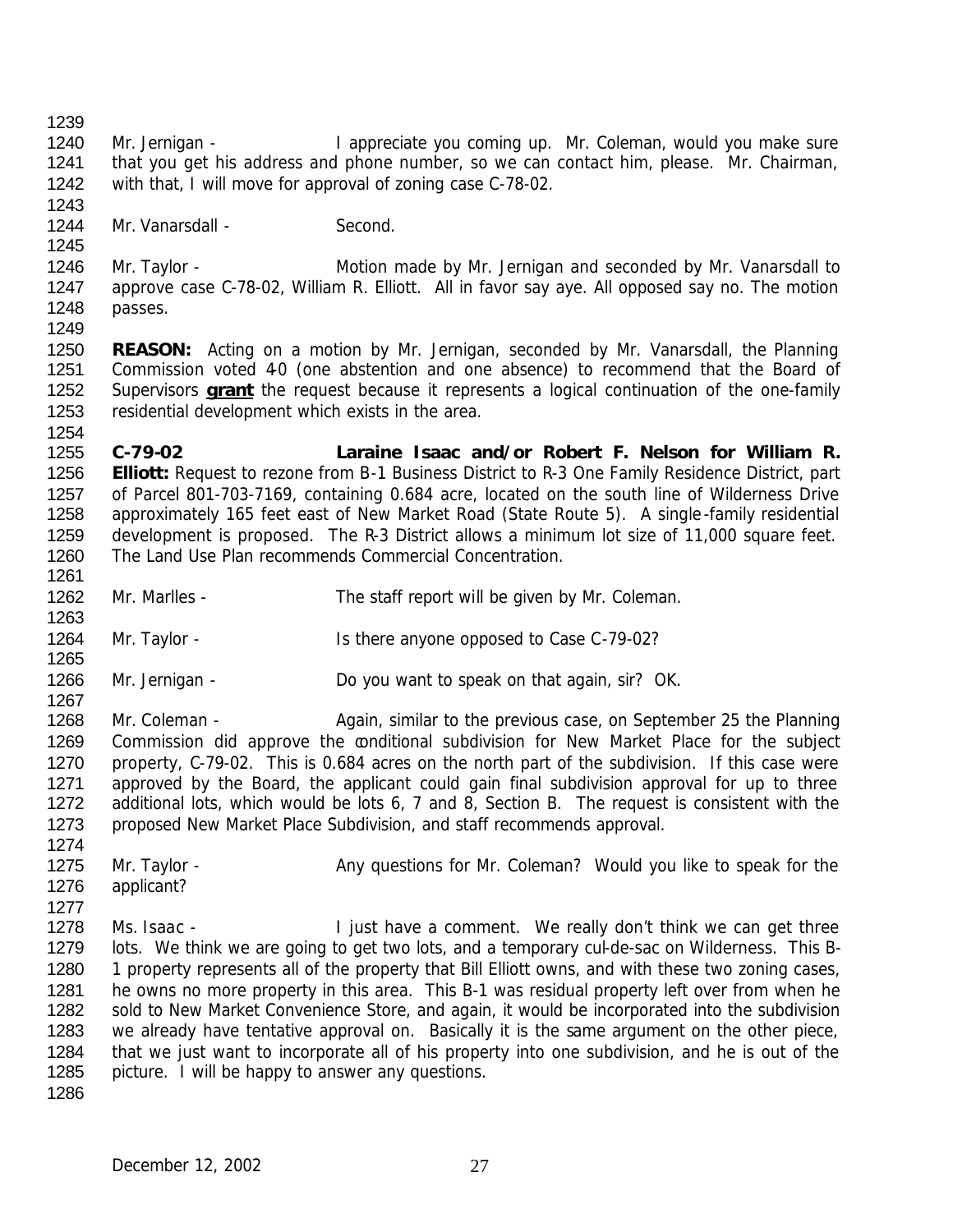1287 Mr. Taylor - Any questions for Ms. Isaac? Thank you, Ms. Isaac. We would 1288 like to hear then from the opposition. Would the opposition like to speak? 

1290 Mr. Jernigan - It is the same thing, and like I said, I am going to get with you. I will call you and we will sit down when I know something more, and go over this. When I spoke to Mr. Eberly, who owns the Amoco Station in front of it, most don't want something coming right up next to him, but he was excited, because he has been robbed repeatedly, and what people have been doing is coming off of Wilderness in that cul-de-sac and coming across that field, robbing him, and then going back through. He feels that if they put these two other houses up there that it will be better security, and it will cut down on crime through there, because then with two houses there, there will probably be a fence at that area where people can't just run through. So, he did explain that to me. 

- 1300 Mr. Taylor There were several people who were opposed. Would any of the 1301 opposition like to speak?
- Ms. Sheila Curley Well, I was one of the neighbors he was talking about.
- Mr. Jernigan Could you come up front, please.

- Mr. Taylor Please, if you would, come up to the podium and identify yourself, 1308 and we'd be glad to hear your comments.
- Ms. Curley Good evening. My name is Sheila Curley, and I live at 6512 McLean Street. I am the very first house off of Route 5 and I am next door to the gentleman 1312 that was with us, and as I was explaining to him, because the gentleman you are talking about, Bob, we call him Bob, who owns the filling station, he was explaining it to me, when we were asking him from the beginning about the rezoning sign. And I explained to him that I didn't receive any type of papers. I called Mr. Tom Coleman and asked him about what was going on, that I didn't receive any forms or any papers, any information. He explained to me that it didn't, it wouldn't affect me, which is not true. I live in that neighborhood. I have been there 16 years, so I am figuring like, if they are going to bring in all these extra homes, extra traffic, extra people, extra water lines, extra everything coming into the neighborhood, it affects me. You understand what I am saying. I live there. And then I asked him what type of homes were going to be constructed there and what maybe what would the value of some of the homes be there, were they going to be low-income homes, which would bring the value of our property down, exactly what was going to be there. He referred me to Mark Bittner. I called his office. I didn't get any response from him. Meanwhile, Mr. Coleman called me back, not know I was the person he had already talked to, so I really didn't get any kind of answers from anybody, and then I started talking to some of the neighbors, which a lot of them didn't get any information about anything that is going on, and that is why I am here tonight. Maybe I could get some type of information or something. And just because it is not adjacent to my line, I 1329 live in that neighborhood. That property. I live next door to Mr. Arrington right here. Now, my 1330 property wasn't that line, too. It just so happens that the very tip of my property is next to his, where his property is adjacent to that line. See what I am saying? So, it is still right in my yard.
- Mr. Jernigan Well, as our Secretary explained, the law requires that we send it to adjacent land owners, and now I am not saying that I don't feel maybe there may need to be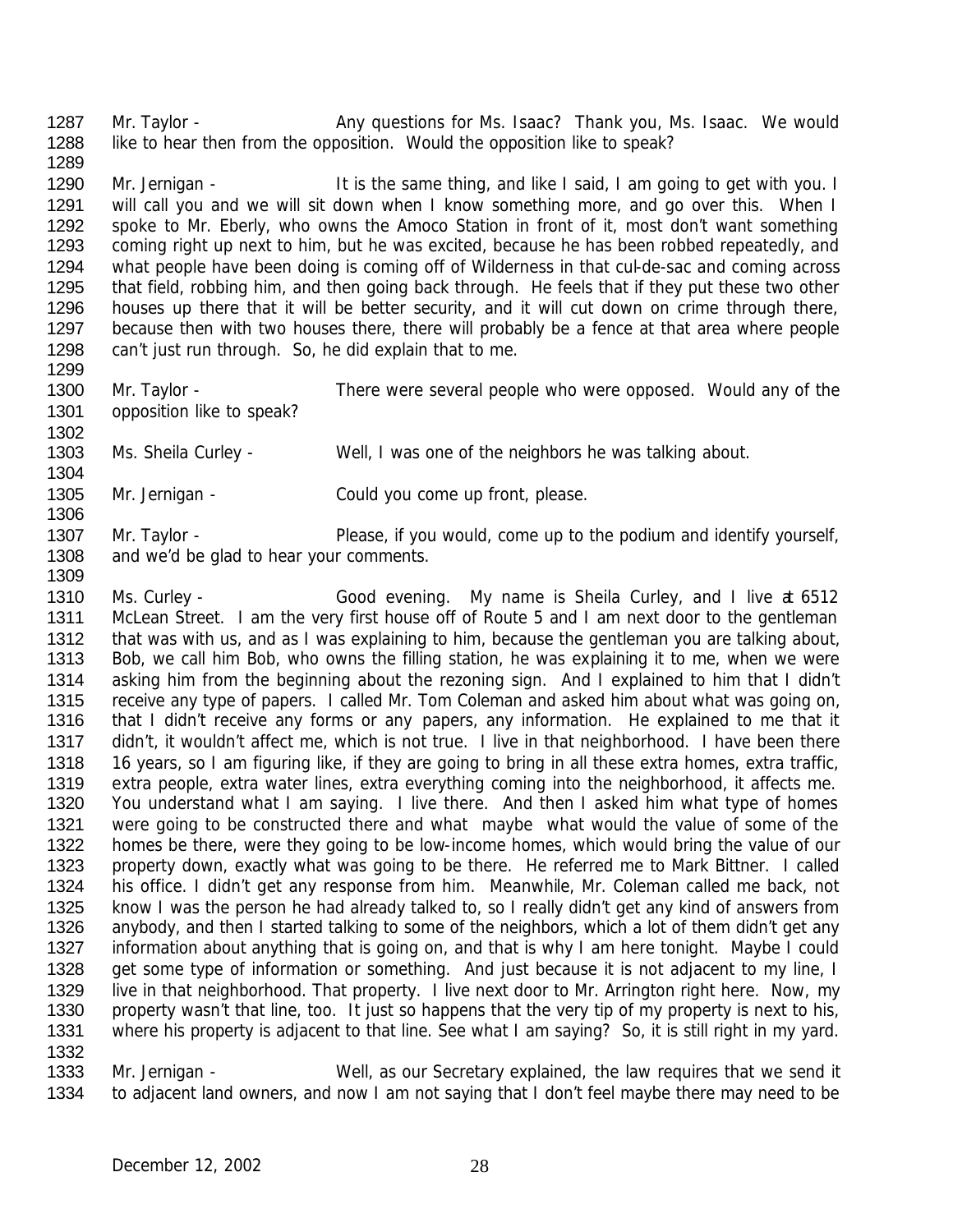1335 some changes to where more people in the area are notified, but as it stands right now, the law requires, and that is what the County does, what the law requires. Ms. Curley - Yes, but I think the law maybe needs to do a little revamping. Just because you are going to build some new houses in a subdivision, you don't disregard the 1340 other neighbors. They live there. Mr. Jernigan - You are right, but as you realize already, this subdivision has 1343 already been approved before. The zoning on this was a long time ago. 1345 Ms. Curley - **I was there when they wanted it.** I was one of the old neighbors that when they wanted to put the Food Lion in, I was one of 1347 those neighbors that went against that. So I already know about the zoning and what happened at that time. That was a long time ago. 1350 Mr. Jernigan - When was that? Ms. Curley - Oh, I have been there 16 years, and I guess it was like 12 or 13 years ago, something like that. 1355 Mr. Jernigan - At that point it was zoned R-3? 1357 Ms. Curley - Yes. See I was there. I was one of the ones there at that time. Mr. Jernigan - Well, that is what I said before was, before, when it came through 1360 then it was just R-3 unconditional. Today it is different. But as I explained to Mr. Arrington, when this comes up for plan of development, we are going to sit down and look it over and we 1362 are going to try to get some quality development. But we can't change now what has been done. Ms. Curley - Oh, no. That is understandable. That is understandable. Mr. Jernigan - That is the reason nobody has the information, because at the time of zoning, there was no information, and it is still not today. Now, when we zone something today, we make, they proffer the size of the homes and everything, the materials 1370 that are going to be in there, but this didn't happen 16 years ago. That is the reason... 1372 Ms. Curley - Right. From what I heard tonight, sitting back there, what you are saying is the County is telling the developer to rezone this area so they can finish off the subdivision. So this is not only 14 houses, this is going to be six more, right? Is this what it is going to be? About five more she is saying. So the County is recommending that they do it. 1377 Mr. Jernigan - The County has told them they have to rezone the 1.63 to finish 1378 the cul-de-sac and those two lots. Ms. Curley - That is what I thought I heard. The County is. 1382 Mr. Jernigan - Yes, ma'am.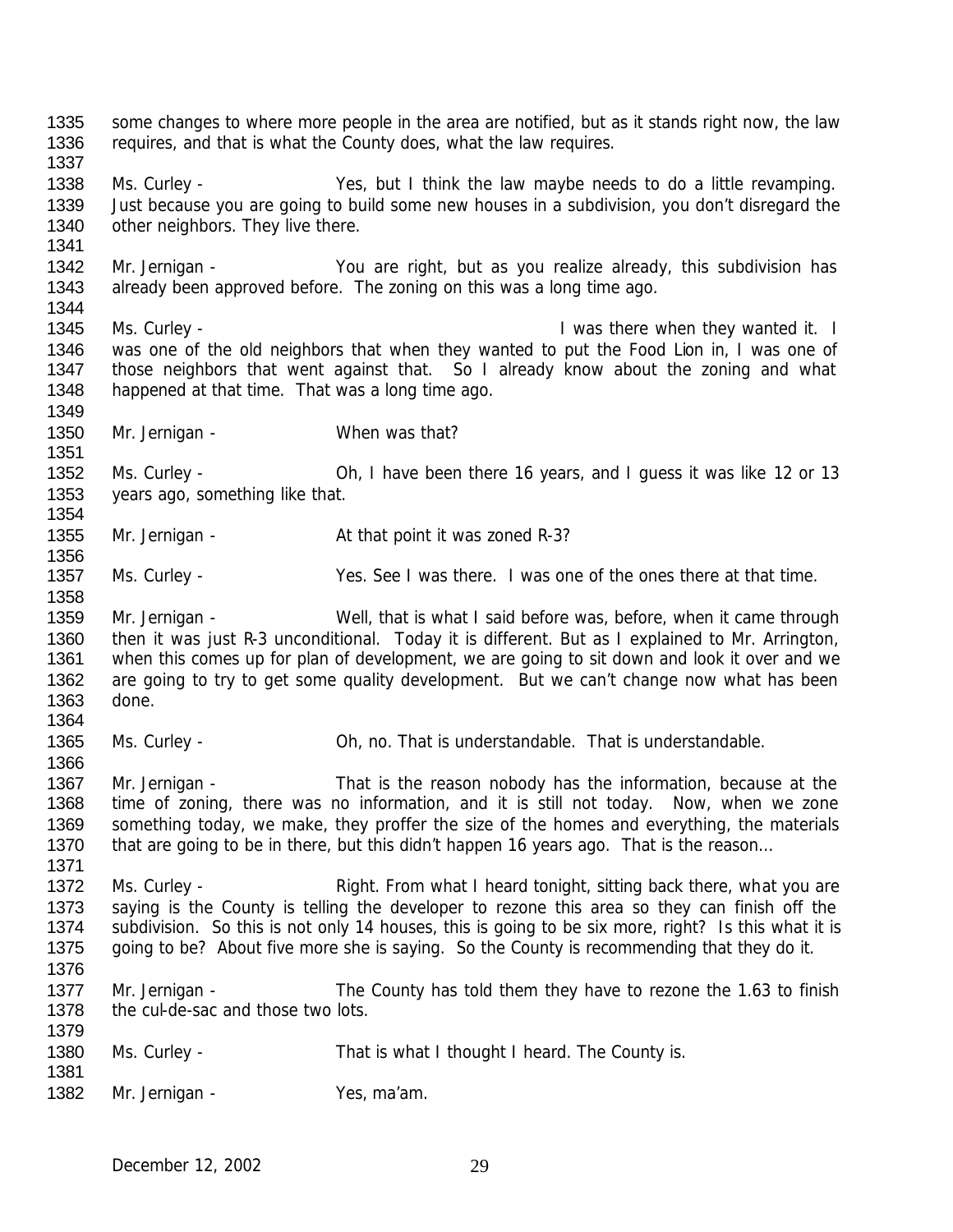Ms. Curley - OK. Thank you. But I still would like to get some information from this young lady here, whatever type you say you are going to do. 1387 Mr. Jernigan - She doesn't have the information. Ms. Curley - She doesn't have it – that I understand. 1391 Mr. Jernigan - Because it was never proffered. 1393 Ms. Curley - Right. Mr. Jernigan - But what I am saying, I am going to get with Mr. Elliott myself. I am going to call him, and I am going to try to find out where we stand on this, but it has to 1397 come through the plan of development process, and at that time they have to give us drawings 1398 and elevations of what they want to put in there. 1400 Ms. Curley - Some sort of an idea. 1402 Mr. Jernigan - Yes, ma'am. Ms. Curley - That is what I would like to know, too. Mr. Jernigan - We are going to get to look at what is going in there before it goes. Mr. Jernigan - And you will have a chance to come to that meeting. It is Plan of Development and it will be on a Wednesday. It is on Wednesday morning at 9:00 a.m. It is the fourth Wednesday. Now, when that comes around I will make sure that you and Mr. Arrington know. Ms. Curley - Thank you. I would appreciate it. Thank you for your time. 1416 Mr. Taylor - Thank you very much. Mr. Jernigan - With that, Mr. Chairman, I would like to make a motion to approve C-79-02 to be sent to the Board of Supervisors. 1421 Mr. Vanarsdall - Second. 1423 Mr. Taylor - **Motion made by Mr. Jernigan and seconded by Mr. Vanarsdall.** All in favor say aye. All opposed say no. The motion passes. **REASON:** Acting on a motion by Mr. Jernigan, seconded by Mr. Vanarsdall, the Planning 1427 Commission voted 40 (one abstention and one absence) to recommend that the Board of Supervisors **grant** the request because it represents a logical continuation of the one-family residential development which exists in the area.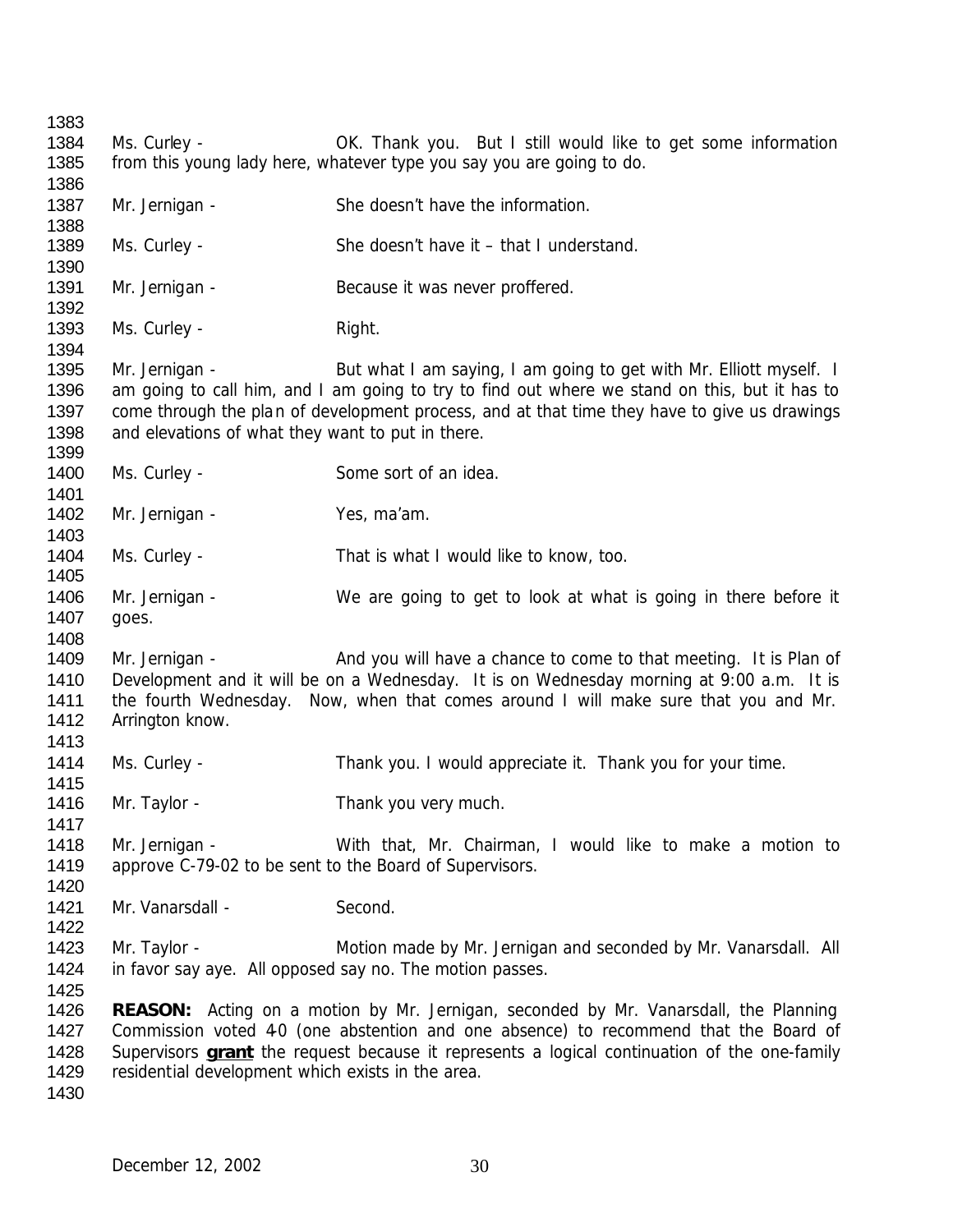#### **WE WILL TAKE A 10-MINUTE BREAK AND RECONVENE AT 8:50 P.M.**

# **THE PLANNING COMMISSION RECONVENED.**

## *Deferred from the November 14, 2002 Meeting:*

 **C-60C-02 Robert M. Atack for Hunton Estates Development, Inc.:** 1437 Request to conditionally rezone from A-1 Agricultural District to R-3C One Family Residence District (Conditional), Parcels 763-772-8743 (21-A-16, 3936 Mountain Road) and 764-772-3888 (21-A-4), containing approximately 19.2 acres, located on the north line of Mountain Road approximately 160 feet east of Old Mountain Road. Single -family residential subdivision is proposed. The applicant has proffered a density of no more than forty-five (45) units. The Land Use Plan recommends Suburban Residential 1, 1.0 to 2.4 units net density per acre. 

1444 Mr. Marlles - Staff report will be given by Mr. Bittner.

1446 Mr. Taylor - Is there any opposition in the audience to case C-60C-02? There 1447 is opposition. Thank you very much. Mr. Bittner, please proceed.

 Mr. Bittner - Thank you, Mr. Chairman. The Planning Commission deferred this case from its November meeting to allow the applicant time to address the issues raised in the staff report. We have handed out two documents to you tonight. One is some revised proffers, which were received today, and therefore the time limit would need to be waived in order to accept them. There was also a letter of opposition handed out, and I do believe the author of that letter is going to speak tonight, as well. I will quickly try to go through what the changes are in the proffers. They have been highlighted for you.

- 1457 1. Dryvit has been removed as a foundation material for chimneys, which would match the foundation of the house, which has to be brick or stone. The house size has been changed 1459 to say that the minimum finished square footage of each dwelling will be 2,000 sq. ft.
- 6. No. 6 dealing with garages now states "that 75% of the homes shall have at least a 2-car 1461 garage, and of that percentage, at least 60% of those shall be either a side or rear entry garage, which when you do the math, works out to 45% of the homes in the entire subdivision would have to have a side or rear-entry garage on them.
- 10. Proffer No. 10 deals with front stoops and porches and in a nutshell it says that any front 1465 stoop would have to have a brick or stone foundation, and that any porch, covered porch, would have to have at least brick piers underneath it.
- 1468 11. Going to the second page, they added Proffer No. 11 dealing with street trees, basically 1469 saying that each lot shall have at least two trees planted on it within, I believe, 25 feet of 1470 the street right of way.

 Now, even with all of these new proffers, there is still one significant outstanding issue, which staff has been maintaining all along in this case, and that is the requested density and zoning of R-3. Staff's preference would be R-2 zoning, and a density no greater than two units an acre to more closely match existing development in this area of the County. That concludes my presentation, 1476 and I will be happy to answer any questions you may have.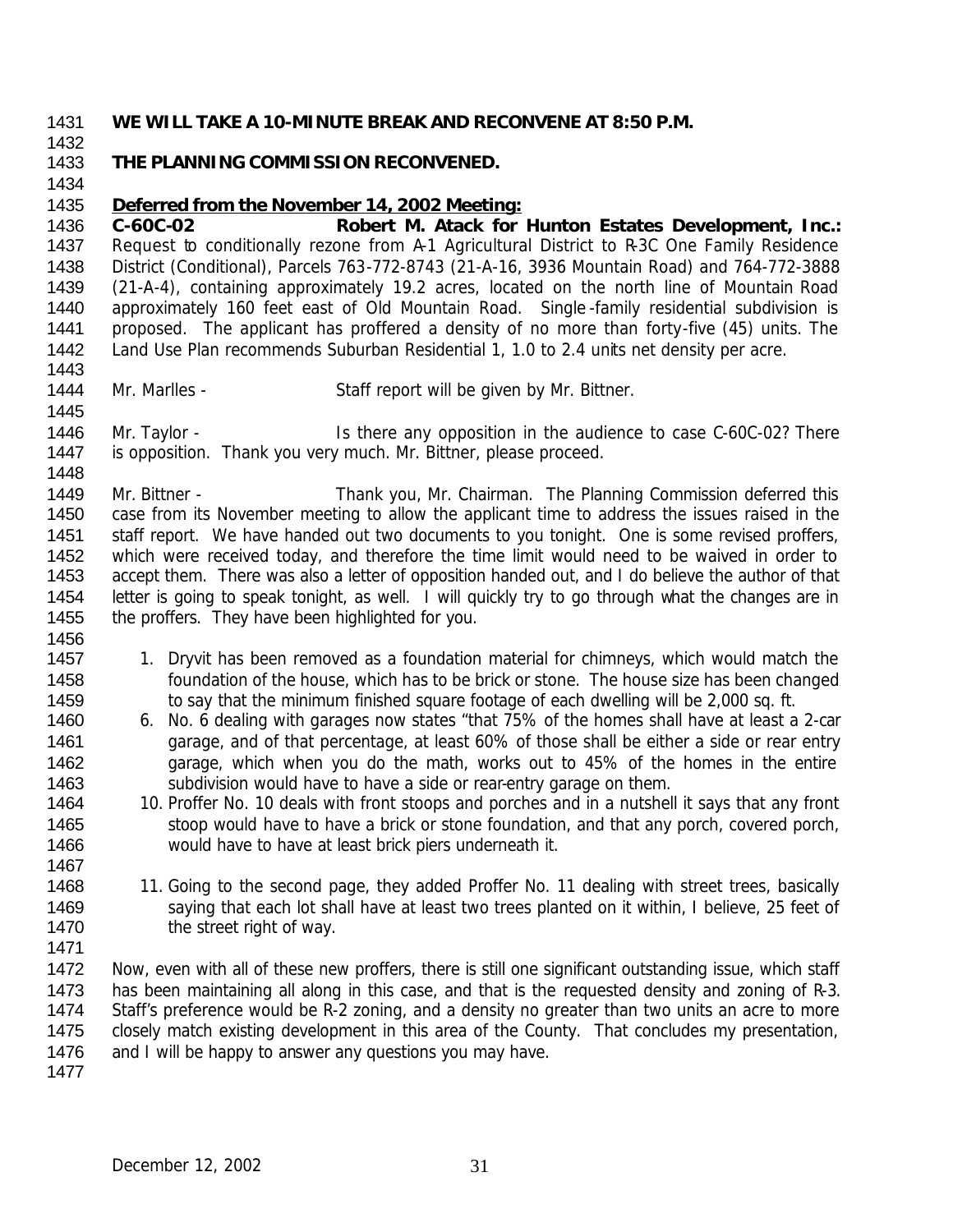1478 Mr. Taylor - Any questions from the Commission for Mr. Bittner? Thank you, Mr. Bittner. I guess we will hear from the applicant. Mr. Atack. 

 Mr. Atack - Mr. Chairman and members of the Planning Commission, my name is Bob Atack and I am the applicant before you this evening. Our request this evening for rezoning will provide homes that will be built in the Mountain Road Corridor, which will exceed the economic value of the homes that currently exist in this area. These homes will be single-family detached houses between \$250,000 to \$300,000. The density will not exceed 2.3 homes per acre, which is in compliance with the Land Use Plan. As well, in our proffered conditions, we have proffered that in our zoning request is proffered that exceeds our actual frontage exceeds the R-2A requirements for frontage. In R-2A zoning, you are allowed to have an 80 ft. wide lot. Our proffered conditions stipulate that we will have a lot that is a minimum of 85 feet. We have also included a 33 page declaration of covenants and restrictions, plus a 14 page builder guideline addressing each specific home to be built in this community. We believe that these added restrictions, combined with the 12 proffered conditions, will assure the quality of housing and lifestyles that the Mountain Road Corridor currently enjoys. We have also had extensive dialogue with the adjoining residential community, Mill West Place, with the president of that homeowner's association. He has asked me on behalf of that association for us to consider to do something that we've never done before, and never have requested before, but has a lot of merit. They have asked that we include our residential community within their community. What they would like to do is take their community of approximately 45 homes and have one community, even named one community. The adjoining community, Mill Place West, they would like to either have it renamed or have our community named to complement theirs, so that they would have the synergy of a community that they would have the ability to have one homeowner's association, that they would have the ability to manage it and administer and have the neighborly feeling that a larger community would provide that they currently don't enjoy. That is a little bit different than what we typically see. But we have agreed to pursue that, and we are having our attorneys evaluate the legalities of being able to incorporate these two communities in one. I will be glad to answer any questions that you have.

1508 Mr. Taylor - Any questions from the Commission of Mr. Atack? No questions, Mr. Atack. Thank you very much. I guess we will hear from the opposition.

- 1511 Mr. Atack Thank you.
- Mr. Jernigan Mr. Chairman, you might want to explain time limits.

 Mr. Marlles - Ladies and gentlemen, it is the policy of the Commission, when there is a lot of opposition on a zoning case to grant 10 minutes to the applicant to present his case, and a total of 10 minutes to the opposition to present their case. That 10 minutes does not include responding to questions from the Commission members. That 10 minutes can also be expanded at the discretion of the Planning Commission. In Mr. Atack's case, he has about six minutes left from his presentation that he can use for rebuttal, but it generally is a good idea, where there is a large number of people in opposition to have some spokespeople who can summarize the concerns or the issues, but again a total of 10 minutes is provided to each side. 

 Mr. Taylor - That being clear, may I see again the number of people who are in opposition? Is there any spokesman? There are six hands up. Are there a couple of people that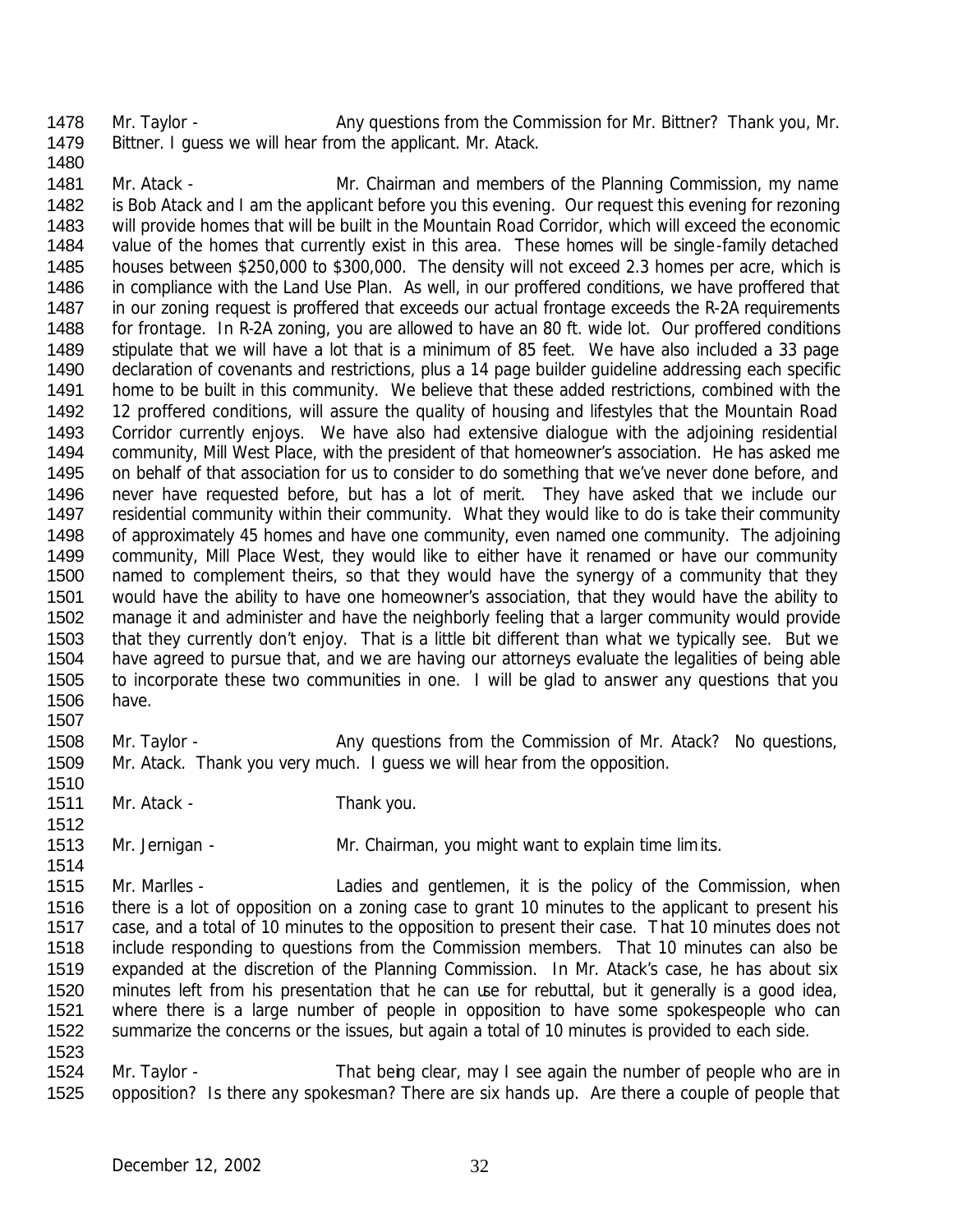would like to speak? May I see the people that are speaking? Why don't we start out giving 10 minutes, how about we just assume that we will each of you three minutes and see how that works out. That will give us nine minutes and the more eloquent of you will get an extra minute. And who would like to start first? The eloquent one or the one on the right side. Sir, if you would address the microphone and give us your name for the record. We'd appreciate it. 

1532 Mr. Christopher Taylor - Good evening Mr. Chairman and Board (sic), Christopher Taylor. I am here representing myself and my father who could not be here, Lock A. Taylor. He is away on business. I provided the handout that was disbursed. I am going to be going over some statistics on traffic. I got these statistics from Henrico County Police, which I have here if you'd like to see those later. The first thing I would like to discuss would be density on Mountain Road. Currently density there is a desire to maintain the remnants of rural Glen Allen. This can only be accomplished by eliminating the density of homes built on Mountain Road. Currently there are 29 homes between Staples Mill Road and Courtney Road on Mountain Road. Of the lots that we have been able to research, the average size is over four acres. It has been stated that the proposed project is compatible with the existing neighborhood and to be existing with what is on Mountain Road, there should be no more than five houses on the 19-acre tract. I know that is probably a stretch.

 Traffic – it has been suggested that an entrance to this project would result in an intersection on Mountain Road on that curve. I feel that the intersection on this curve will have catastrophic results on Mountain Road. From January 1, 2000 to November 30, 2002, there have 76 accidents resulting in 31 injuries. I did a computer problems at the County Record's Department for fatalities that had not been listed. I can personally recall a fatality in the recent past that has occurred within 300 yards of the proposed intersection. From January 1, 2000 to November 30, 2002, there have 154 speeding tickets. In addition to these, there have been six reckless driving convictions which is driving over 60 miles an hour on Mountain Road. I think it is clear that the intersection in this curve would be hazardous. It is also clear that the density of the homes would directly affect the volume of traffic on Mountain Road.

 In closing, I would urge you to please take the necessary time to consider the impact that high density housing would have on a small community, also consider the potential traffic danger that would be caused by the proposed entry on Mountain Road. We will be living with your decision the rest of our lives.

1561 Mr. Taylor - Are there any questions for Mr. Taylor? Thank you, Mr. Taylor. 

1563 Mr. Christopher Taylor - I also have a larger map. I know that the map that I gave you was hard on the eyes, if you would like to see it.

- 1566 Mr. Taylor If you would, give it to the staff, please.
- Mr. Vanarsdall Thank you for those statistics.

1570 Mr. Taylor - That was very well done. Almost all three minutes there, and now we will enjoy hearing from the next speaker, which I believe is on this side of the room, and the gentleman in the sweater. Sir, if you would please come down and give us your name, we'd be happy to hear your comments.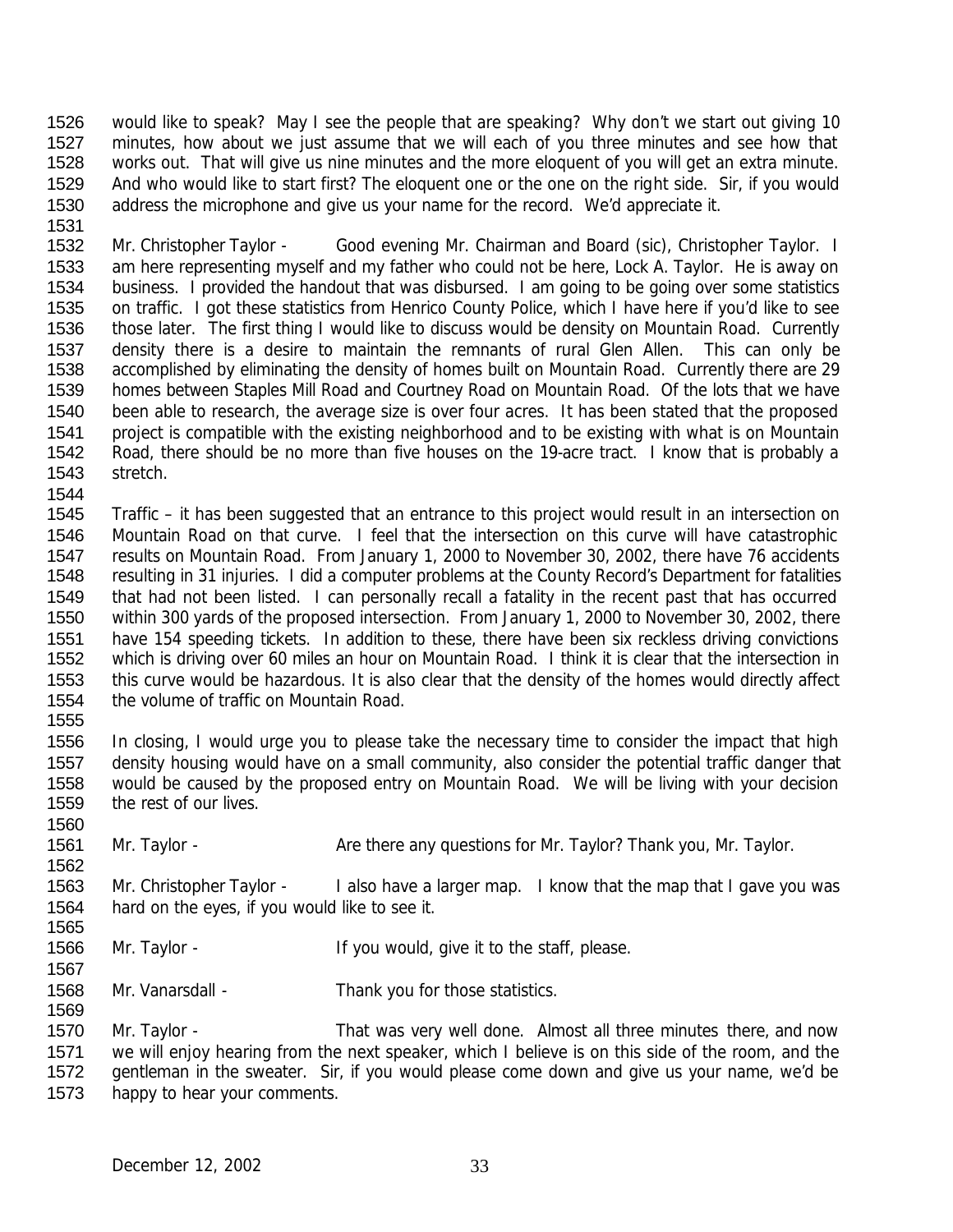Mr. David Cooper - Hello. My name is David Cooper and I live at 4112 Micah Court. Actually, my home overlooks the valley where they are planning to build this community. My concern is to echo Mr. Taylor's with the traffic and having that entrance onto Mountain Road would be a dangerous situation for everybody involved. My vision of what is going to happen over there would be that this area of Mountain Road is going to mimic Springfield Road. That is what he is planning to make it look like. I don't think that is what Mountain Road is supposed to look like. At the last meeting here, the Planning Commission did ask him to have another meeting with the neighborhood, which we were never notified if there was one. I don't know if there was one or not. I was never notified nor my neighbors. Maybe Mr. Atack can let us know if he had a meeting and he just didn't tell us about it. These are my concerns of the impact of 45 houses over there, 45 houses over there would be a great impact to our neighborhood where we live. Thank you.

from the Commission?

Mr. Taylor - Thank you, Mr. Cooper. Are there any questions for Mr. Cooper

 Mr. Vanarsdall - I don't have a question for Mr. Cooper. I do have a statement, Mr. Cooper. We decided, I decided it wasn't necessary to have another community meeting, because we talked with Mr. Atack in between the other time, and what you were in favor of would never change anyway, so there wouldn't be any reason to have another meeting.

 

Mr. Cooper - We were never notified of that either.

1597 Mr. Vanarsdall - All right.

1599 Mr. Cooper - Thank you.

 Mr. Taylor - Thank you again, Mr. Cooper, and now, sir, we have the third speaker and would you please come down and identify yourself for the record? We would be happy to hear your comments, and our distinguished Secretary says that you have six minutes, so we time for yet a fourth. 

 Mr. Hudnall Davis - Good evening, gentlemen. My name is Hudnall Davis. I am here really to point out some things that may not have been considered. I drove down the new subdivision that is being developed on the other side of the interstate, which part of it is Ryan Homes and there is the Lodge at Hunton, which is in such a state of development now that no one there could answer any questions. I am sure you gentlemen are aware of the density level of that neighborhood, but I don't think anything has been considered about the schools that these new neighbors of ours are going to be using. You have a development back there that is going to end up with nearly 500 units, all will be using Glen Allen, Brookland and Hermitage High School, according to the Ryan Homes representative that I spoke with back there, which all of that traffic will now be coming from Staples Mill Road, turning left onto Mountain Road, and then left onto Mill Road, to gain access to Glen Allen Elementary School. This is going to be on top of the development that you are planning now for Mr. Atack and that area there, which after talking with Dr. Siegel today, in his office, I asked him how many people, how many students he thought he could absorb comfortably at the school's current room sizes and allocations that he's got for incoming new students. His comment to me was 50 students was all he could absorb easily at this point. If he were to need to absorb more, it would mean moving the Special Education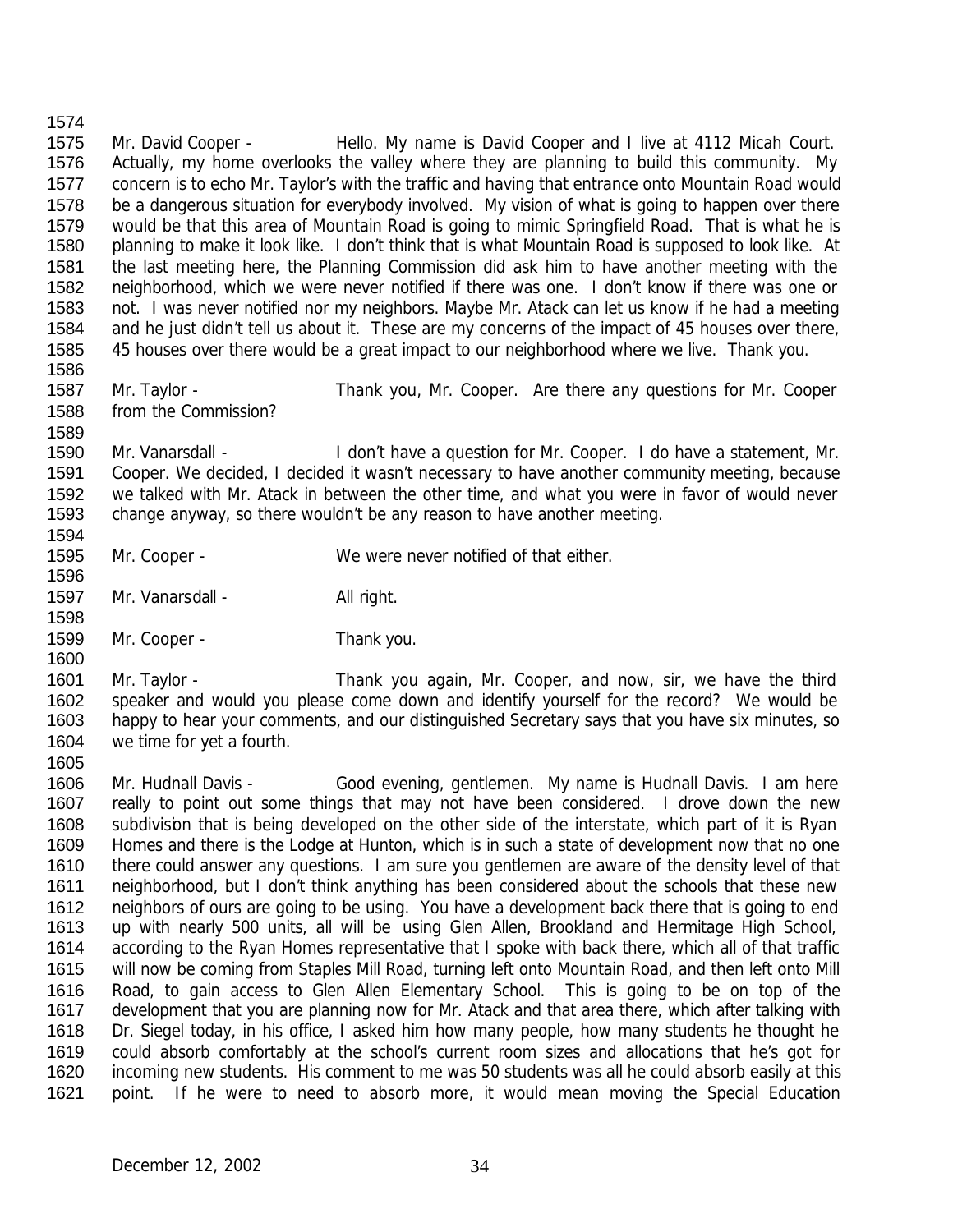Department from Glen Allen to another school and, you know, he said there were some other ideas about schools being built at Greenwood and Mountain or Woodman, and I understand there is a new middle school in the early stages of development, but that is not going to eliminate our problem which will be on us in the Fall, based on the current rate of construction on those two communities. And, by the way, those two communities have only access and entrance to that entire area back there. I asked the Ryan Homes representative if they had intended on opening the entrance that serves them now back onto the back side of Mill Road, which he said they were not at this point, so there is a classic case of where nearly 500 units will be serving with one access 1630 point to a highway. They are landlocked by the Chickahominy River and 295. I feel that if you open up this new entrance in the curve on top of the new traffic that we are going to see by the Fall, you are going to have a recipe for disaster for sure, and we realize that we are not going to stop completely the development that you have planned, but we certainly hope you would limit the number of houses back in this area and give consideration to the necessary infrastructure to service its residents in a comfortable fashion as well. 

1637 Mr. Taylor - Thank you, Mr. Davis. Are there any questions for Mr. Davis? 

 Mr. Vanarsdall - We do have a school report, Mr. Davis, for this particular development, but it is based on 60 total lots, which is the way it was filed, and it is down to 45 as I speak. And it does mention that the schools can take it, 21 would go to Glen Allen, 11 to Brookland and 13 to Hermitage. They can all take it now, and a new elementary and a middle school are going to open in the Fall of 2004. But, you are right, it does do that, and I appreciate your calling that to our attention.

 Mr. Davis - OK. Well, again, it was just out of sight, out of mind, but I happen 1647 to work out that way and I ride by that community every day and I watch the trucks and the new services that are being rendered over there. It has already created a real hazardous intersection right there at the bridge where a lot of construction is going on currently to give them a de- acceleration lane. So, please consider that heavily before you give it the thumbs up. All we ask is that you put a cul-de-sac rather than an access point at that one critical area there where it meets the curve.

- Mr. Taylor Thank you, Mr. Davis. Mr. Secretary has advised me that we have three and a half minutes left if any one would like to speak. You are welcome to consider it and step forward to the podium. I don't see any volunteers, so I presume that you will waive the time and we will go to Mr. Atack for rebuttal.
- 1659 Mr. Jernigan Mr. Secretary, I have a question. When we see the school report as Mr. Davis was saying, and it shows the student yield and what they can take, if there is already a subdivision that is being built and we have received figures from that, are those figures from the subdivision that is being constructed now, already added into these figures.
- Mr. Marlles That is my understanding, Mr. Jernigan, that the school planner is aware of all of the development that is occurring in that particular area, and has taken all of that development into account when they provide a report on a particular rezoning case.

1668 Mr. Jernigan - So even though those students are not yet in school, the numbers are figured in here.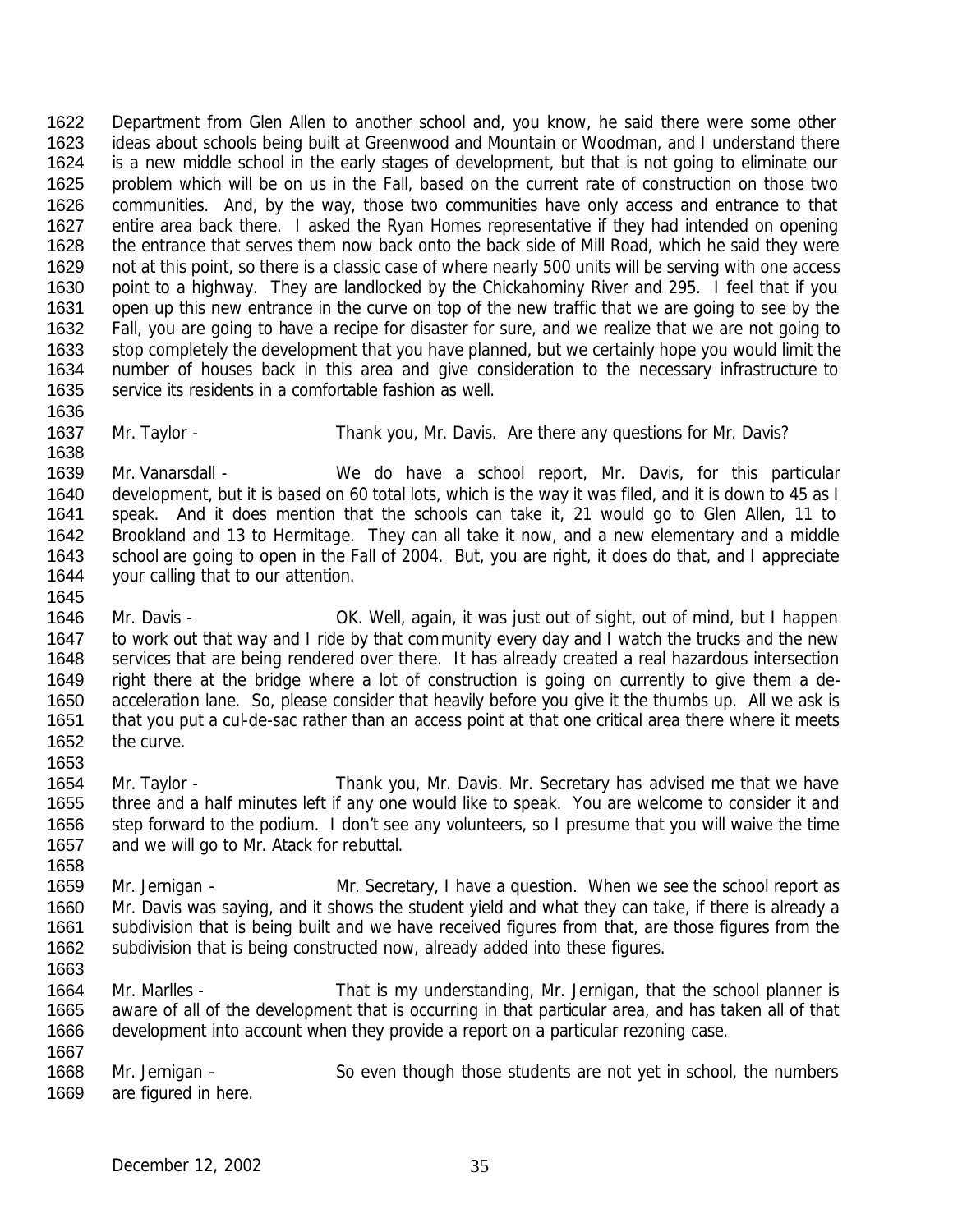Mr. Marlles - That is my understanding. Mr. Vanarsdall - And Mr. Jernigan, many times a report will point that out, that down two miles there is a subdivision being built. This one did not, but sometimes they do. 1676 Mr. Jernigan - I didn't see it in there, but I was wondering, if there were like three subdivisions being constructed at the same time, I wanted to make sure that the student yield was accounted for in each one. OK. 1680 Mr. Vanarsdall - I hope they are putting those in there. 1682 Mr. Taylor - So there is no duplication. Mr. Atack. Mr. Atack - Thank you, sir. I think the concerns of those people who spoke are very legitimate with regard to, without over elaborating on the school issue, the schools have taken these developments into consideration. There is a new middle school actually under construction now just east of this site, as well as a new elementary school, and Henrico County does – they call us as developers on a pretty frequent basis – the schools department does to inquire as far as expansions. I think they follow that pretty closely. 1691 But, the concern over the traffic is always a fair and legitimate concern, and this road is a road that is popularly traveled today. Mr. Davis, who spoke last, suggested that we consider cul-de-sacing at Mountain Road. If you look at the plat layout on your far left, where you see ingress and egress, that is something that is a possibility, but actually Traffic prefers us to have that ingress and egress to Mountain Road, as well as to connect to Mill Place Drive. There will be requirements, gentlemen, probably, for us to make on Mountain Road in the form of a potential de-acceleration lane into this property, and I think that should have some benefit with regard to traffic and ingress and egress to this site, and I will be glad to answer any other questions you may have. 1701 Mr. Taylor - Are there any questions from the Commission for Mr. Atack? 1703 Mr. Vanarsdall - I don't have any, Mr. Chairman. Mr. Archer - I don't think so, Mr. Chairman. 1707 Mr. Taylor - Thank you, Mr. Atack. 1709 Mr. Atack - Thank you, sir. 1711 Mr. Vanarsdall - Are you ready for a motion? 1713 Mr. Taylor - Yes, sir. 1715 Mr. Vanarsdall - I thank those who came tonight and spoke. At the last meeting 1716 some of you spoke last time, and now we had some additional. I want to thank Mark Bittner for his hard work on this and Joe Emerson's. I don't need to go over everything that I went over last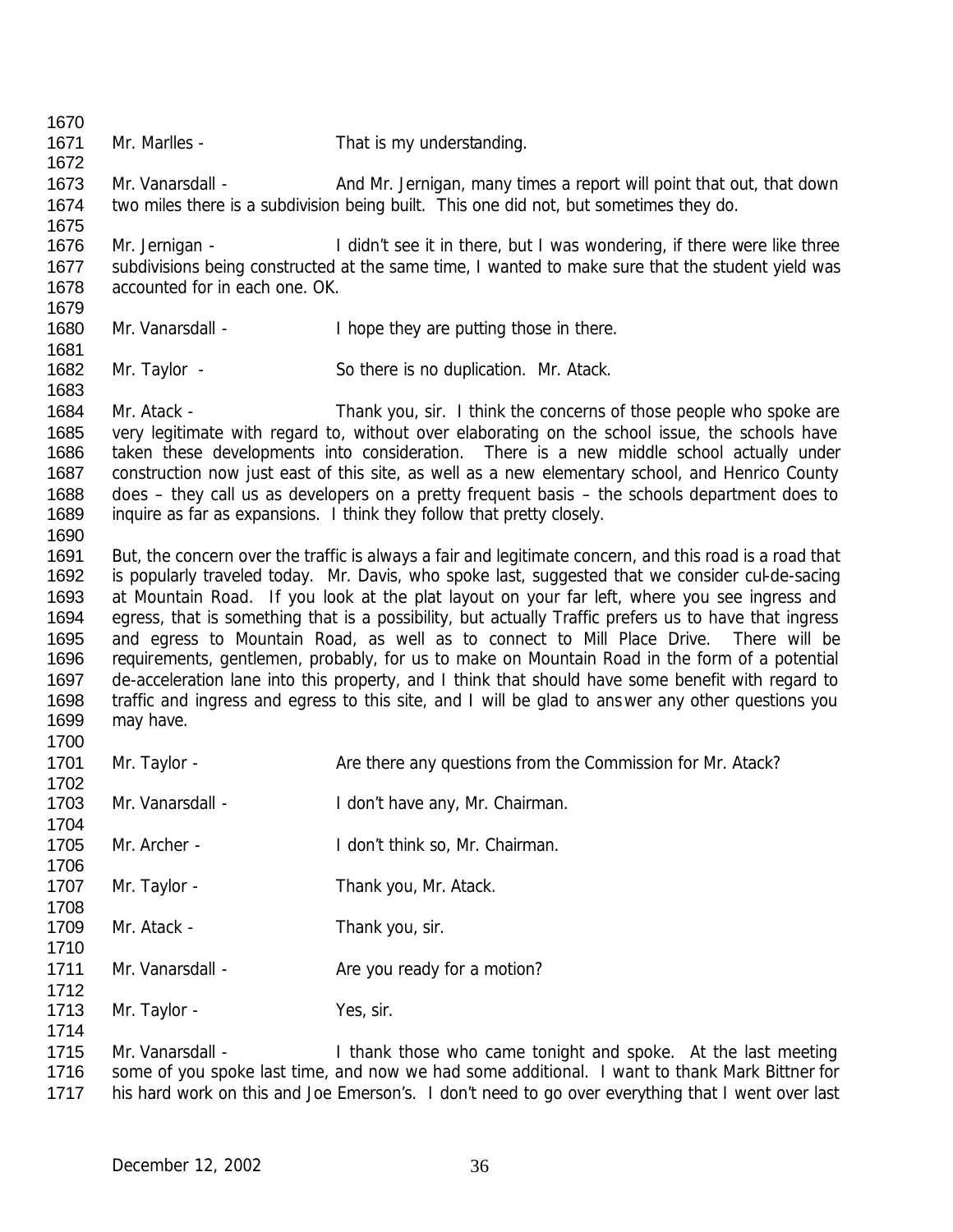time, the meetings we had with Mr. Atack, and the neighborhood and so forth, and I will just simply say that in its present form I cannot recommend this case to the Board of Supervisors for approval, and there are several issues. The case has been improved since it was filed. It went 1721 from 60 homes to 45. It needs to go further than that. Some of the things that Mr. Bittner had pointed out in his report, his first report and his second report, have been addressed. This is the 1723 first time, tonight is the first time I've seen the finished proffers and the things we talked about with Mr. Atack and Mr. Parker the other day at the meeting were addressed, but the two issues have been every since the case was filed. It was filed an R-3 case and in my opinion it should never have been filed R-3. I have told Mr. Atack this, and the two issues that are outstanding are 1727 exactly what Mr. Bittner said at the end of his report. It is the density and the classification. The classification should be R-2. The density should be two units per acre. Now, the gentleman, that talked about, I believe it was Hudnall Davis, talked about traffic. You are never going to do 1730 anything about traffic unless we control the density. That just makes good sense. We are going 1731 to have enough traffic with even lower density. 

- So, with that, if Mr. Atack had changed this to R-2 and had addressed the density to two units per acre, and the other things that are still incomplete, I could recommend it, but I cannot in good conscience, so I recommend C-60C-02 be recommended to the Board of Supervisors for denial.
- 1737 Mr. Archer Second, Mr. Chairman.

- 1739 Mr. Taylor We have a motion by Mr. Vanarsdall and a second by Mr. Archer to deny Case C-60C-02. All in favor say aye. All opposed say no. The motion passes.
- **REASON:** Acting on a motion by Mr. Vanarsdall, seconded by Mr. Archer, the Planning Commission voted 4-0 (one abstention and one absence) to recommend that the Board of Supervisors **deny** the request because the requested R-3 zoning and lot size is inconsistent with 1745 the development pattern and density of surrounding subdivisions.
- 1747 Mr. Vanarsdall Mr. Secretary, would you notify the people when this will come 1748 before the Board of Supervisors.
- Mr. Marlles Yes, sir. I was going to ask Mr. Bittner if he had the date of the Board meeting. I don't have my calendar with me.
- 1753 Mr. Bittner The zoning case will be heard at the second Board meeting in January, which I am not sure, but it will be toward the end of the month, I believe. The first meeting of the Board is always their election of officers.
- 1757 Mr. Marlles -  $\blacksquare$  I believe that is the 28<sup>th</sup> of January, 2003.
- 1759 Mr. Vanarsdall It can't be the first meeting, because that is the election of the officers and all of that stuff.
- Mr. Marlles I will say it is January 28, 2003.
- 1764 Mr. Archer - I think it is.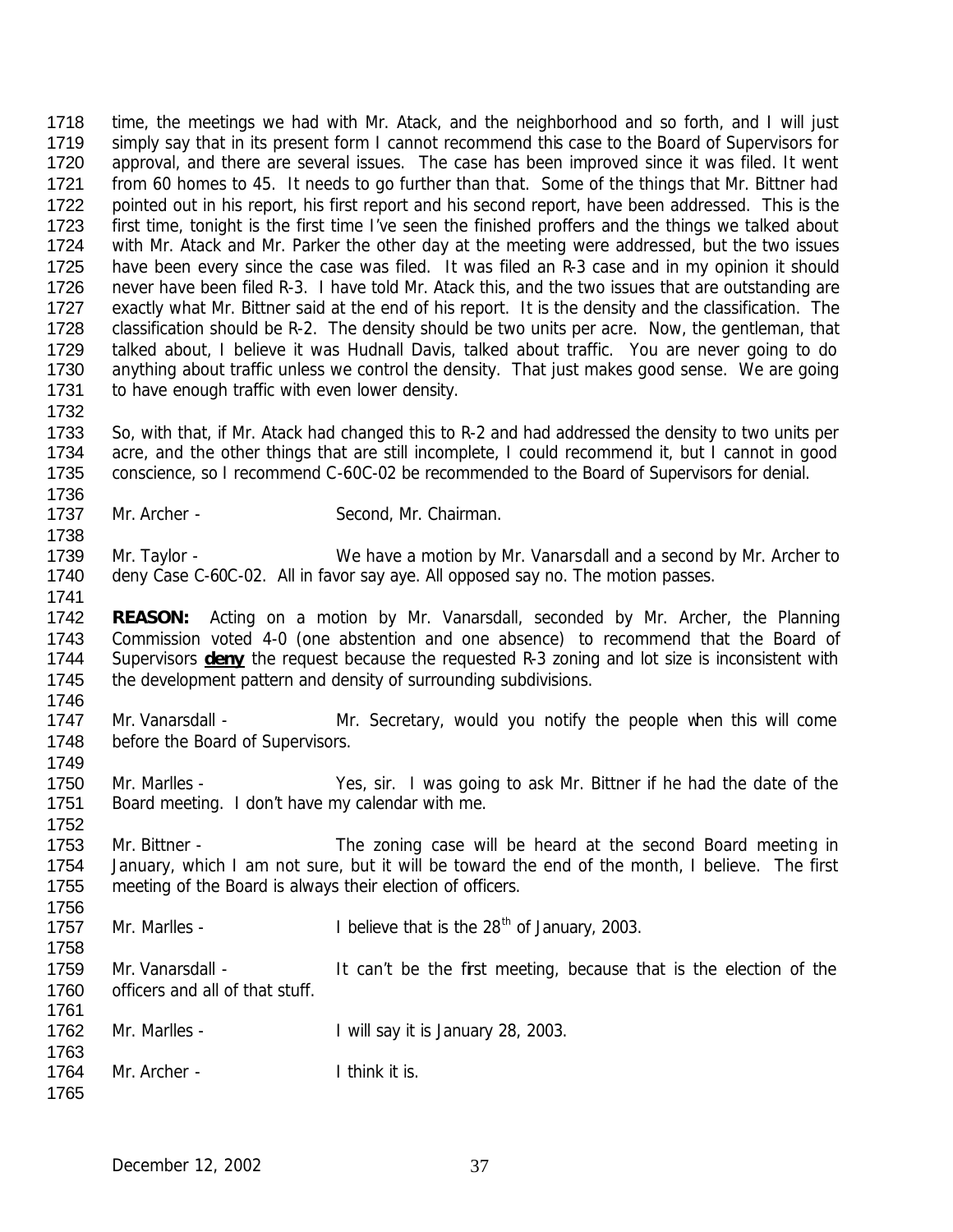#### *Deferred from the November 14, 2002 Meeting:*

 **C-23C-02 Richmond Federal Credit Union:** Request to conditionally rezone from O-1 Office District to O-2C Office District (Conditional), Parcel 783-762-9359 (43-2- 1-11 & 12), containing 0.8305 acre, located at the northwest intersection of Brook Road (U. S. Route 1) and New York Avenue (Biltmore Subdivision). A bank (credit union) branch of the Richmond Federal Credit Union is proposed. The use will be controlled by proffered conditions 1772 and zoning ordinance regulations. The Land Use Plan recommends Office and Environmental Protection Area.

- 1775 Mr. Marlles Staff report will be given by Ms. Jean Moore.
- 1777 Mr. Taylor Good evening, Ms. Moore.

 Ms. Moore - Good evening, Commissioners and Mr. Chairman. The handouts you just received are revised proffers submitted to our office on December 4, 2002. The 1781 revised proffers specifically Proffer 10 was amended and there is only one change regarding prohibited uses, which I will discuss further in my presentation.

 This case was deferred by the applicant on three occasions to allow the applicant to address staff's concerns. The site is improved with a single-family residence that was converted to an office in 1985, when the property was rezoned to 0-1. This was consistent with the 2010 Land 1787 Use Plan, which designates the site as Office and Environmental Protection Area. The property 1788 is also located within a residential transition special strategy area. The applicant wishes to rezone the property to 0-2 Condition in order to convert the structure to a credit union. The structure will not be altered except to meet ADA requirements. Initially, staff had several 1791 concerns regarding the potential impacts of rezoning this property to allow for more intensive office uses. These concerns stem from the following conditions:

- 
- The property is relatively small and abuts an established residential neighborhood.
- 1795 The proposed credit union would operate and provide similar services as a bank, which would generate higher turnover of vehicle traffic than general offices would.
- 1797 And the orientation of the existing structure and the current location of the drive-way 1798 and parking area hinder the ability to provide transitional buffers to further protect the adjacent neighborhood.
- 1800 The applicant amended the application and included proffers to help mitigate the 1801 impacts of the proposed use. First, the applicant has proffered that the property would only be used as a credit union, general offices, and studios for artists. This would exclude all other uses permitted in the 0-2 zoning district and all uses except for general office and artist studios otherwise permitted in an 0-1 zoning district.
- 1805 Second, ATMs, drive-thrus and other outdoor transactions would be prohibited. This would allow the property to retain its residential character and reduce the potential of continuous traffic and noise on the site.
- 1808 Third, the applicant would remove the driveway which abuts the front property line on a 1809 single -family residence to the west. The driveway would be relocated to the east side of 1810 the office structure, closer to Brook Road. This would lessen the noise impact on the 1811 residents to the west and allow them to install a landscape buffer between the office and residential uses. As such, the applicant has proffered to install a 15-ft. wide 1813 landscape buffer with a four foot high wood fence along the western property line.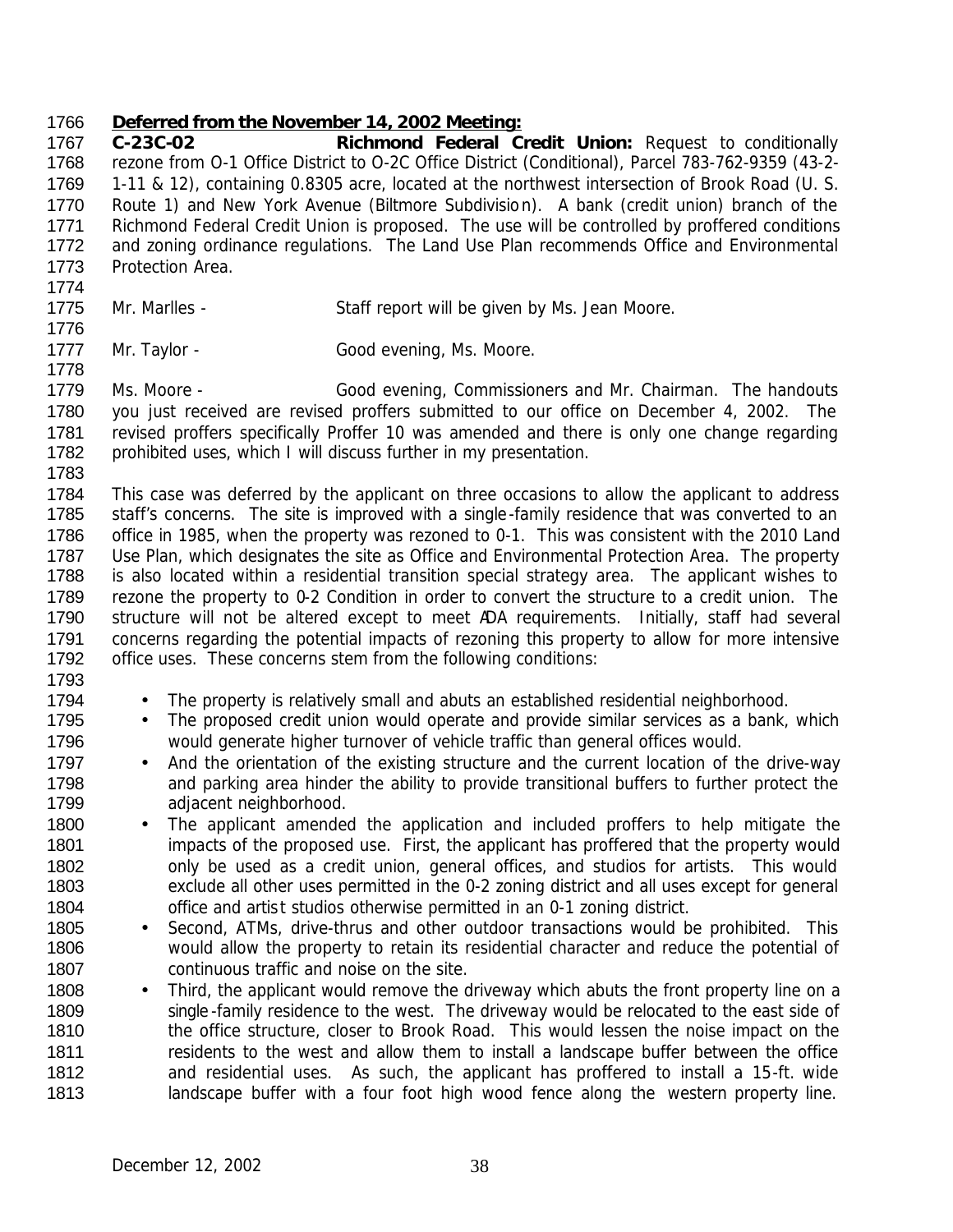Other proffers include limiting outdoor lighting to 15 in height and limiting detached 1815 signs to six feet in height. In addition, the amount of employees located at any one **time would be six.** 

 • The hours of operation would be 8:30 a.m. to 5:30 p.m. Monday through Friday. The Credit Union would be closed on Sundays, however, the applicant wishes to operate from 9:00 a.m. to 12:30 p.m. on Saturday after January 1, 2004.

 Although the proposed project would provide the benefit of proffers, which would permit more control of uses in this residential area, staff does have concerns regarding Saturday hours of operation. Staff would also like to point out that the proposed location for handicapped parking would not meet zoning standards and the applicant would be required to relocate the spaces toward the rear of the property. The applicant is aware of the potential zoning conflict and is proposing to amend the conceptual layout prior to submitting a plan of development.

 It should be noted that staff received approximately 137 letters of support for this case. The majority of these appear to be form letters signed by members of the Credit Union. In addition, there has been no opposition voiced from any nearby residents. Due to the lack of opposition toward the case and the implementation of proffers discussed, staff could be more supportive of the case if the applicant eliminated hours on Saturdays. We feel this would help retain the residential character of the area. In addition, staff maintains that if the request is approved, that no ATMs and drive-thrus would be permitted in the future.

- This concludes my presentation and I'd be happy to try to answer any questions you may have.
- 1838 Mr. Archer Ms. Moore, in considering the site, is the applicant going to be able to deal with the handicapped parking issue? Can that be accomplished?
- 1841 Ms. Moore He believes he can. He will confer with Public Works on that, as well, but he has spoken to me, and if that is what they need to do, they are willing to do that, but maybe the applicant could address that further.
- Mr. Jernigan Ms. Moore, if there was no opposition, exactly why did the January 1, 2004 Saturday date come around? How was that?
- Ms. Moore I believe that is just phasing. The applicant would address that better than I could as far as operation of her project.
- 1851 Mr. Jernigan OK.
- 1853 Mr. Taylor - Any other questions for Ms. Moore? Is there anyone in the audience who is opposed to Case C-23C-02? There is no opposition. Then we will hear from the applicant.
- Mr. Vanarsdall Well, maybe some of those people here are in favor of it.
- 1859 Mr. Taylor - I would suspect there are a few. Would those in favor please raise their hands.
	- December 12, 2002 39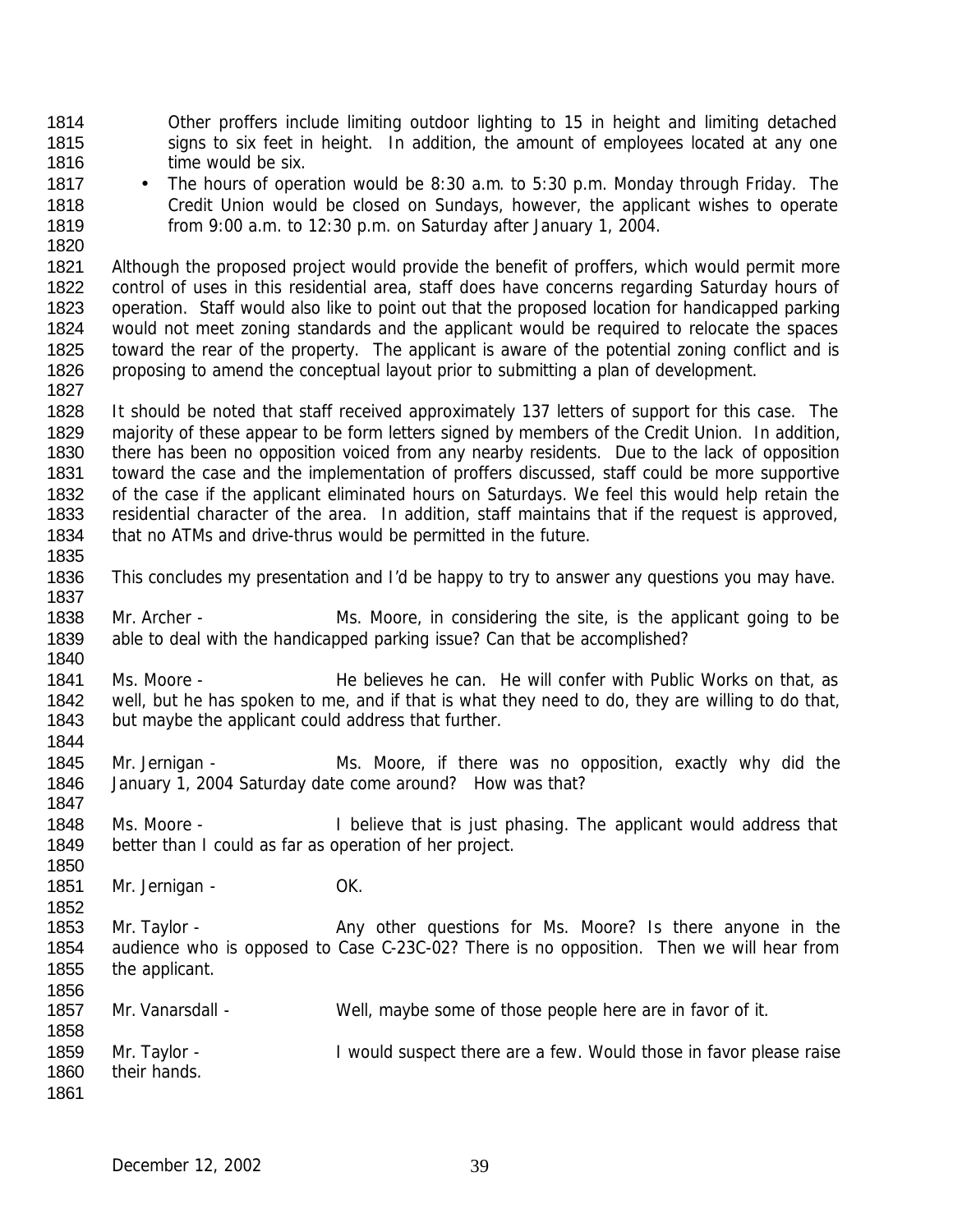1862 Mr. Vanarsdall - The reason I said that was I didn't think you all came out for entertainment. 

Mr. Jernigan - Even though it has been an entertaining night.

 Mr. Jim Theobald - Mr. Chairman, ladies and gentlemen, my name is Jim Theobald 1868 and I am here this evening on behalf of the Richmond Federal Credit Union, and Mr. Secretary, if you would let me know when I have spent seven minutes, I would appreciate it. There are 1870 three other individuals I think who would like to speak.

 This is a request to rezone approximately 0.805 acre from O-1 to 0-2 to permit the reuse of an existing 1,500 sq. ft. home as a branch for the Richmond Federal Credit Union. This house was first rezoned in 1984 and converted to an office use in 1985. Since then it has also been used as a daycare facility. First of all, what are we in terms of a – what is a credit union? Well, 1876 credit unions are obviously different than banks. They are designed to help its members better themselves financially, and as a credit union they are a non-profit organization, and they exist for the benefit of their members. They don't do commercial lending. They basically do those basic financial services such as provide checking accounts, savings accounts, home loans, car loans, and this time of year Christmas Club Accounts, which are sometimes hard to find anymore. Our members live and work in Henrico County in the Fairfield District. We believe we have over 900 members of our 6,500 members who are residents of the Fairfield District, and those members are substantially comprised of employees that work for the Federal Government, those that work for the Federal Reserve Banking System, where our offices are located, the Virginia National Guard, and Time-Life, which is one of Henrico County's largest employers. The purpose for this location is to provide for convenience for our employees. 1887 However, the vast majority of our members bank electronically, as I quess is the growing custom. We believe at this location we are liable to see between 25 and 45 customers a day other than the two days a month that constitutes a payday. And, if I could get a little assistance here using the screen, I want to talk a moment about the Land Use Plan and some surrounding uses. Land Use Plan for this area, as you saw earlier, on the screen is for office uses, and your Land Use Plan contemplates by that office designation both 0-1, 0-2, and 0-3 uses, so this constitutes really the perfect transitional use between Brook Road, which carries some 24,000 cars a day, in the neighborhood behind it. Interestingly, the home behind our property is also in the Land Use Plan for office use, and you can see on this map the location of the site, if we can get the pen here to work. This is the current site (referring to rendering), and 1897 you can see this is a State Police Headquarters. This is a Verizon Switching Station immediately across the street. You can see the large concentration of commercial uses to the south and we are within a stone's throw of intersection with Interstate 295. The Board did rezone this 1900 property back in 1984 to 0-1, and that permits new construction, obviously, for office uses, medical office uses and day care, so the current home does not necessarily need to be preserved, and as I said, has, in fact, been used for office and day care uses.

 I believe that you all, in your planning, have contemplated some different uses for this corridor as you see the commercial uses coming together on your zoning map. You may recall that you also recently adopted the Small Area Plan for Telegraph Road, which contains a concept road that potentially bridges over Interstate 95 from the east heading west in this area (referring to rendering) and stopped just south of this parcel. So, you obviously, have planned for big things to happen in this area, and to impact Brook Road. A few pictures of the surrounding premises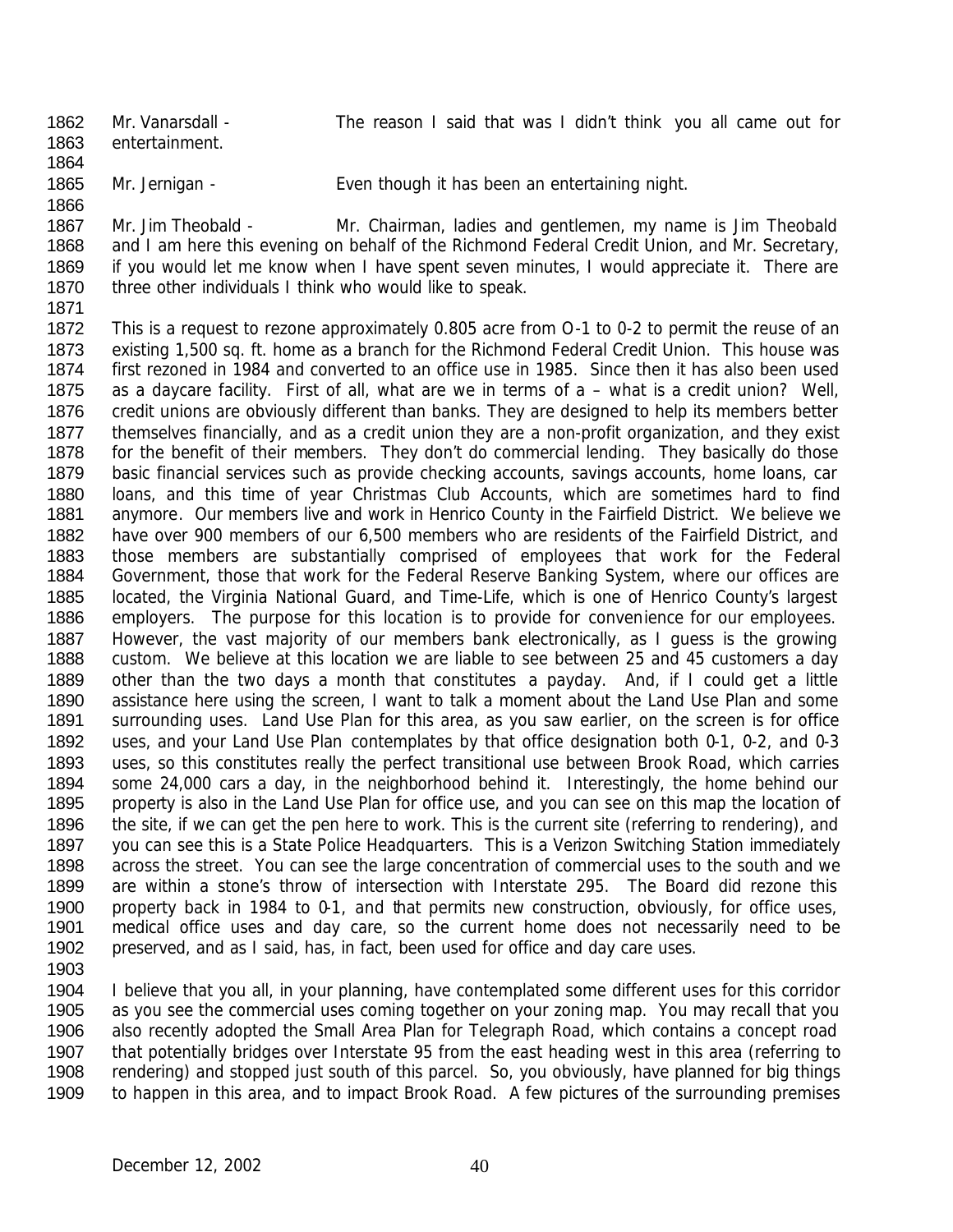(referring to pictures). Here is a picture of the existing home. That was the switching station 1911 directly across the street from the site, and you can see the sloping front yard down to Brook Road. This is the office building directly across New York Avenue that is home to Turn Key Promotions, and you will hear from its president a little bit later, but is used as an office building, again, in the same office corridor consistent with your Land Use Plan.

 Next please (referring to picture). This is looking up the hill at the house standing on Route 1. And this is standing on our site looking north to the interchange with Interstate 295. So, we 1918 are on a significant corridor. This is six lanes divided at this location. There is no median break there and generates some 24,000 trips per day. Thanks. 

- Mr. Marlles Mr. Theobald, you have used about four minutes, just so you know.
- Mr. Theobald Thank you. Mrs. Mayo, the CEO of Richmond Federal Credit Union has undertaken some very strenuous efforts with the neighbors. She has walked the neighborhood on two or three occasions, sent letters to all adjacent property owners in addition 1927 to the neighbors on the streets surrounding the property, offered to hold two meetings last August. There was no one who attended those meetings. You have heard that we do have a large amount of support for this facility as evidenced by the letters sent to staff. We also have a speaker, I believe, here this evening from Time-Life regarding the use of the facility by its employees and has been authorized to say that the adjacent property owners to the rear have been consulted and have no objections, in fact, participated in the development of this buffer language. We are not aware of any opposition to this case, and it appears that there is none here this evening.
- 

 We have tried very diligently to mitigate the impact of this proposed request. We have worked very hard with staff to improve this case from the time that it was originally filed, and I think if you remember the staff report in its original form and the one that is before you this evening is evidence of that hard work and I think some of the finding a way to may it work, added to that we all engaged in to try to bring you the best case possible. We do not believe that this will have a negative impact on the neighborhood. Your Traffic Engineer, Mr. Foster, has indicated in his traffic report that there is not a traffic problem with this request. We have provided you with an independent little traffic report suggesting that this use is far less intense than would be an office use, a medical office use, or certainly a day care use. We have consulted with Mr. Foster, as well, about the location of the handicapped parking. We are able to move that either to the other side of the property if we can transition that grade, or we can place it in the back 1947 on the existing parking lot. This parking lot exists today. We are just moving the driveway to 1948 the other side and allow our handicapped customers enter through the lower level, and achieve 1949 their banking needs.

 Ms. Moore has summarized proffers and so I don't think I will walk through those again for you. With regard to the question of Saturday hours, I think the case was originally filed that way to delay that Saturday opening until January of 2004, but please keep in mind that we have taken away the ability to do ATM machine and the ability to do a drive-thru, which would normally be for the very great convenience of our members, and so we really do need to have a few Saturday morning hours to accommodate the normal needs of really any business. Again, the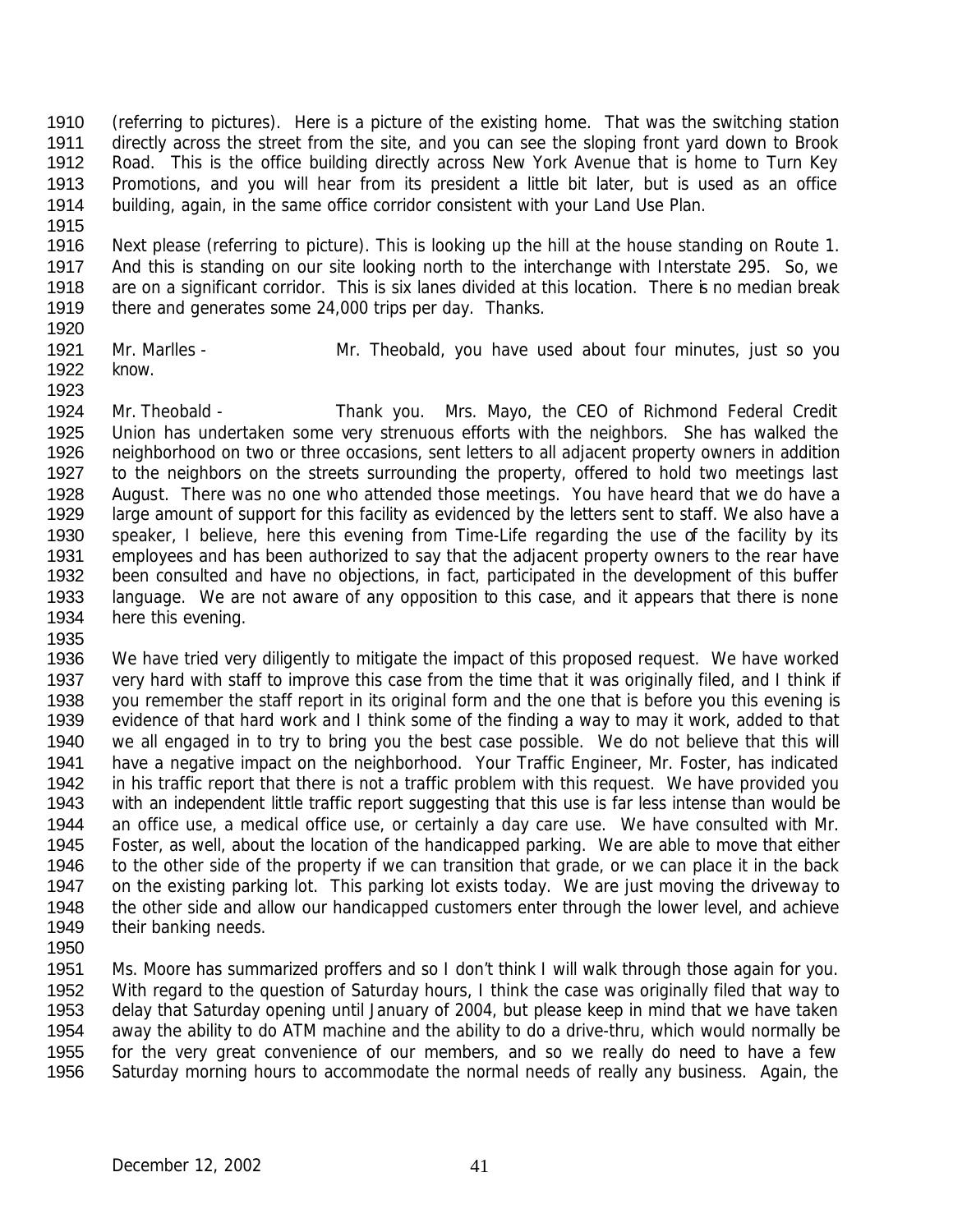neighbors are fully aware of that request and those hours, and we have not received any 1958 opposition to that request. 

 In summary I would just point out once more that this is totally consistent with your Land Use 1961 Plan, it is an appropriate transitional use, consistent with nearby uses, and anticipated uses. I believe the way this case is proffered represents far less of an impact than the current 0-1 zoning would permit, should you tear down the existing home and rebuild with medical offices or daycare, or general office, as is currently permitted. Again, we have worked hard to build support for this request and are not aware of any opposition, and it certainly would be for the convenience of our members, particularly those who reside in the Fairfield District, and this represents a brand new business for Henrico County. There only location currently is in the Federal Building downtown, and this would be their first venture into Henrico County. Again, I would like to thank Mr. Archer and Ms. Moore, and Mr. Emerson, and we have worked hard to 1970 bring this case a long way. I hope we have hit the mark and I will be happy to answer any questions that you might have.

 Mr. Archer - Mr. Theobald, is it going to be physically possible to take care of 1974 the handicapped parking without...

 Mr. Theobald - Yes, sir, it is. I have met with Mr. Foster to discuss that with him. 1977 In fact, there is a proffer that basically requires that the handicapped parking, Proffer No. 4, has to be in a location that is approved by the Department of Public Works. 

1980 Mr. Archer - I just wanted to make sure you could achieve it.

1982 Mr. Theobald - Yes, sir. 

1984 Mr. Archer - No other comment on the Saturday hours, right?

1986 Mr. Theobald - I need to have them, sir.

Mr. Archer - OK. I don't have anything else, Mr. Chairman.

1990 Mr. Taylor - Thank you, Mr. Theobald. Thank you, Mr. Archer. Are there any of the bank people who would like to make a statement?

Mr. Theobald - We have three speakers, Mr. Chairman.

 Mr. Taylor - We will let you know how much time we have. We have four minutes. How many speakers are there?

1998 Mr. Theobald - Three, I think.

2000 Mr. Taylor - Three. We will try it at one minute a piece.

2002 Ms. Katrina Vanhus - Good evening. I am Katrina Vanhus. I am the president of Turn Key Promotions. I am located immediately next door to the proposed credit union, right across the street from New York Avenue. My business occupies the entire front to Route 1, Brook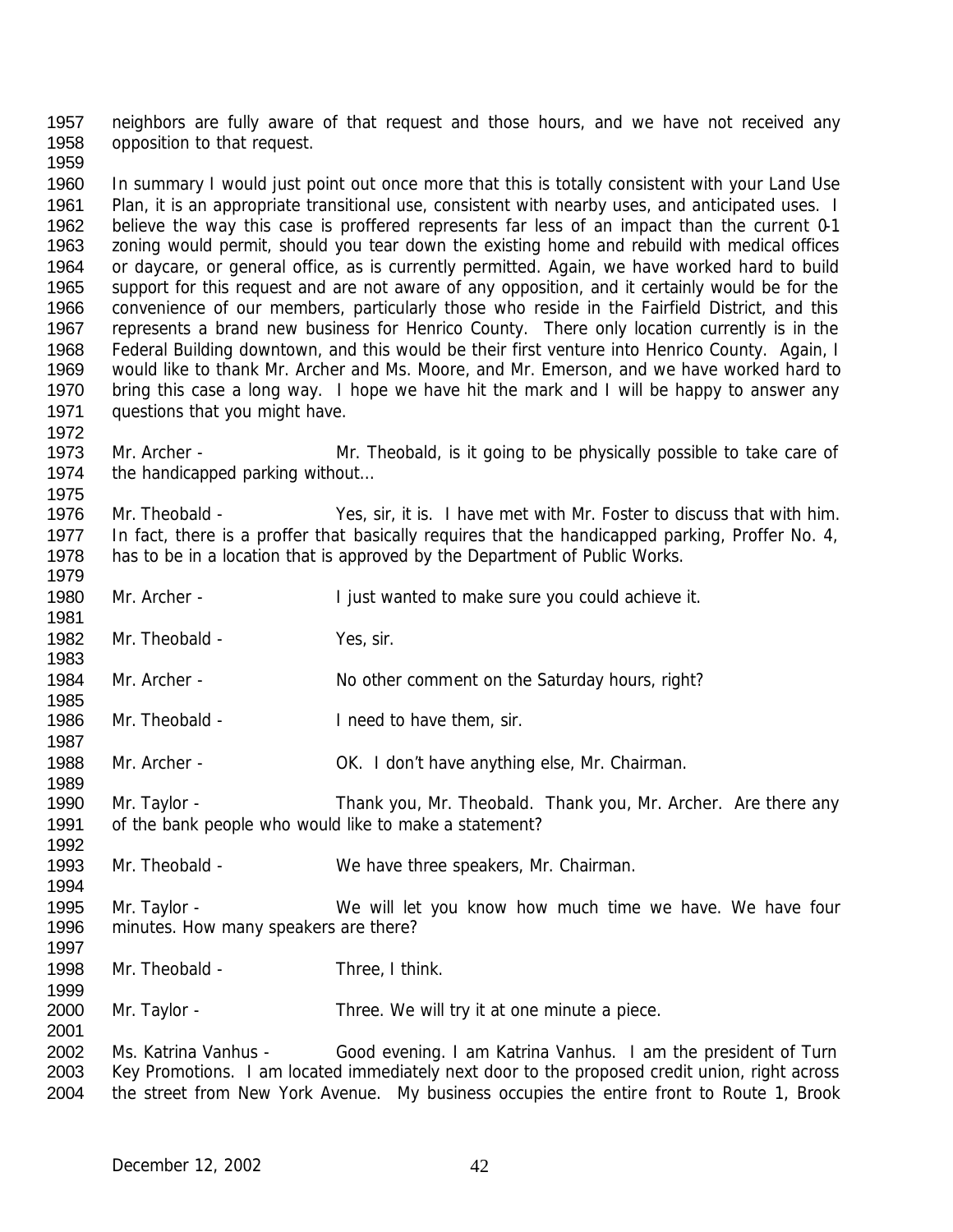Road, and heck, we moved there because it was a great place to have a business. The access is wonderful to 295 and 95. What we do is design and promote promotional materials to companies. We have 14 employees and we have been here two years. We have social events throughout the year. At those, we invite our neighbors. They come. They socialize with us. Ms. McIntire, I consider my bell weather. The lady has lived in the neighborhood for 30 years. She would let me know if she were opposed and she is not. She likes the cheese straws at Christmas time. The neighborhood has welcomed the credit union and I hope that you all will 2012 join us in doing that. Thank you.

Mr. Taylor - Would you repeat your name for the record? Vanhus.

 Ms. Kathy Kirkwood - Good evening, I am Kathy Kirkwood and I am here on behalf of Time-Life Customer Service, AOL Time-Warner/Time-Life has been part of the Richmond 2018 Federal Credit Union for almost 14 years. It is an important benefit for our employees and over ½ of our employees belong. We are a major employee in Henrico County and we are proud of it, and hope you will support this zoning request. Thank you. 

 Mr. Taylor - Thank you, Ms. Kirkwood. I believe there were one or two others. Sir, if you would give us your name, please. 

 Mr. James M. Johnson - Yes, I am James M. Johnson and I live at 3813 Brook Road. I am 2026 a member of the Board of Directors of the Credit Union and I am a retired IRA Special Agent. I am a retired Vietnam Veteran, and I am a college professor in criminal justice, so I know how to be succinct.

Mr. Taylor - We'd better be on our best behavior, too.

 Mr. Johnson - This is an opportunity for the credit union to move out into the community, and the timing is right, because there are a lot of old guys like me, you look over there and you will see a lot of gray hairs, and they don't like going downtown Richmond, so we saw this opportunity to move into the community without causing any big disturbance. We are 2036 not going to put big signs up, Cash Checks Here, pink and blue, or anything like that. We move into a little home and we provide it as a service to our members who are becoming senior citizens now, and, to accommodate them that is very friendly and also in the community. So, we want you to vote favorably on this, to think of us old guys who need a place to go out in the field, and not have to worry about parking. Thank you. 

 Mr. Vanarsdall - Mr. Johnson, I know one other thing about you. You are a personal friend of my brother-in-law, George Shahenny. 

 Mr. Johnson - Oh, yes, sir, who is also in real estate, too, and he in the big property. We are just little things.

2048 Mr. Vanarsdall - I remember when you all were together.

 Mr. Johnson - Oh, yes I worked with him for 25 years. And we are not a bank. They want to call us a bank, but we are not a bank. This is like saying a pick-up is a truck. A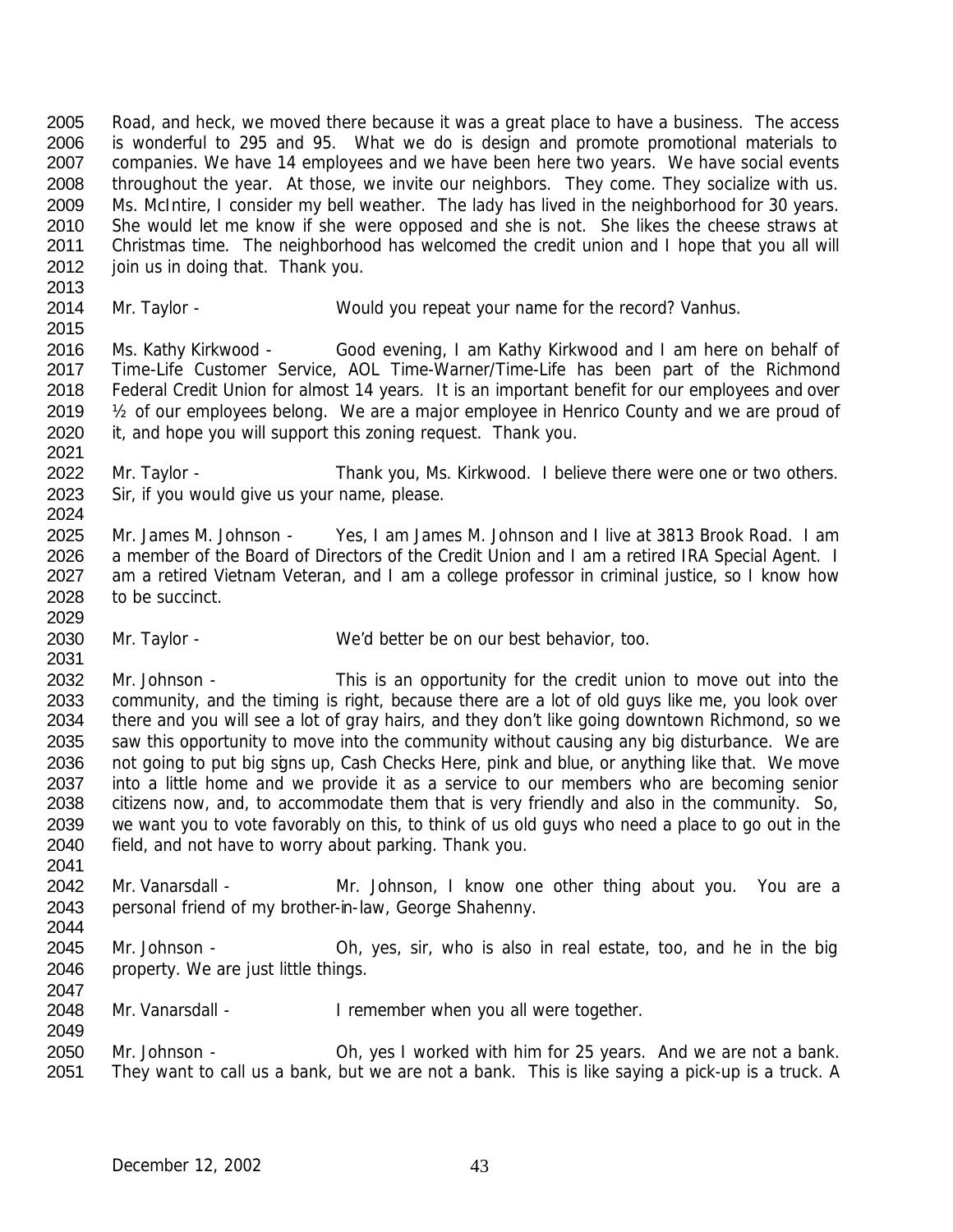- tractor trailer is a truck, too. So, we are the pick-up. Just think of it as a pick-up in the community that is going to be nice. Thank you.
- Mr. Taylor Thank you, Mr. Johnson.
- Mr. Archer Mr. Johnson, we are not going to hold your IRS affiliation against you. Thought I'd better mention that.
- Mr. Taylor I believe that is all of the speakers for the project whose hands that I recognize, unless someone has developed a desire to speak. You may now raise your hand and we will allow you to speak in the time that we have remaining. Is there anybody? No. I guess then that concludes the speakers for the project. Thank you.
- Mr. Archer Thank you, Mr. Chairman. One way or the other, I am sure that Ms. DeMayo will be happy when all of this is over. This has been an interesting case, to say the 2067 least, and one that has called for a lot of effort on the part of everybody. I think there has been probably from the very beginning some misunderstandings as to how all of this came about. And there have been some errors made and they were unintentional errors, but they were made nonetheless, and tended to complicate matters quite a bit.
- Planning is, of course, charged with the responsibility of looking out for the health, welfare and 2073 safety of the community, and that means that we have to do it now and also in the future. And the things that staff has to look at are not just the things that will occur today or tomorrow, but the things that might occur 10 or 20 years down the road, and it is a difficult thing to do. We 2076 have to sympathize with them a lot, because they have to have a lot of foresight in doing that. 2077 As Ms. Moore said, we received a lot of letters and a lot of phone calls, and there were a lot of form letters. In fact, at a certain point, it probably got to the point where it was somewhat 2079 counterproductive. I think people got the impression from some of the phone conversations 2080 that I had that they were actually voting on this matter, and it is really not a matter that you vote on. Staff has to make a diligent effort to try and come up with something that will fit the community and not be a sticking point at some point way in the future, and it is not an easy thing to do. Someone indicated and it got repeated several times, that there was a negative report that had been given by staff. And I tend to not tend and classify staff reports as either being negative or positive. They are just truthful reports, and sometime you just have to lay it out there and let the chips fall where they may. It may be favorable, it may not, but nobody flips a coin and says, "Let's make a negative report this time, and a positive one the next time." But, having said all of that, there has been a lot of hard work, a lot of give and take on this case. It is still a difficult case, and as you can determine from Ms. Moore's report, there are still issues that staff is concerned about, and it is not a knock on your industry or what you do at all. But, it is just their way of trying to make sure that what we portend for the future is the right thing for this corridor. So, don't dislike it when they give what you think is a negative report. That is not the intent. They are just trying to tell the truth.
- 

 This has another phase to go through, of course, because it has, whatever we do tonight, has to go past the Board of Supervisors, and Mr. Thornton is sitting over there and he is looking at me right now. And he is very much aware of the issues that staff has with how this is to be conducted, and the two main issues I think, or the one main issue, of course, is the Saturday banking hours, and I can certainly understand why you would want and need them. One of the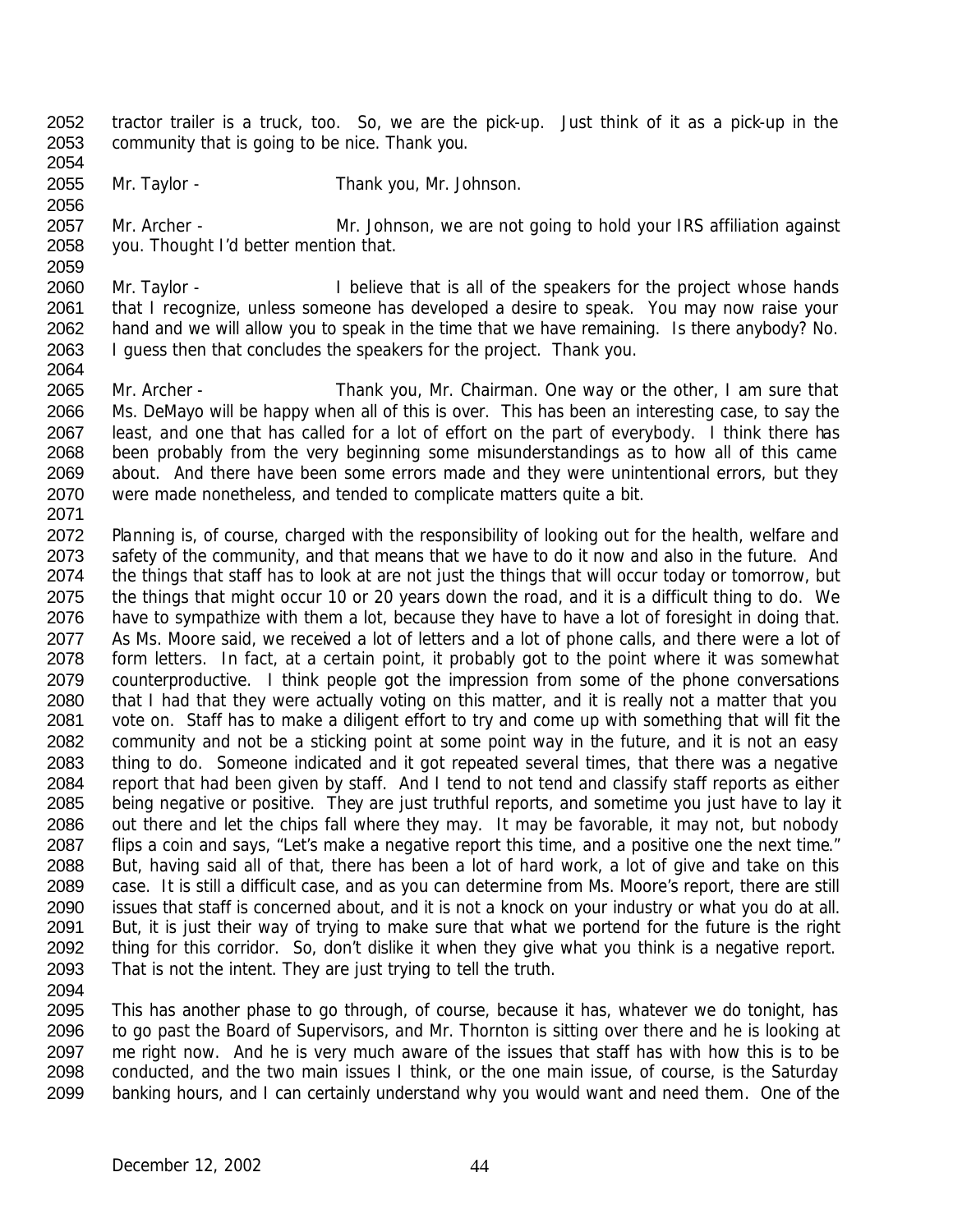things that I think that was effective in helping us make a decision on this, and Mr. Theobald had to work along with us on this, but it was something that staff came up with, and something that I expect might be true before too long. I just don't know, based on what I think the anticipated growth of the credit union will be, that this location will suit you for a long period of time, which means at some point in time it will probably have to be sold and you all will 2105 probably move to a bigger, better place that is more accommodating. And by being able to proffer the conditions that we were able to work out with Mr. Theobald and Ms. DeMayo, we 2107 are able to maybe protect whatever the next future thing that comes to this location would be. And, having said all of that, let me thank everybody and especially Ms. Moore and the people that work with her in trying to work with you all and bringing this to some kind of fruition and, hopefully, you will be able to get it passed at the next step, and that is the Board of Supervisors. But, again, I want to commend everybody for working on this. This really took a 2112 lot of work to try to pull it together, and based on the things we have to proffer out, I am certain it is not all that you all want, and it is certainly not all that staff wanted to see, so there was some compromise in there, a lot of compromise on both sides. But, in light of this 2115 combined effort, and in the spirit of the season I will move to recommend this to the Board of Supervisors for approval.

2118 Mr. Jernigan - Second. 

2120 Mr. Taylor - Motion made by Mr. Archer and seconded by Mr. Jernigan. All in favor say aye. All opposed say no. The motion passes.

 **REASON:** Acting on a motion by Mr. Archer, seconded by Mr. Jernigan, the Planning 2124 Commission voted 40 (one abstention and one absence) to recommend that the Board of Supervisors **accept the proffered conditions and grant** the request because the project would not adversely affect the adjoining area if properly developed as proposed and it conforms with the Office designation recommended for this site in the Land Use Plan.

## *Deferred from the November 14, 2002 Meeting:*

 **C-70C-02 Gloria L. Freye for Harlan Enterprises:** Request to amend proffered conditions accepted with Rezoning Case C-95C-88, on Parcel 799-737-4491, containing 15.44 acres, located at the northeast intersection of E. Laburnum and Vawter Avenues. The amendment is a revision of the proffers from the original case, including buffer areas, building materials, lighting, permitted and prohibited uses, and access. The existing zoning is M-1C Light Industrial District (Conditional). The Land Use Plan recommends Light Industry. The site is also in the Airport Safety Overlay District.

 Mr. Marlles - The staff report will be given by Mr. Tom Coleman. 

 Mr. Taylor - Is there anyone in the audience who is opposed to Case C-70C-02? There is opposition, so we will hear from the opposition. Please proceed, Mr. Coleman.

2143 Mr. Coleman - Thank you. The applicant submitted revised proffers, which have been handed out to you, that do not require waiving the time limit. The applicant is requesting to amend proffered conditions approved in 1988. Although the subject property is zoned M-1C, 2146 the existing proffers restrict uses to those permitted in Office and Office/Service Districts.

Approval of this application is necessary to develop a self-service storage facility and to amend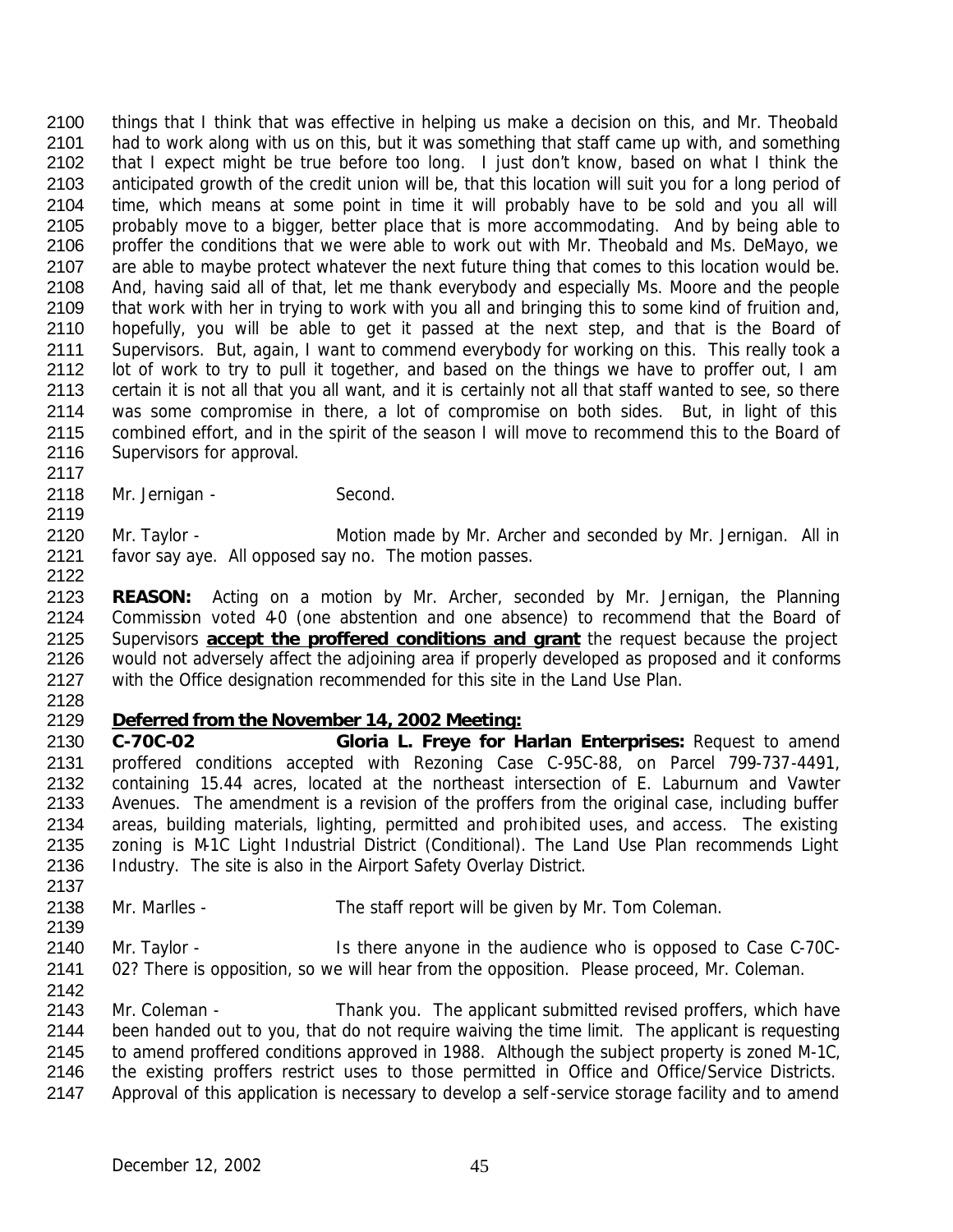2148 proffers regulating the building and site design. The subject property is bordered by single-2149 family residential development to the east and north, to Vawter Street Park to the north, commercial and industrial enterprises that operate on Vawter Avenue, including Ruffin and Payne and Old Dominion Tractor and Equipment. The subject property is heavily treed and 2152 provides substantia l buffer for adjacent residents from the activities taking place on the commercial and industrial property to the west. The applicant has provided several assurances of quality development, including a 50 ft. landscaped and natural buffer along Laburnum Avenue and a 25-foot buffer along Vawter Avenue, a 75-ft. landscaped and natural buffer 2156 adjacent to the neighborhood to the east and west, retaining trees 6 inches or larger in caliper 2157 within the buffer areas, and attractive architectural design for the self-service storage building facilities, and selected building materials for office and office-service buildings. Supplemental landscaping to screen future storm water management facilities from residential properties, and additional proffers would regulate building heights, lighting, screening for loading areas, dumpsters and HVAC equipment, outside storage, parking areas and drive isles, impervious covers, outside speakers, hours of operation, security and other items. The applicant has had three meetings with nearby property owners and this application addresses many of the concerns that were discussed at those meetings.

 Traffic problems at the Laburnum Avenue-Vawter Avenue intersection were mentioned repeatedly. The County's Traffic Engineer has recently expressed the County's intention to undertake a traffic light study early in 2003 to determine if a traffic light is warranted at this intersection. 

2171 The proposed self-service storage facility is consistent with the Land Use Plan. This request 2172 preserves the intent of the existing proffers by maintaining large buffer areas and a proof of 2173 quality by committing to an attractive architectural design. Self-service storage facilities can provide an acceptable transition between residential and non-residential areas, when there is 2175 sufficient quality, and should create fewer impacts on nearby neighborhoods than the office and 2176 office-service development that is otherwise permitted. 

 Staff recommends approval of this application, and I would be happy to answer any questions. 

| 2180 |                    |                                                                  |
|------|--------------------|------------------------------------------------------------------|
| 2181 | Mr. Jernigan -     | Mr. Coleman, were you at all three meetings?                     |
| 2182 |                    |                                                                  |
| 2183 | Mr. Coleman -      | I attended the first two meetings. I believe Mr. Archer attended |
| 2184 | the third meeting. |                                                                  |
| 2185 |                    |                                                                  |
| 2186 | Mr. Taylor -       | Any other questions for Mr. Coleman?                             |
| 2187 |                    |                                                                  |
| 2188 | Mr. Archer -       | Mr. Coleman, what are some of the uses permitted under the       |
| 2189 | current zoning?    |                                                                  |
| 2190 |                    |                                                                  |
| 2191 | Mr. Coleman -      | The current zoning                                               |
| 2192 |                    |                                                                  |
| 2193 | Mr. Archer -       | Or can you give an example that the Commission could think of.   |
| 2194 |                    |                                                                  |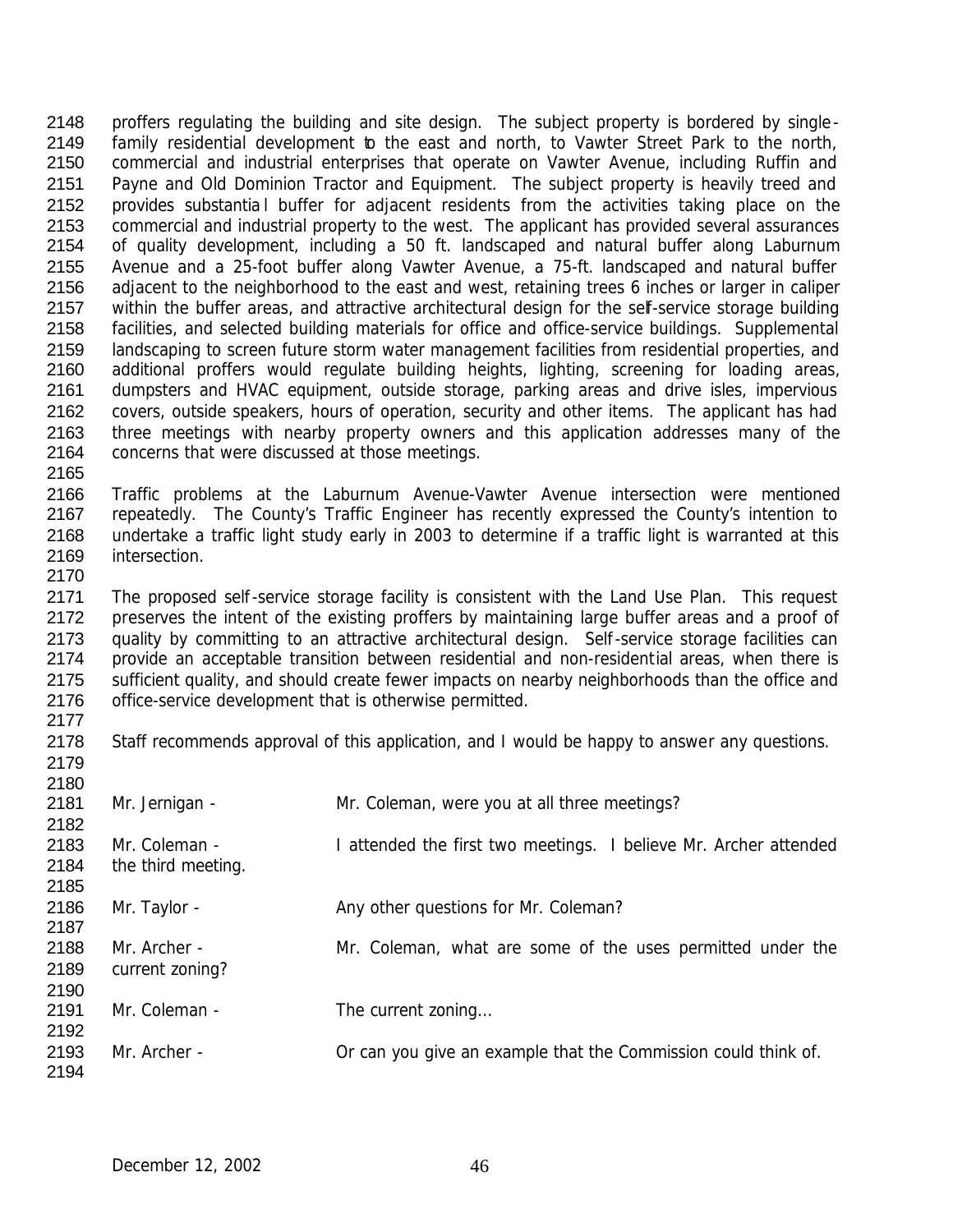Mr. Coleman - Well, it is office and office-service, and I think certainly office is broad as an office district, so things like banks, savings and loans, those typical office type of developments would be permitted. Under office-service, office-service does introduce some light manufacturing type uses that are in the office-service, I think like a Hewlett-Packard type, something that might have some distribution from that location. Mr. Archer - You mentioned a pending traffic study. Is that going to occur anyway, or is that something that is dependent on this case, how would … Mr. Foster on this?

2204 Mr. Coleman - Mr. Archer, I cannot tell you why the Traffic Engineer, certainly I 2205 think this case has brought greater light on the issues of this intersection, but I think certainly 2206 because of this zoning case they have certainly moved quickly to say that actually they are not 2207 doing it now because of the holidays, but early next year, hopefully in January, they are going to undertake a traffic study. And they are going to look at existing conditions and how this proposed development, they are looking at both scenarios, how this proposed development would impact the intersection.

2212 Mr. Archer - That is right. We are only two weeks from next year.

2214 Mr. Thornton - Mr. Coleman, what did you say about quality features?

2216 Mr. Coleman - The applicant has committed to providing 75-foot natural or 2217 landscaped buffer along the boundaries of the adjacent residential property. Also, the 50-foot buffer along Laburnum Avenue and a 25-foot buffer along Vawter Avenue. All of those buffer 2219 requirements are larger than the Code would otherwise require. He has also committed to a specific architectural theme for the self-service storage facility, which would include building materials.

Mr. Archer - Do you have that?

Mr. Coleman - Yes. We do have a picture of that.

2227 Mr. Thornton - I guess my other question would be as I am looking at this is the terminology used here. You might help me a little bit on this. This says, one of these says, "Typical storage unit perspective." So, now is that jargon or planning or do those words really have any fit to them? 

Mr. Coleman – I am sorry. Could you repeat that?

Mr. Thornton - In other words, what does that mean?

Mr. Coleman - Could you repeat the phrase?

2238 Mr. Thornton - In other words as I look at the other picture, not this one, the other one that says "Typical storage unit perspective." Many times when things come before 2240 the Planning Commission it may not be exactly the product that it ends up with, so my question 2241 to you, and this terminology is being used under this picture here. Is that what persons will see in the future or something similar to this?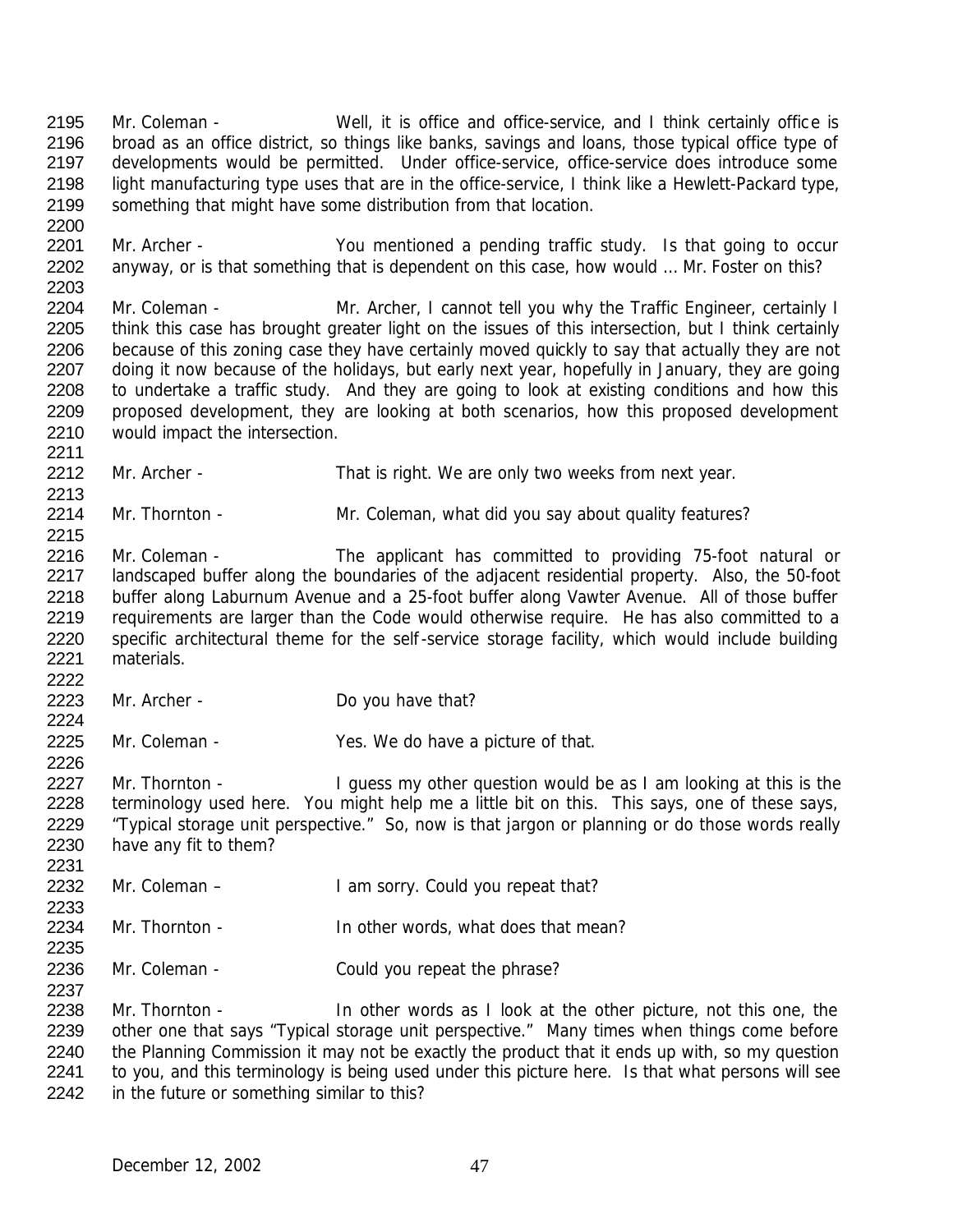2243

- 2244 Mr. Coleman Yes, these pictures are supported in narrative form in the proffers, 2245 and the proffers say they will build substantially this, and this has to go back to the Planning 2246 Commission because this is not something that would be handled administratively. When they 2247 come back for their plan of development, the Planning Commission will have an opportunity to 2248 review their plan to insure that they are consistent with these pictures, and any changes, the 2249 applicant would have to request, and they would have to be specifically granted as part of the 2250 plan of development process.
- 2252 Mr. Thornton I was kind of sick one night and I could not attend one of those 2253 meetings and Mr. Archer did attend. And I am presuming that some of the features that are 2254 here are simply quality, but also were they features that some of the residents advocated, also? 2255
- 2256 Mr. Coleman I think certainly preserving existing trees, because this is a heavily 2257 treed site, and there is no doubt about that, and if the development were to move part of that 2258 natural tree buffer, the applicant has specified the 75-foot. They have committed to preserving 2259 all of the trees 6 inches of caliper, and they also will offer some supplemental planning in there 2260 also. In addition, there was concern expressed about the potential for a large BMP storm water 2261 management facility because of the topography of the site that will be a concern, and one the 2262 applicant has committed to keep that BMP or storm water management facility outside of that 2263 75-foot buffer area, and also to provide supplemental landscaping between any storm water 2264 management facilities and any residential areas that would be further screened and to also 2265 enclose that in a black vinyl-clad fence. Those were two specific recommendations that were 2266 made at the community meeting.
- 2267 2268 Mr. Thornton - OK, and my last concern is one that is rather personal to me, and 2269 I have expressed on this Commission several times and that is that in your professional opinion, 2270 as we look at the buffers, the frontage that you mentioned with buffers, I am always concerned 2271 and sensitive to the fact that the neighborhood was there first. I feel the residents there, and is 2272 it your professional opinion we have adequate buffering and/or other features that this would 2273 be an enhancement to the neighborhood, but at any rate would not be deleterious to it anyway. 2274
- 2275 Mr. Coleman Right, absolutely, Mr. Thornton, like I pointed out because it is 2276 heavily treed area and I think a lot of us like the idea of having that there. If there is going to 2277 be a development that will occur, there are three aspects of this, which I think are really 2278 positive. One is landscaping – there will be large buffers and landscaping which is a positive. 2279 One is the architecture – this is an attractive architecture. It is something we showed at the 2280 community meeting and I believe there is consensus that it was attractive, and I think also the 2281 nature of the use, the self-service storage facility is generally a low traffic, low noise, low<br>2282 building height. It is less intrusive than other types of uses. Even some of the office-service building height. It is less intrusive than other types of uses. Even some of the office-service 2283 type uses that would otherwise be proposed here could be more intense, and I would say they 2284 are more intense than what is being proposed. So, I think there are several reasons why this is 2285 a good complementary, if this site were going to be developed, this would be an appropriate 2286 type of development to be located here. 2287
- 2288 Mr. Thornton One tangible concern are the trees there. I am a person, like 2289 many of you perhaps, I like trees, so is there anyway we can even save more trees than what 2290 may be advocated?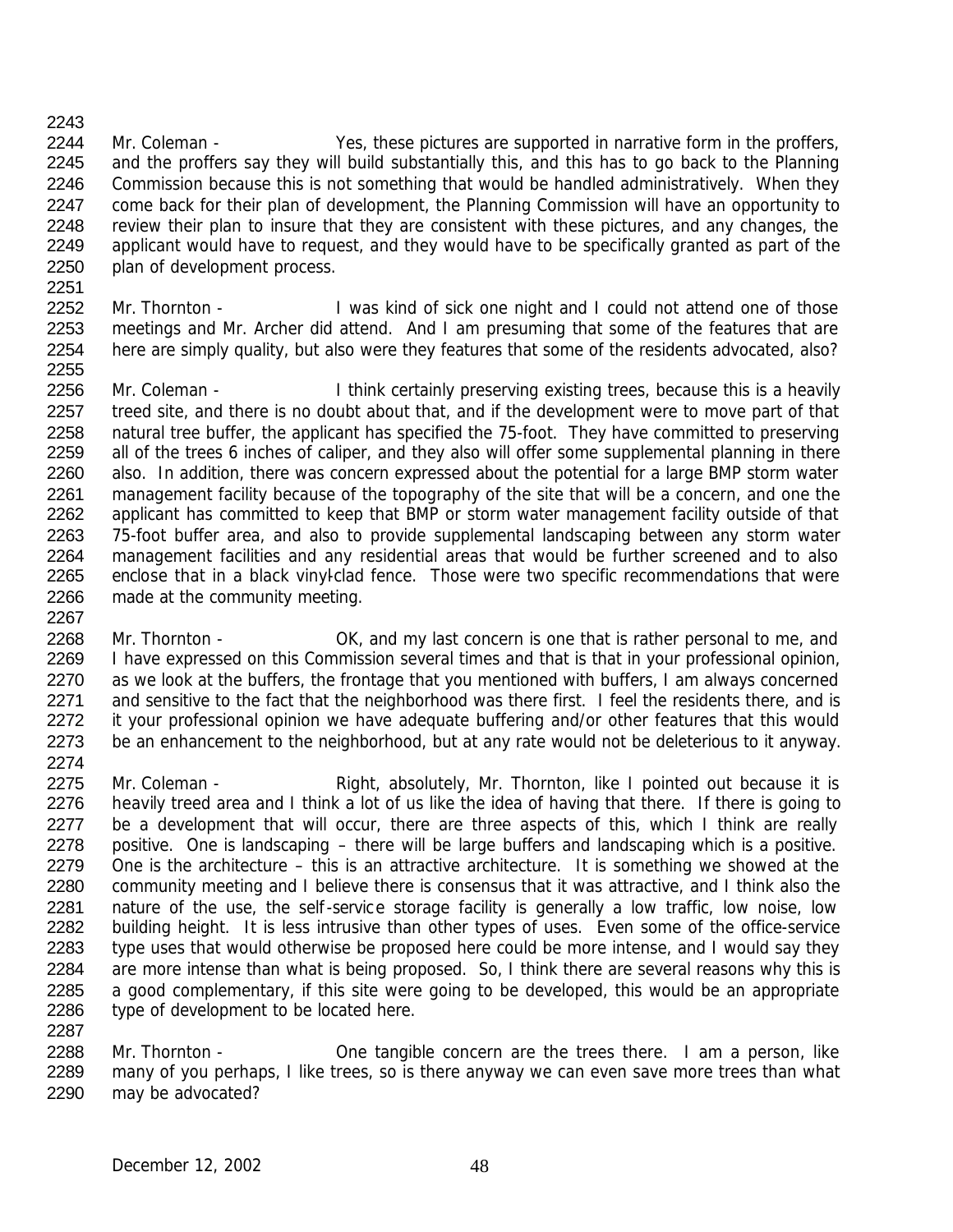2292 Mr. Coleman - Certainly, I think we can defer to the applicant. Is there a way? For example, we could shrink the caliper down, instead saving trees of 6 inches caliper, we could go to four, but that would be one way of preserving some trees. One way would be some supplemental landscaping. There is a commitment to do supplemental landscaping, but that is something that we could pay closer attention to, because in addition to a site plan the 2297 developer will have to come back to the Planning Commission for the landscape plan, which would be a public hearing, and provide an opportunity to discuss that more specifically. 

Mr. Thornton - Thank you very much.

2302 Mr. Vanarsdall - Can I ask him a question? Tom, what do you address about the BMP a few minutes ago? One of your concerns in the beginning was the BMP.

2305 Mr. Coleman - The concerns – one concern is the size, because of the topography there is a low side, and there is going to be a large BMP, so we had discussions with the applicant.

2309 Mr. Vanarsdall - Dry or wet?

 Mr. Coleman - Yes, it would be wet and one of - one that is on the natural 2312 location to the low point would put it in a closer proximity to the residential property, and that was a concern, and what the applicant has committed to do is to keep that out of the 75-foot 2314 buffer and to provide some extra screens for it, and also we had discussions, and I don't think 2315 they have committed to it, instead of having one large one, maybe to break it up to different 2316 sites, and by having smaller, that may lessen the impact.

 Mr. Vanarsdall - Thank you. I thought I'd take this opportunity just to mention it 2319 to the rest of the Commission, there is a concern now, and when I was in a meeting today, it was discussed, about all of these BMPs with the West Nile Virus and so I think, and I understand that the Government has done nothing about it, and the County is not really doing 2322 a whole lot, so I don't know what the answer is that we are going to have to do something, because when the mosquito season comes back.

 Mr. Archer - Yes, we discussed that in the last neighborhood meeting, too, Mr. Vanarsdall. 

2328 Mr. Vanarsdall - Did you?

 Mr. Archer - We kind of reached the same conclusion. We don't know where we are with it, but it is something to think about.

2333 Mr. Vanarsdall - Right. It was brought up today and they talked about wanting to 2334 put a fence around it. Is that going to keep the mosquitoes out? They said we are not talking that now, we are talking about the kids. So, we said, you don't let the kids play in the middle of the highway, do you? So don't let them play in a BMP. We are talking about mosquitoes now. It is going to be a problem. No one ever anticipated this with the Chesapeake Bay Act, naturally. I never met a West Nile mosquito before that. Thank you.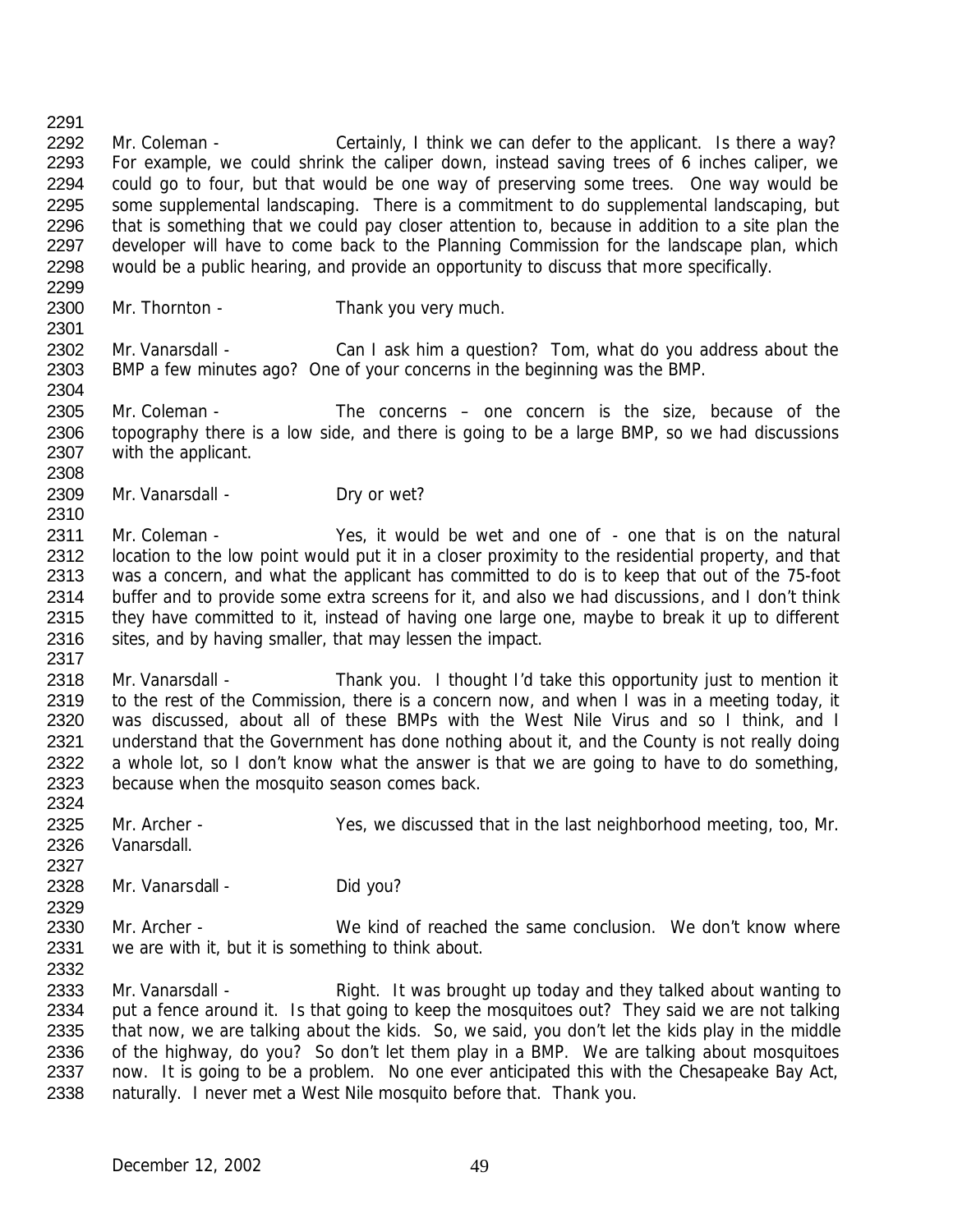| 2339 |                 |                                                                                                      |
|------|-----------------|------------------------------------------------------------------------------------------------------|
| 2340 | Mr. Taylor -    | Mr. Coleman, on what is named in here as an exhibit, and it looks                                    |
| 2341 |                 | like kind of a planned view, even though it is somewhat of an isometric, the buildings in there,     |
| 2342 |                 | am I correct, there are four, those four black geometrical shapes. Those are the buildings?          |
| 2343 |                 |                                                                                                      |
| 2344 | Mr. Coleman -   | That was the original request. And those are four office-service                                     |
| 2345 | type buildings. |                                                                                                      |
| 2346 |                 |                                                                                                      |
| 2347 | Mr. Taylor -    | Will the new – does that footprint that is on this one represent the                                 |
| 2348 |                 | footprint that we are looking at in terms of that proposed construction?                             |
| 2349 |                 |                                                                                                      |
| 2350 | Mr. Coleman -   | They did proffer a layout. One of the early layouts in the original                                  |
| 2351 |                 | application they were proposing retail, and through our discussions this is one of the things that   |
|      |                 |                                                                                                      |
| 2352 | got removed.    |                                                                                                      |
| 2353 |                 |                                                                                                      |
| 2354 | Mr. Taylor -    | So this would probably be more retail?                                                               |
| 2355 |                 |                                                                                                      |
| 2356 | Mr. Coleman -   | The original request.                                                                                |
| 2357 |                 |                                                                                                      |
| 2358 | Mr. Taylor -    | And this one here with the four buildings, it looks like it would be                                 |
| 2359 |                 | retail. It looks like there would be an internal road distribution. It looks like there would be     |
| 2360 |                 | internal trees, and the building aesthetics, I really can't judge, except from the other one. But if |
| 2361 |                 | their new plan is to not use this, what is the new plan? Is it a couple of buildings or one          |
| 2362 |                 | building or? What happened to the trees that would be a part of this planned view?                   |
| 2363 |                 |                                                                                                      |
| 2364 | Mr. Coleman -   | One of the things that we have done, one of the issues with this                                     |
| 2365 |                 | site, is it has approximately 15 acres, and he only needs about five or six acres for his use, so    |
| 2366 |                 | what does he do with the remainder of it, and we do not have a proffered site plan for that.         |
| 2367 |                 | But, some of the things that original site plan permitted, for example, we have excluded. For        |
| 2368 |                 | example, it showed a quad of four buildings, but it showed parking and drive isles on the            |
| 2369 |                 | outside. We have turned that around to protect residential property, to keep the drive isles and     |
| 2370 |                 | the parking towards Vawter Avenue and toward Laburnum Avenue, so they will not be to the             |
| 2371 |                 | residential side of the property. So, instead of having a proposed layout, because the applicant     |
| 2372 |                 | does not know what the future uses are going to be, we have actually pushed them to further          |
| 2373 |                 | restrict what some of their design requirements are sort of in exchange for that.                    |
| 2374 |                 |                                                                                                      |
| 2375 | Mr. Taylor -    | Consistent with that, and understanding that, then would the                                         |
| 2376 |                 | building that are consistent with it residual for whatever type they come out.                       |
| 2377 |                 |                                                                                                      |
| 2378 | Mr. Coleman -   | It will be, I would quess, several buildings.                                                        |
| 2379 |                 |                                                                                                      |
| 2380 | Mr. Taylor -    | Then the question becomes, will the site be treed internally, in                                     |
| 2381 |                 | other words will there be a building, will they then brace the trees? Or will it be building, a pad  |
| 2382 |                 | of paving, more buildings, and just the whole site be paved? Or would it be left natural,            |
| 2383 |                 | naturally green with trees, with grass, and probably with mosquitoes.                                |
| 2384 |                 |                                                                                                      |
| 2385 | Mr. Coleman -   | We did not address internal trees. What we do have, I think, is                                      |
| 2386 |                 | substantial buffers around the perimeter of the site and there is a site coverage ratio of 65%,      |
|      |                 |                                                                                                      |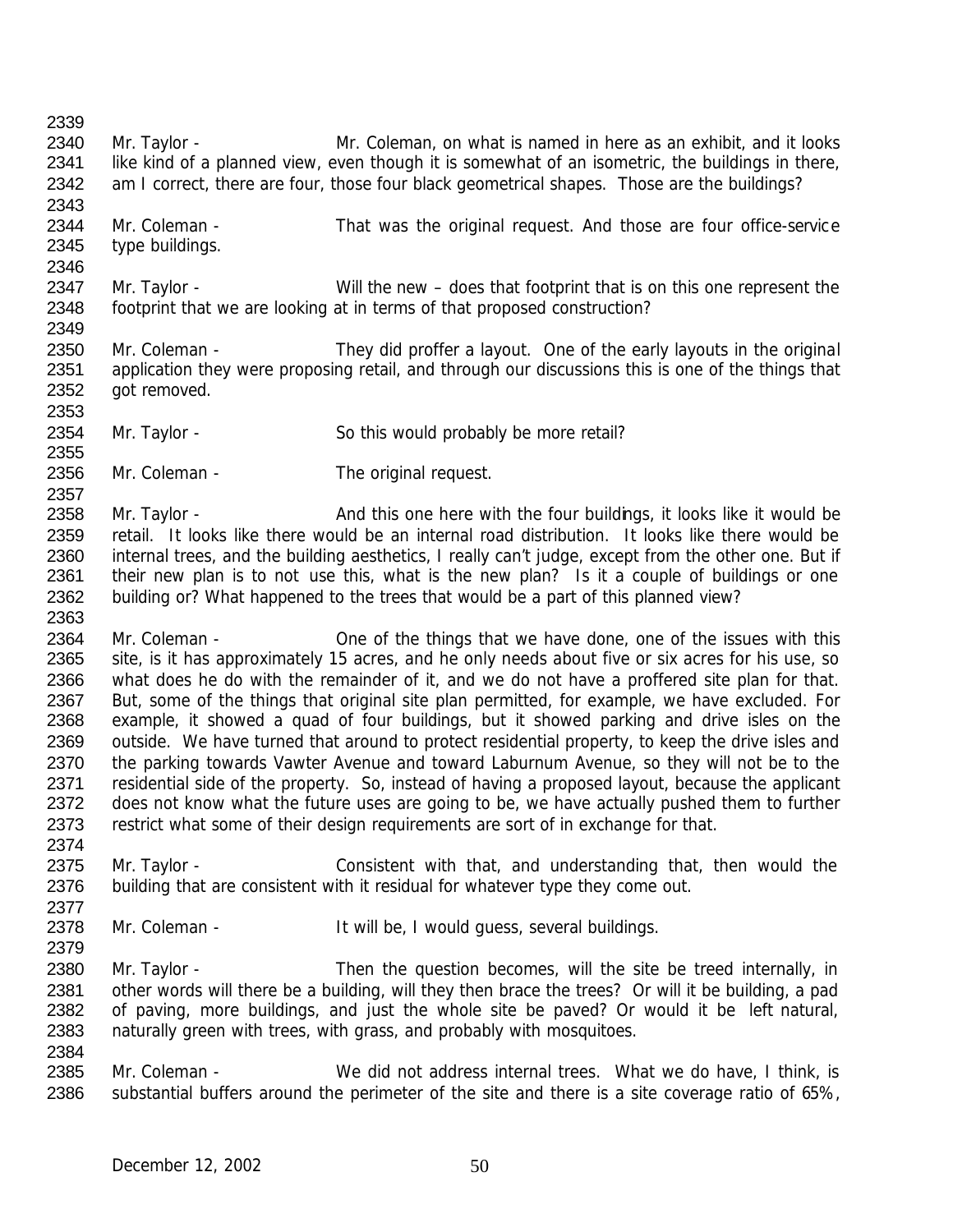2387 which will limit paving and building, so that will give them flexibility, but whatever flexibility they 2388 have, they will be limited by that impervious cover ratio. 2389

2390 Mr. Taylor - So the impervious coverage is 65% and would include buildings 2391 and roadways?

2393 Mr. Coleman - Right.

2392

2394

2402

2407

2395 Mr. Taylor - That would leave, let's say, at the best case, the residual 35% as 2396 trees and vegetation. Thank you. 2397

2398 Mr. Archer - I don't have anything further, Mr. Chairman. 2399

2400 Mr. Taylor - I have no further comments. Shall we hear from the applicant, or 2401 may we hear from the applicant.

2403 Ms. Freye - Good evening, Mr. Chairman, and members of the Commission. 2404 My name is Gloria Freye. Merry Christmas. 2405

2406 Mr. Marlles - Ms. Freye, would you like to reserve some portion of your time?

2408 Ms. Freye - Yes, sir. I would. Three minutes for rebuttal. I am here, I am an 2409 attorney here this evening on behalf of the applicant, Harlan Enterprises, and Will Harlan, the 2410 developer is also here. As Mr. Coleman explained, the applicant would like to develop a self-2411 storage facility on this property, and that is not currently permitted under the current zoning. It 2412 does have M-1 conditional zoning, however, the proffers of that zoning case, which happened 2413 14 years ago, limited the uses to office and office-service, like Mr. Coleman explained. So, in 2414 order for Mr. Harlan to have a self-storage facility on this property, we do have to amend this 2415 case to allow that additional use to be permitted. We are also amending the proffers to make 2416 that use be compatible with the residential neighborhood, and to build in protections into this 2417 case that weren't given to the neighborhood 14 years ago. We have had several meetings with 2418 the neighborhood. I guess the first comment is they would just as soon not see that property 2419 be developed. It is about 14 acres of woods that they have had behind their homes and you 2420 can appreciate that folks don't like to have change. The next question, comments and concerns 2421 was what kind of an impact will that have on us? They were very candid with us about their 2422 concerns about traffic, about visibility, about the buffers, about the trees, the hours of 2423 operation, the access. And I would really like to take this point and time to publicly recognize 2424 our neighbors and to thank them for the many hours that they gave us of their time and their 2425 attention and their courtesy to try to come up with proffers that would address those concerns. 2426 We have also worked hard to address the concerns that were raised by staff. We do feel that 2427 these proffers have, do the best we can to address those concerns that the developer as a 2428 property owner will actually have control over. The improvements of this case, I think Mr. 2429 Coleman has spent a good time explaining those, but just for the public, this will be a better 2430 project than what the current zoning presents. Right now there are only 10-foot buffers on 2431 Laburnum and on Vawter. They are being increased to 50-feet and 25-feet. The improvement 2432 with the buffer against the neighbors, is preserving certain size trees and keeping that natural 2433 vegetation as best we can, and supplementing where needed, and keeping the activity out of 2434 the area between the backs of their homes, their property, and the buildings, so there will be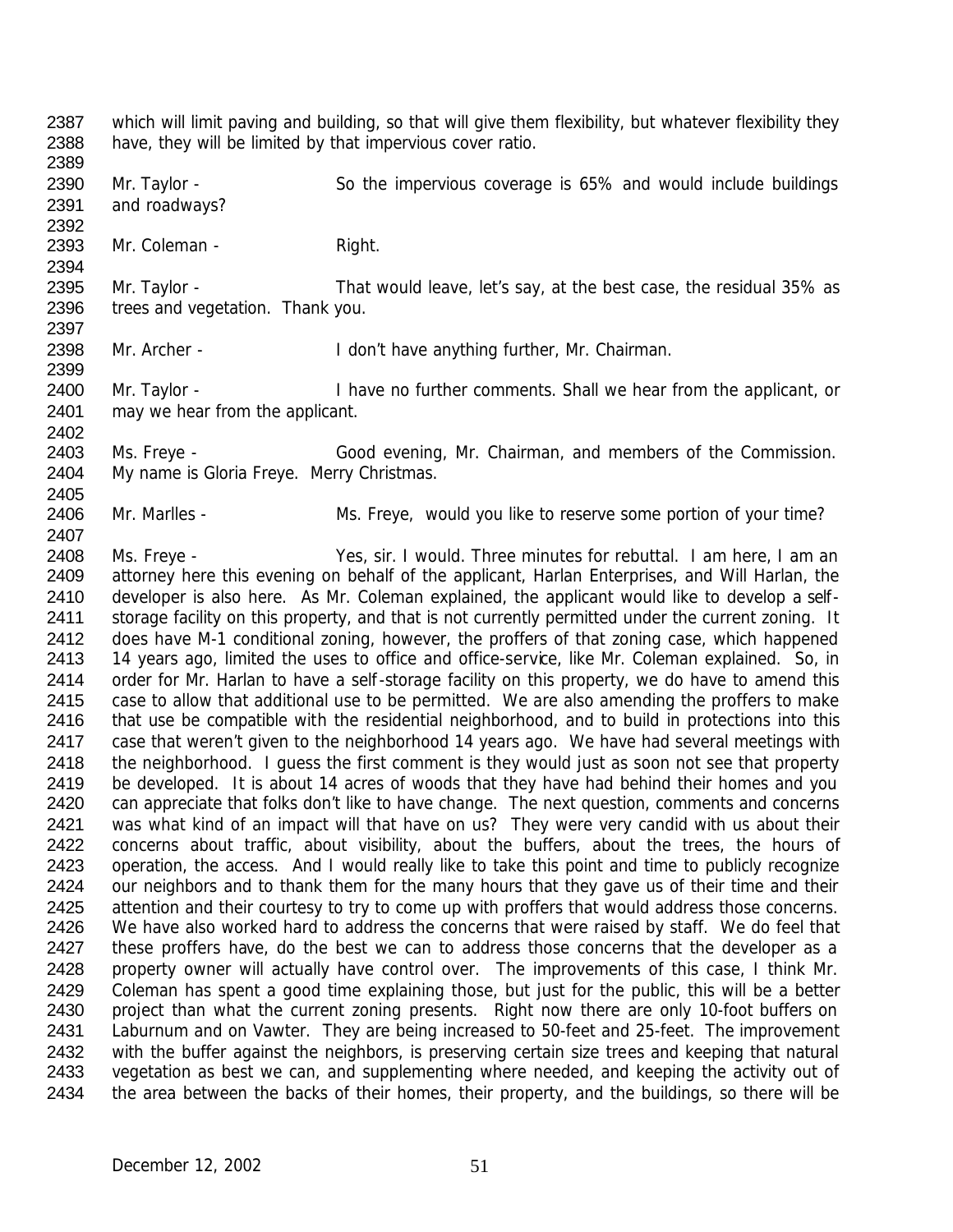2435 no drive isles or parking, which will prevent headlights and activity door slamming, those kinds 2436 of things. 2437

 The hours of operation have been limited. We have also limited the hours that maintenance 2439 can be done on the parking lot. We have restricted that. That protection wasn't in there before. We have kept the restriction that there will be no access into that residential neighborhood. That was in the old case, and we have kept that in there. We have provided 2442 additional screening. We have limited the height of buildings. That was not in the old zoning, so that is another thing that improves this case, that they will not have office buildings towering 2444 over their homes. Another special concern that this community has is the raceway and the impact that it has on it.

2446

2447 One of the special different kind of proffers that we have in there is that we have proffered no commercial parking would be allowed on this property. We understand from the neighbors that race fans will pay just about anything to park just about anywhere. So, we want to make sure that that is not going to happen on this property, so we did make that a proffer. The neighborhood already experiences sound and noise and outside speakers from other businesses 2452 in the area, and we eliminated that and proffered restrictions against that. The applicant has proffered quality building materials of brick and split faced block, and having a design with architectural features so that you don't just have a monotonous institutional looking building. 2455

- 2456 The storm water management facility. That was difficult for us in working with the neighbors. 2457 The developer has to do one. County requires it. They can't avoid it. It has to be done. What 2458 we have committed with the community is that we would provide the screening security 2459 fencing, we would provide supplemental landscaping, and that we would keep it away from the 2460 backs of their houses. That is about as far as we can go until we get to the plan of 2461 development stage, where we know how large it will be, whether it will be one or two, where it 2462 will be on the property, whether it is going to be accessible, and how we can best design it so 2463 that it serves and meets the regulations without having a negative impact on the community, 2464 and not being an attractive nuisance for children in the area, so we have committed to the 2465 community that we will proffer this minimum in the zoning case, but at the plan of development 2466 stage, when this case, hopefully, gets to come back before you that we will continue to work 2467 with the community to make sure that their issues and their concerns about the BMP are being 2468 addressed. Mr. Vanarsdall raised the issue that has been on a lot of folks' minds, like Mr. 2469 Archer said, it did come up at meeting, the concern about the West Nile Virus. I took the 2470 opportunity to go talk with the Director of Public Works to see if there was an opportunity for 2471 this property to opt out to participate in the stream protection program and not have a BMP or 2472 not have one as large. Unfortunately, the size of this property does not qualify them to opt out. 2473 They are going to have to have a BMP on site. We have made a commitment to the community 2474 to continue to work with them about this issue to do the best we can, given the regulations we 2475 have to abide by on a BMP.
- 2476

2477 Overall, we feel that the community is fairly accepting of adding the self-storage facility. We 2478 feel that adding it and amending the proffers the way the community has helped us develop, 2479 that this is actually an improvement over the existing zoning. The buffers are better. The 2480 screening is better. The development will actually have less of an impact both on the 2481 residences and on the business development that is in the area. It will generate less activity 2482 and it will generate less traffic. Actually we had a report done by a traffic consultant, which I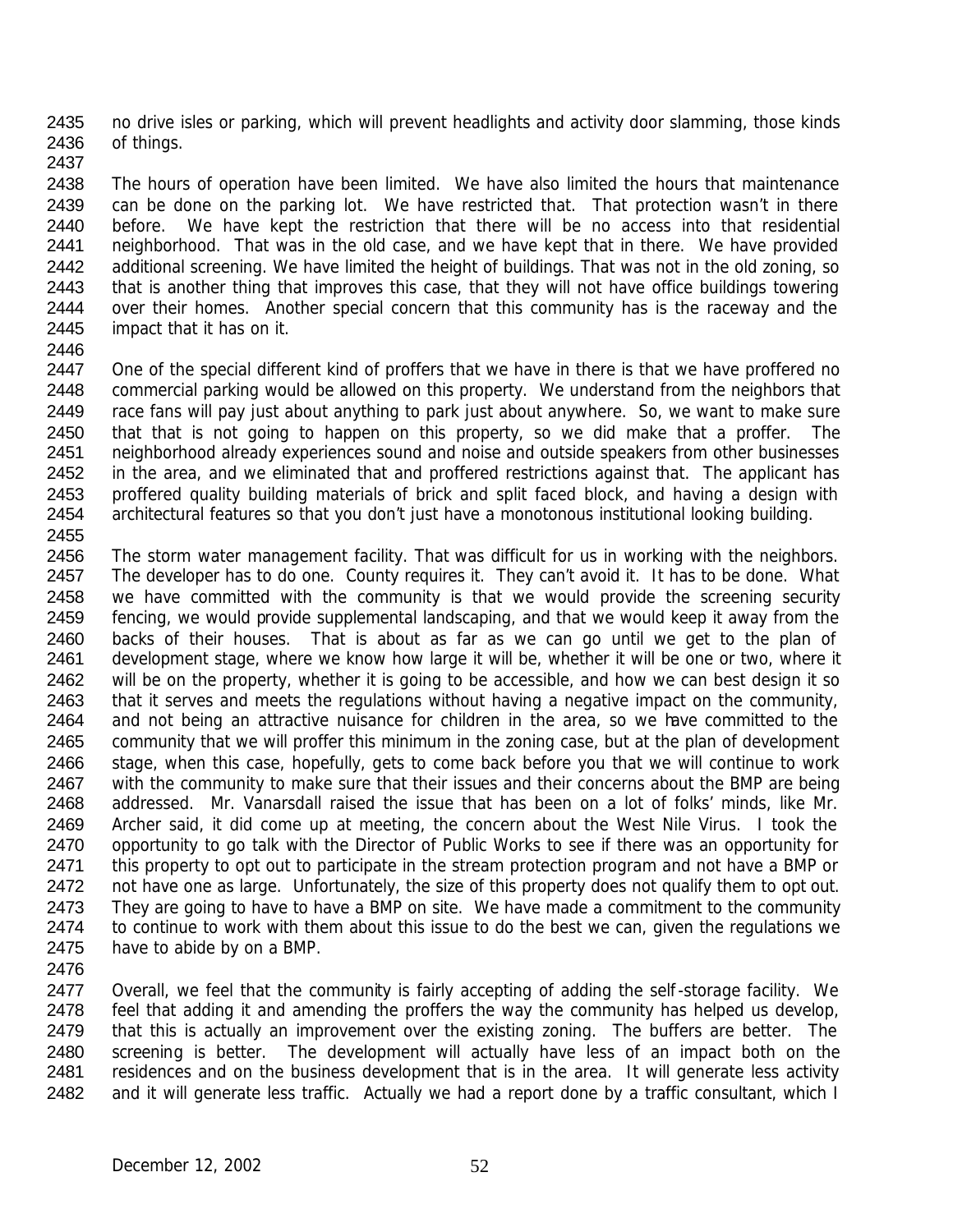have a report to add to the record that looked at the trip generation of the current zoning 2484 projected compared to the development that is being proposed with this zoning. Under the current zoning, there was an estimate of 1,150 to 1,870 trips per day generated with the office and office-service on the entire property. If you add in the self-storage on about a third of the property, it drops to 669. So, right there is a big improvement over what the current zoning would permit, and I will submit this for the record. 

Mr. Marlles - Ms. Freye, you are at the three minute mark now.

2492 Ms. Freye - So, with the proffers, the building elevations and the propose use that is being added to this, we feel that there will be less of an impact on the neighbors and the current zoning, we think that with their help, we think with their help we have actually improved their situation and we ask that you recommend approval, and I will be glad to respond to questions.

 Mr. Archer - Ms. Freye, you, of course, heard Mr. Thornton's question about 2499 the building elevations.

 Ms. Freye - Yes, sir. 

2503 Mr. Archer - And, of course, Mr. Coleman was trying to answer, but what we are seeing here is in essence the proffered building elevation. Is that correct?

 Ms. Freye - Yes, sir. At first we had just put in a proffer that described the building materials and that it would have architectural design, and in working with the staff and, they said, "There is very general and that is very vague, what do we know what we are going to get?" We have proffered these exhibits and the text that they have to be substantially in compliance with it, so when they come back at POD, this is what you are going to be looking for.

Mr. Archer - OK. I just wanted to make sure everyone understood that.

Ms. Freye - Yes, sir.

 Mr. Thornton - Ms. Freye, would the applicant also be amenable to at the propitious time, when it comes to this BMP, to give some idea of maybe having water features, if possible, for the BMP. 

 Ms. Freye - Mr. Thornton, I think we are open to looking at just about 2522 anything on that BMP and the reason I can't go much more making the commitment right now 2523 is because we don't exactly know the specifics of what we are dealing with. But by the time we come to POD, we will know exactly what the calculations are, how many pollutants have to be removed, what the impervious coverage is, how many trees have been retained, all that calculation has to be done and engineered, and then we will be able to say we can do smaller 2527 ones, we can aerate or we can create an aquatic environment for frogs that eat mosquito larva. We will be able to deal with the specifics at that time.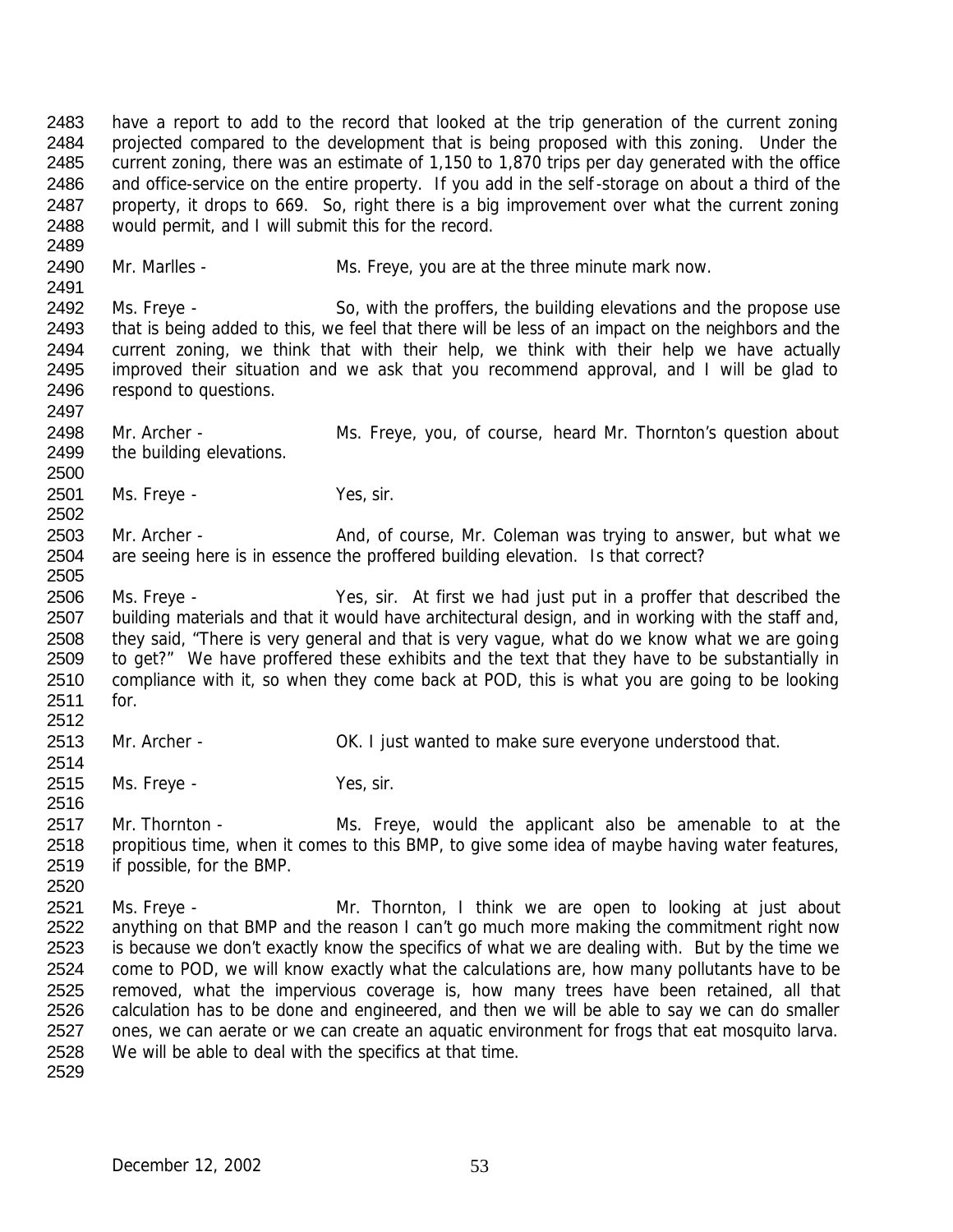- Mr. Thornton So you are suggesting though that you will have, at least the mental flexibility about things like that?
- 2533 Ms. Freye And the opportunity, yes, sir.

2535 Mr. Thornton - And you will have the opportunity as well.

2537 Ms. Freye - Yes, sir.

2539 Mr. Taylor - Ms. Freye, one question in relation to my previous question, on the site plan, with the plan view, do you have any idea of what the density of buildings would be, or the number of buildings would be, or the geometry of the buildings would be. 

 Ms. Freye - Mr. Taylor, we do not. I know that in the case that was approved 2544 14 years ago they had put that conceptual drawing in there, showing all office and office- service building. But the certainty here is that this developer wants to do a self-storage facility. We know what those buildings can look like, we know how to position those buildings so they 2547 will provide the buffer and the protection for the neighbors. What is totally unknown is what is going to develop on the rest of the property, whether it is going to be office, office-service or where or how much. And, frankly, it has been zoned that way for 14 years and nobody has really been interested in putting an office or an office-service there yet. That is not to say that with the improvements and the interest that is being shown in this particular area that there might create an interest. It is very encouraging for us to hear that the County Public Works Department is going to be done that signal, traffic signal study. That will benefit this property and all of the other properties in that area, so we are very happy to hear that. 

2556 Mr. Taylor - My question really relates to what the density of buildings and their geometry will be, because as I look at these four buildings, I am just going to hazard a guess that the amount of square plan view is maybe a third to a quarter. And that is fairly light, because there is a lot of open space and there are a lot of places for driveways. There are a lot of places, frankly, for vegetation, trees, shade, tree-save areas, that was in the previous view as commercial or shopping area, but if you intensify those buildings to put just long rectangular buildings and they are side by side, you could get as much as the density of maybe 75% building coverage on that site.

2565 Ms. Freye - And the proffer that we have in the case will prevent that, because we have to have 35% open space at the end of the day. So, as these plan of developments come in, the County will be calculating and regulating that, so that you have to have 35% open space on this property. And I think with the plan is to build a self-storage to begin with, and they know what perimeters they need to situate those buildings in and then the office and office-service is going to be restricted by what gets used up, so that is going to leave 2571 an opportunity for internal landscaping and landscaping the parking lots along the buffers. 

2573 Mr. Taylor - I can understand that, but if 65 here, if coverage of buildings is 65%, and you have to allow for traffic lanes and paving…. 

 Ms. Freye - Which will all serve to reduce the size of the building.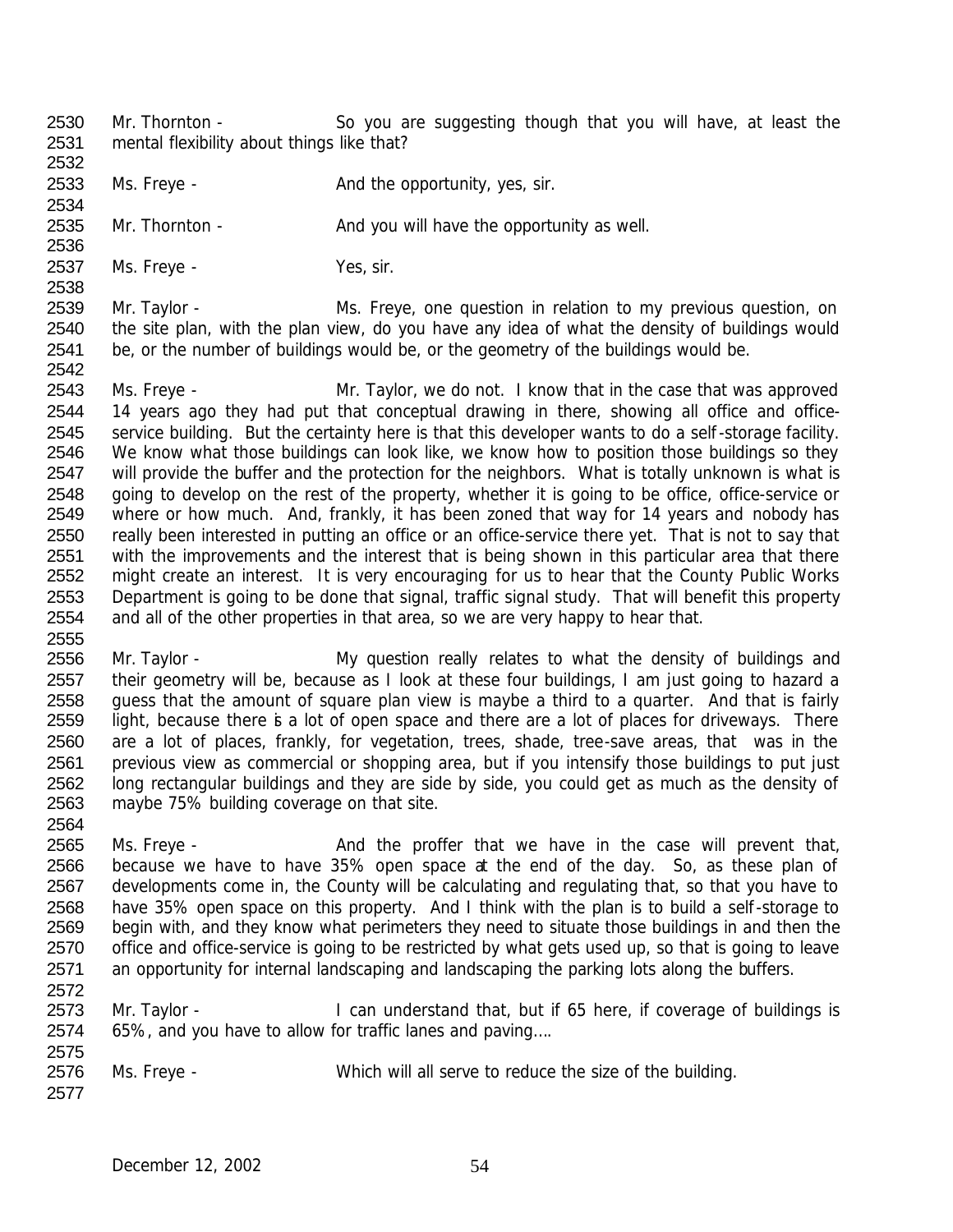Mr. Taylor - You have a pretty dense sight. 2580 Ms. Freye - But that will all serve to reduce the size of the building when you take all of that out. Mr. Coleman - Mr. Taylor, it is impervious cover of 65, so that 65 includes building, parking and traffic isles. Ms. Freye - Which reduces the size of the building. Mr. Jernigan - Ms. Freye, maybe Mr. Harlan can answer this one. What will be the net square footage that you will have that is available for rent? 2591 Ms. Freye - In the self-storage facility? I think we were estimating about 80,000 sq. ft. of storage capacity, as a maximum, in the self-storage? Mr. Jernigan - In the self-storage? Ms. Freye - Yes, sir. Mr. Jernigan - On a single level? Ms. Freye - Yes, sir. The office building is shown as a two-story, but that will be for the resident manager's quarters. This will be a secure site. It will have an on-site resident manager. That is another feature that is helpful to the community, because it is a secure site. That enhances the feeling of safety. Mr. Taylor - Mr. Archer, are you finished? 2607 Mr. Archer - We have opposition, sir. Mr. Taylor - Yes, we do. The opposition now will have, as we have stated before, we have 10 minutes for the total amount of speakers. May I see the hands again of the speakers? So, there are only three hands that I see, four? So, if we might, let us start off with two to three minutes per person and please see if you can get your comments to that, and we will see if we can get everybody into 10 minutes, and if you like, we will signal you when you are at 2-1/2 minutes. That is what we will achieve, will do. Can we do that, Mr. Secretary? Sir, when you are ready to start, would you please give us your name for the record, we will appreciate it. Mr. Hall - Mr. Chairman and members of the Commission, my name is George E. Hall, III, and I am the President of Ruffin and Payne Lumber Company, which is located adjacent to the subject property. Mr. Archer - Good evening, Mr. Hall. 2624 Mr. Hall - Hi, how are you doing, Mr. Archer. I think the developer has done 2625 a good job of addressing the concerns of the neighborhood, however, the two concerns that we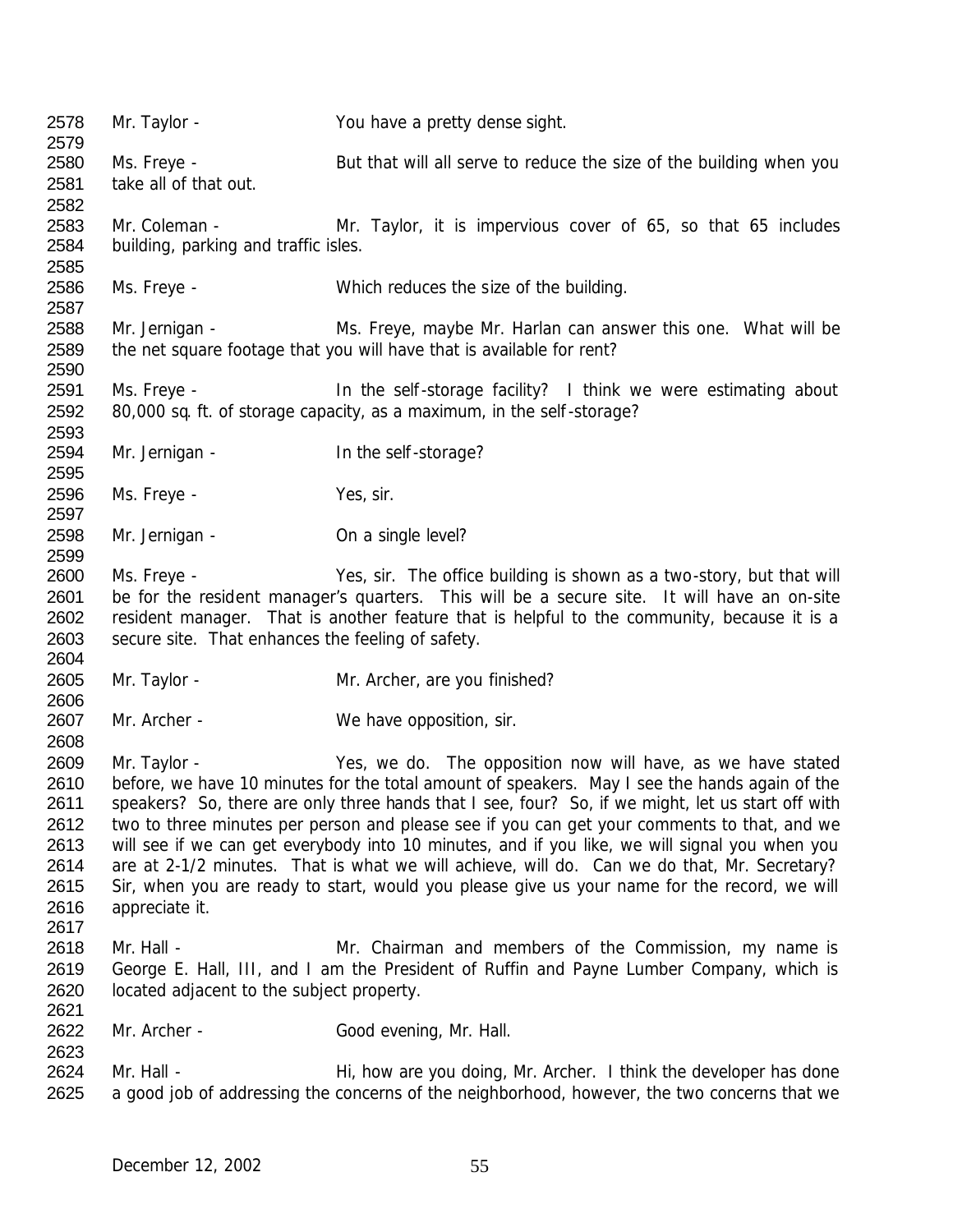have as business owners has not been addressed, and I don't know whether they can address them or not. 

 Part of the concern that we have here is one that a member has already brought up. We really 2630 don't know what the configuration of this thing is going to be. I don't know whether there is 2631 going to be an entrance to this property around here (referring to rendering) or whether it is 2632 going to be coming in over here, or whether it is going to be a through road through here, or exactly what is going on, and, of course, that kind of affects the way that we look at it, because we are really about the traffic on Vawter Avenue. The current situation on Vawter Avenue that I feel as a business owner, and I think these other people do, too, makes us feel that a two- man teepee is too much to add on there without some real study being done at this intersection, some traffic controls being implemented, and at a minimum a turn lane being put out there on Vawter Avenue. One of the problems that we have there is not just the trips per day we currently have, it is the type of traffic, this is an industrial intersection. Ruffin and Payne, Old Dominion Tractor, Douglas Chemical, Washington Roofing, D. Shoring and Creative Offices, which is across the street, we all operate trucks and some very heavy trucks, wide load trucks. One of our biggest problems is trying to get across the two-lanes of Laburnum to go eastbound on Laburnum. We often have to stop vehicles out there in the middle, which is illegal for us to do, but it is almost the only way we can do it. Mr. Tate, who is here with Old Dominion Tractor, and Mr. Sims, will tell you a little bit later that they were timing tractor trailers this morning trying to make a right-turn onto Laburnum and coming up with about 9- 2647 1/2 minutes. We have timed ours to 15 to 20 minutes to get out of this intersection, at times, and our business, we are trying to get lumber out, early in the morning to our customers and that is a big, big problem for us. The accidents that staff have stated in here show three accidents on an average. We have gone back and we looked at the Police web site on this and we have totaled up seven accidents in the past 12 months. So the trend is twice what the average is, and that is consistent with what we are seeing out there. One of our employees has been involved in an accident out there in a personal car during lunch time about nine months ago. One of our trucks just recently was involved in an accident trying to cross over Laburnum Avenue. We have got 105 employees working at our plant and I don't know how many are down the road. I think Creative has got about 110 across the way. The site distance was addressed by staff, saying it was adequate, but site distance is limited. It is not just a horizon 2658 site distance. It is limited by the bridge on one side and a curve on the other side. We wanted a traffic study and, of course, we just found out today that there is going to be a traffic study, and we think a traffic study would be something to look at before we go much further. And, of course, it brings us back to I don't know what the design or the layout of this thing is going to be. I've just, I am the one to put the entrances in the subject property just assuming that that is how they are going to enter, but I really don't know what the layout is going to be. So, it is kind of like, you know, a pig in a poke. We don't know what we are getting. Except that we do know that it is going to generate, I think, between 650 trips, according to the engineering that Ms. Freye showed us. If I looked at the staff report, they are saying up to 1,000. Another 2667 concern that we have is, especially for our customers, our customers come in here and they get behind this traffic trying to get back out to work. Maybe of them have got framing crews, 2669 contractors on the job, and they are trying to slip in, pick up materials at  $7:30$  a.m. and then 2670 get back to their jobs. It takes them 20 minutes to get out there and get to the job. They have 2671 got crews that simply can't work. As I mentioned before, we have got customers telling us that "we are better off dealing with Home Depot in Hanover County" – and you know, they are down there. They've got a regulated area and they say,"Why don't you guys move out to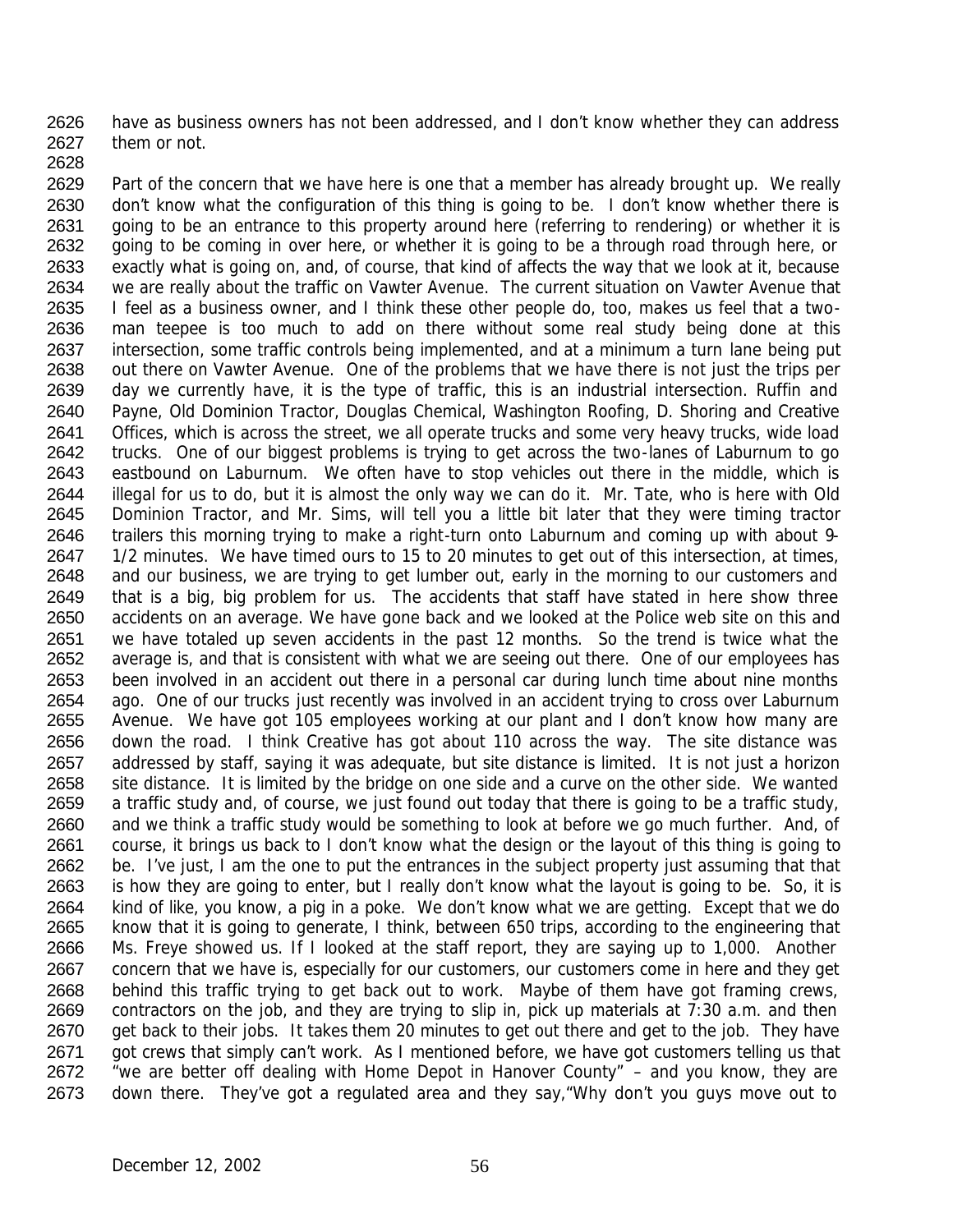2674 Hanover?" so I don't have to fight this traffic here. But we've got a pretty good setup here and 2675 I don't even want to think about moving. The other thing that concerns us is that originally Vawter Avenue was designed. It was supposed to go down past the treatment facility that 2677 Henrico has at the end of Vawter, and it was supposed to hook up with Carolina Avenue. But then the EPA and the Chesapeake Bay Protection Act and all of that stuff came in, so they couldn't extend Vawter through there, because it is swamp. So, for emergency vehicles, there is only one way in to this area, and that is off of Laburnum. Now, if there is a through road brought in off of Laburnum into Vawter Avenue, that could help that particular problem. What we have run into in the past is we get tractor trailers that are going westbound on Laburnum 2683 like this, and they are trying to make this turn without a turn lane, and they fall over right here, and block this entire intersection for two or three hours. Of course, our concern is "What would happen if we had a fire?" which we have had before. Our entire facility burned down about 25 years ago. You simply could not get equipment in there, and that is another thing that concerns us with added traffic. So, really what it is, it is a safety issue and it impedes our business. And that is what is concerning us, and I don't think that there has been an adequate study of traffic or potential safety issues, and I just don't know exactly what the layout here is going to be. As I mentioned to the developer before, as far as I was concerned if it had to entrance and exit out onto Laburnum Avenue, I'd be a lot happier with it, but they don't know. 2692 It all might be on Vawter, and I guess I'd better save some time for the rest of the people here. 

- Mr. Taylor Thank you, Mr. Hall. I appreciate that, and our next speaker. Let's see. There are six minutes left, approximately and we will try to get everybody in, and if you could think in terms of two or three minutes, that would help.
- Ms. Singleton My name is Sheila Singleton. Gentlemen, I am here on behalf of most of the residents on Lyndover and Fenwick. We want to thank Mrs. Freye and Mr. Harlan 2700 for all of the work that they have committed on this project. As I said, we did have some 2701 concerns primarily about the BMP. The reason why we asked for this fence is because this area is next to a conservation area, and there are children out there playing. This is the Vawter Street Park area, so this area is adjacent to where they plan to put this, so we didn't want the 2704 children out there playing in this conservation area to accidentally stumble into this BMP. We 2705 are concerned about the mosquitoes. We had addressed possibly having it underground as we 2706 know it can be done. However, the reason why we tried to work with Attorney Freye is to get the best thing that we can, because it is zoned this way.
- And the other thing, on behalf of Mr. Hall, he is one of the businesses in the area and 64% of the accidents that have occurred on Laburnum between Austin and Vawter have been at the 2711 corner of Vawter and Laburnum. Sixty-four percent, so we are also in favor of not particularly 2712 the property, but having Laburnum more safe for these vehicles and the people who travel that road, which when we leave our of our community, this is the way that the people in the community who work who have to go to the west end, we have to make that turn, and the traffic there is very, very congested in the morning, so in conjunction with the business, businesses and the residents, we would like to see something along improvement when the POD or all those fancy terms you guys use, are looked at. So, thank you.
- 2719 Mr. Vanarsdall Ms. Singleton, we do have BMPs underground in the County. It can be put underground. It is just very expensive.
-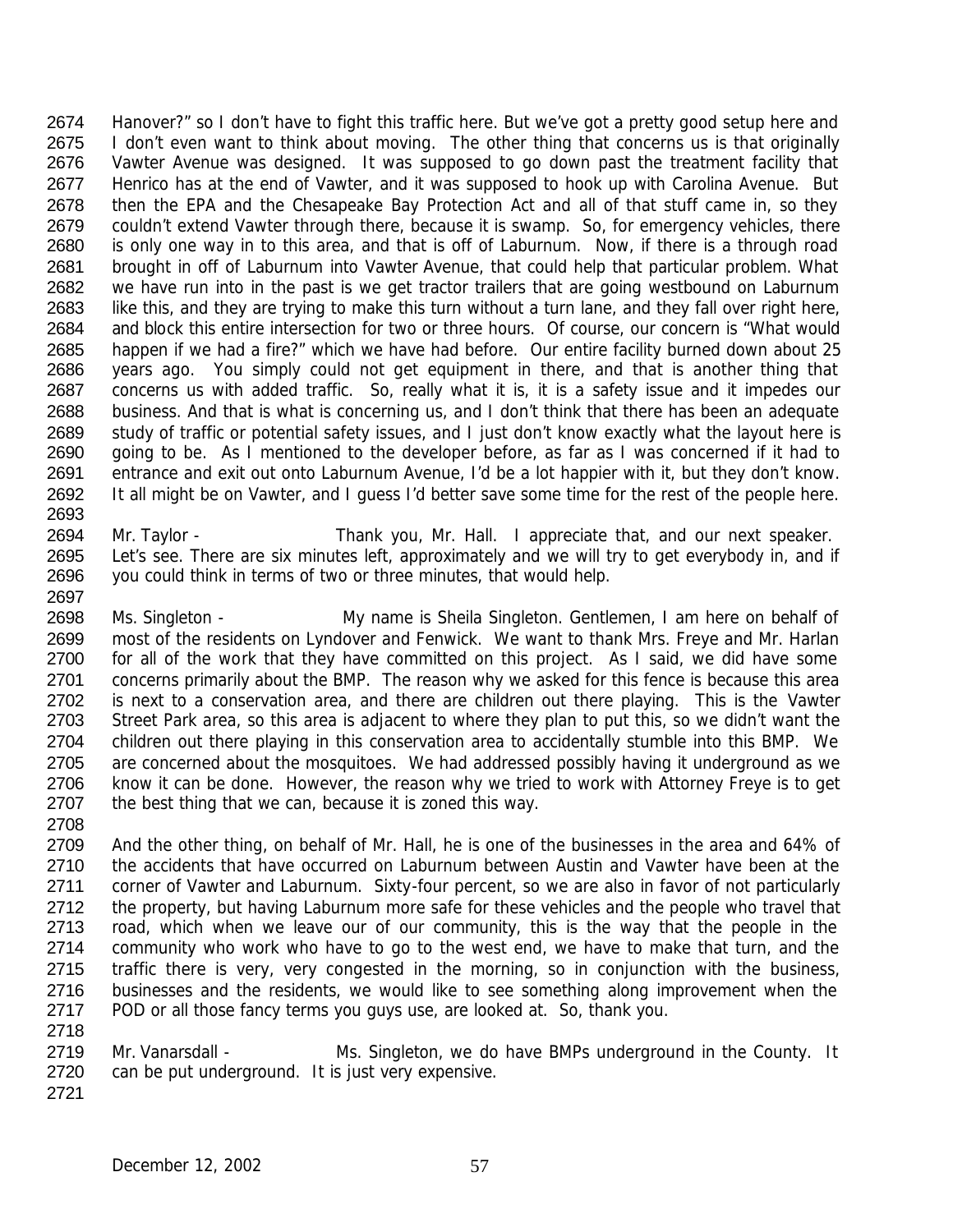2722 Mr. Taylor - If we may have the next speaker, the Secretary tells me there is 2723 almost four minutes left. So, if there is one more speaker, if you could share let's say two 2724 minutes each. 2725

2726 Mr. Tate - I will try to be brief. My name is Robert Tate and I am with Old 2727 Dominion Tractor, and I would just like to echo the concerns that you just heard as far as the 2728 traffic on Vawter. It is not out of the ordinary to see, particularly a heavy truck, a tractor and 2729 trailer that is loaded with paint or heavy equipment set there for 15 or 20 minutes trying to 2730 make a turn. And this morning I clocked one that was 9-1/2 minutes trying to make a right-2731 hand turn. I was stuck behind him when I was trying to leave the office. As far as the overall 2732 plan, I have no complaints on what the applicant has done, but unless the traffic issue is 2733 addressed, none of it should be approved, really. It could be tabled until the traffic study is 2734 done and you can see where everything is going, but somehow along the way we have to 2735 address that issue first. Thank you.

2737 Mr. Taylor - Thank you, sir. Very well done. We have two minutes, so if we 2738 may have the next speaker, please.

2740 Mr. Phil Staten - I am Phil Staten with Creative Office Environments. Like you see 2741 on the map, we are across from Ruffin and Payne and I have been in that organization or that 2742 building for 12 years or more, and that intersection has changed for us. It was moved recently, 2743 and since then traffic around there has gotten treacherous for the employees, who we roughly 2744 have 100 to 115 employees, but subcontractors come there on any given day and from 2745 personal experience, trying to get out of there in the mornings or trying to get out of there in 2746 the evenings has gotten much more treacherous, to say the least. I hear our employees on any 2747 given day concerns about whether they are going to get hit or not. Our company is not 2748 opposed to anything across the street, as far as any business there, but like we said before, I 2749 think we really seriously need to look at some type of traffic light. I see there is a study that is 2750 going to happen, but we've got to think about this before it proceeds, because this is kind of a 2751 time bomb waiting to happen before someone gets hurt in that intersection. We also have a lot 2752 of tractor trailers coming in, and we have a number of trucks leaving on any given day, and I'd 2753 hate to see someone hurt because of increased traffic that may happen with the business that 2754 may come in here. That is all I've got to say.

2756 Mr. Taylor - Any questions of Mr. Staten? 2757

2758 Mr. Archer - Sir, we did an improvement on Vawter on your side of the street. 2759 Are you saying that made the traffic worse? 2760

 Mr. Staten - Yes, because you have to, before our entrance a little further 2762 down, we had the ability to pull out and go in the turn lane and you could do a u-turn. Since then, you are going straight across and taken from personal experience, you are kind of 2764 hanging out there until you can get across the other lane. That was the concern I noticed when we finished it that it gets pretty heavy traffic there around 5:00 p.m. and you've got a lot 2766 of traffic coming in both directions, and you can be sitting out there, especially with some of our trucks, 22 foot trucks. Most of them don't sit out there because of the traffic. They go down to the next intersection and turn around, but the employees don't. They usually sit out

2736

2739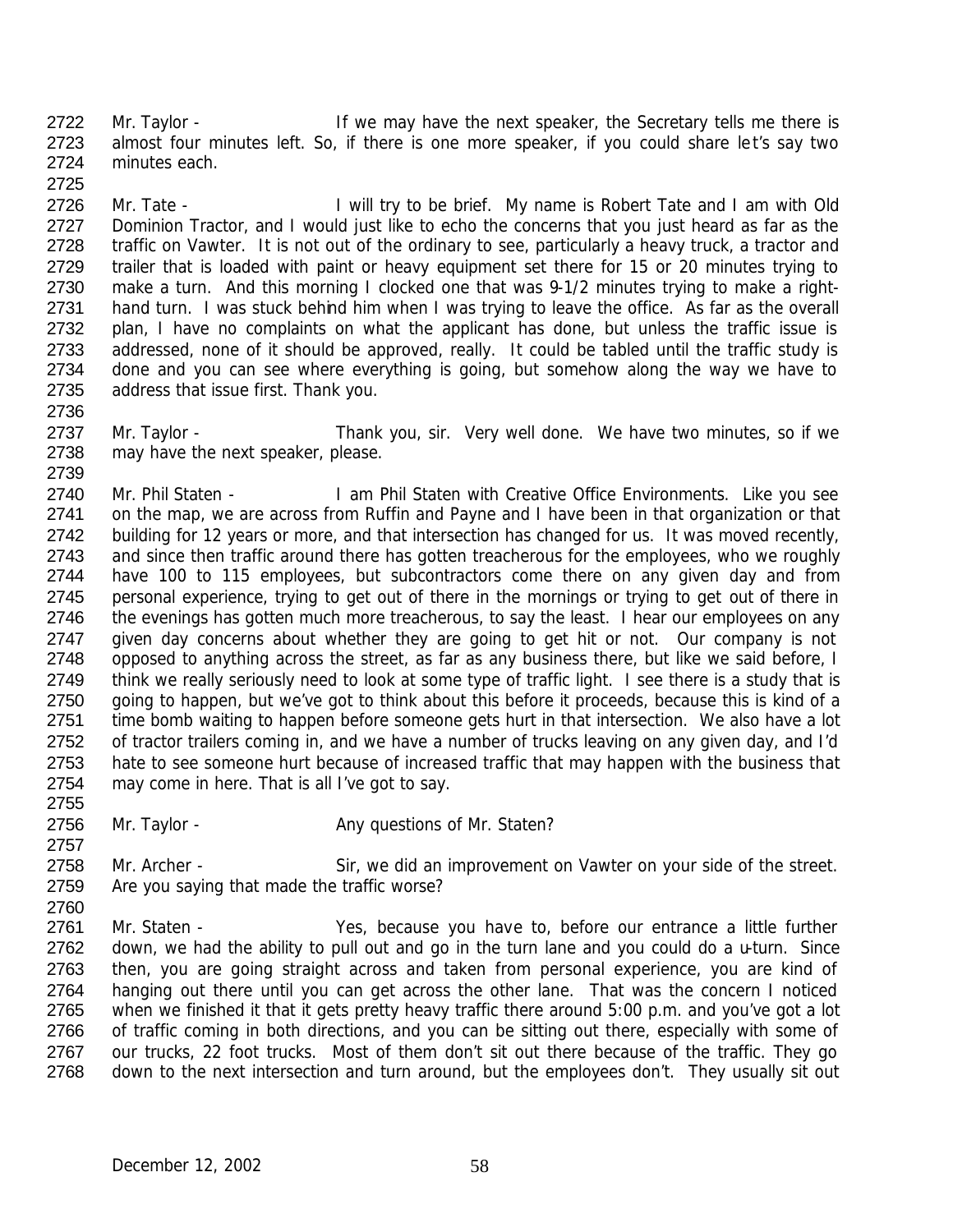2769 there and I have heard before that it is illegal, but they will until traffic lets up, and then they 2770 move. 2771

2772 Mr. Archer - I am sorry to hear that we made it worse. I thought we were 2773 trying to help you. Thank you, sir. 2774

2775 Mr. Taylor - Sir, if you would, come down to the microphone so we can get 2776 you on the tape and just start all over. 2777

- 2778 Mr. Hall Mark Washington Roofing. This is George Hall again. They 2779 couldn't be here. They had inventory, but that is the heavy materials company at the end of 2780 Vawter. They operate large trucks and they gave me a letter to read and leave with you. I 2781 would like to quickly read it.
- 2783 Mr. Taylor All right. Thank you.

2782

2784

2804

2785 Mr. Hall - "To the Henrico Planning Commission Reference C-70C-02 Harlan 2786 Enterprises: I am aware of the proposed rezoning and development by Harlan Enterprises at 2787 the corner of Laburnum and Vawter Avenue. It is my understanding that the proposed 2788 development may generate from 650 to 1,000 vehicle trips a day at this intersection. This 2789 intersection is used heavily by industrial and commercial traffic, including large trucks and 2790 tractor trailers. At certain times during the day, there are long traffic backups and, in addition, 2791 our trucks have to block the westbound lanes from Laburnum in order to cross the intersection 2792 and merge into the eastbound traffic during peak hours of the morning and evening. This 2793 intersection needs a traffic signal presently and any further development that results in an 2794 increase in traffic would be detrimental to the operation of our business and to the safety of our 2795 customers and employees. In light of the foregoing, I am opposed to the development 2796 proposed by Harlan Enterprises unless a turn lane on Laburnum Avenue is proffered and some 2797 form of traffic control is implemented at the intersection of Vawter and Laburnum Avenue. 2798 Sincerely, Robert Hall, Jr., Manager, Washington Roofing Products, Cameron-Ashley Building 2799 Products." 2800

2801 Mr. Taylor - Thank you, Mr. Hall. If you would just give that to Mr. Coleman, 2802 we will be sure to put it in the record, sir. Thank you very much. I believe you have some 2803 rebuttal time left, Ms. Freye.

 Ms. Freye - Mr. Chairman, thank you very much. I would like just to remind us why we are here this evening. I don't want to lose sight of the fact that the question before 2807 us this evening is whether it is appropriate to allow a self-storage facility to be added as a use on this property and whether we have the appropriate and conditions as part of that that provide the protection for the community. I also don't want to lose sight of the fact that the 2810 proposal of the question that is before you this evening has not caused the problem that the 2811 business owners have spoken to you about this evening. I don't want to lose sight of the fact that the problem they have spoken to you about has existed for some time and has no connection to the proposal that Mr. Harlan is proposing. As a matter of fact, the proposal that Mr. Harlan is suggesting will generate less traffic than the current zoning permits and will actually create a different type of traffic that will be fewer trucks, which seems to be the 2816 problem that these business owners have. So, we want to be able to have the opportunity to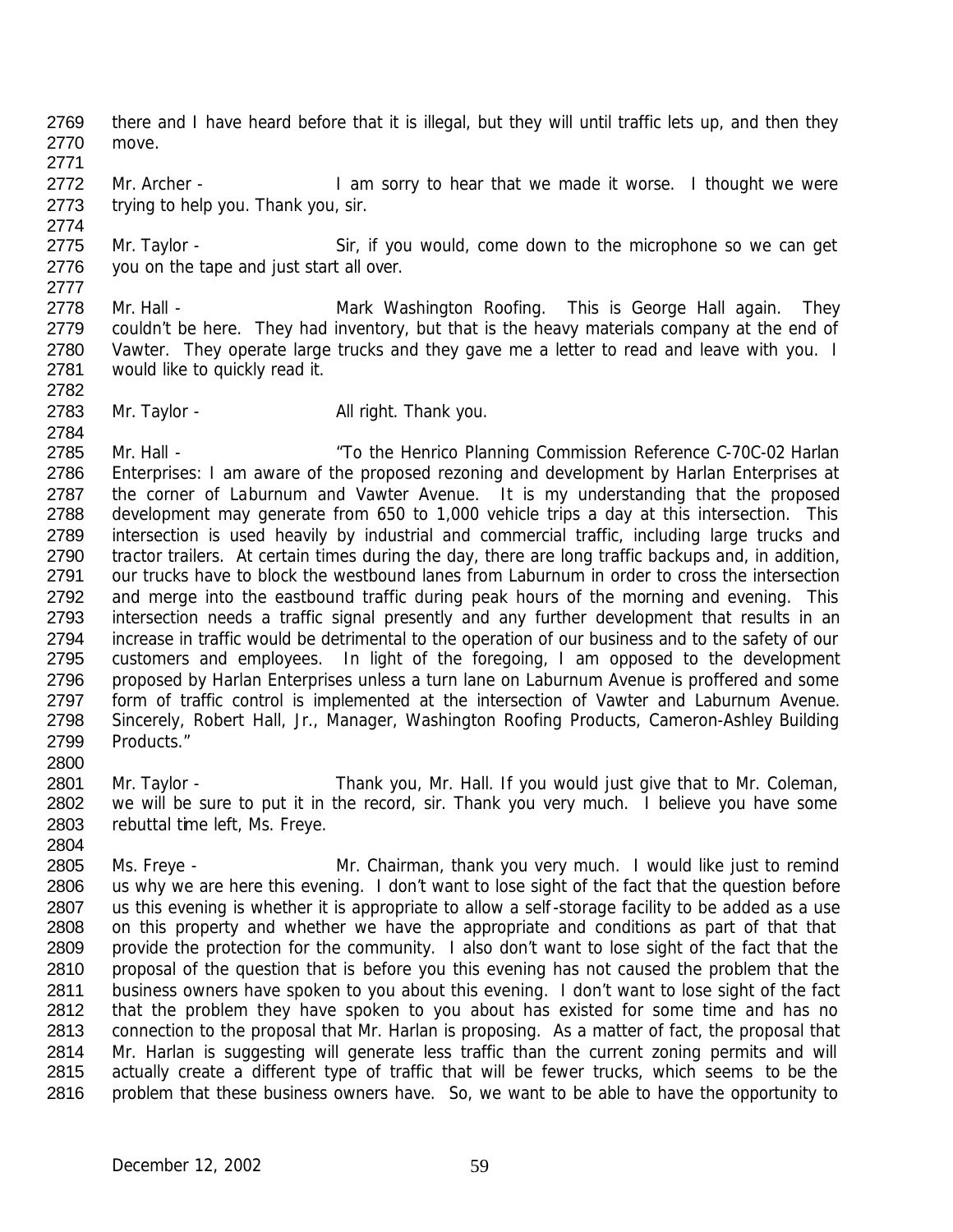get this request for rezoning recommended for approval and we would like to have it eventually 2818 get approved, so that we can work with the staff and with the Planning Commission at the time 2819 of POD to determine where the appropriate accesses are. Like I said, it is very encouraging to 2820 us that the County is stepping up to the plate to recognize the problem and to assess it and see what the appropriate measures are. And that will be a benefit to this landowner as well as to them, who is another business owner. Thank you for your consideration. 

- 2824 Mr. Taylor Thank you. We certainly appreciate your comments in terms of 2825 the needs to look at some kind of traffic study, and I will pass that on to Mr. Thompson through Planning.
- Mr. Archer Ms. Freye, I have a couple of questions I need to ask you if I may. 2829 In looking at the map that is in front of you there, Mr. Hall had some question as to where you may or may not empty onto whatever thoroughfare you plan to use to get into and out of your site. Can you give us any indication?
- Ms. Freye Mr. Archer, we do not have a site plan or a conceptual layout at all. What we will be driven by is working with the Planning Staff and particularly the Transportation Department about what are the appropriate distances from the corner of that intersection to have an access. We expect that, and I am speculating here, but I anticipate that 2837 the Traffic Department is going to say that there should only be one access on Laburnum and probably only one access on Vawter, with an appropriate distance from that intersection that would allow the smooth circulation of traffic to get through there, the proper stacking distances, and all of that will be nailed down at POD. It has to be. That is one of the fundamental criteria of even doing a POD is to determine where the access is appropriate.
- 2843 Mr. Archer Thank you, ma'am. I make that point because there have been a 2844 lot of questions raised tonight, and you have hit on part of it just there that at this point in time nobody really has any control.
- 2847 The traffic situation obviously is bad there now. Mr. Thornton will remember that we spent a lot of time doing the other side of Vawter Avenue and we thought we were improving the situation over there, and, obviously, we made it worse. I don't know what the answer is in that regard to be honest with you.
- There are a lot of things that have come up tonight that we can't answer. You know, we can't stop building BMPs, because the Government won't let us, and we don't know when they might eradicate the West Nile Virus. I don't have any idea.
- And I might also ask the gentleman that spoke, Mr. Hall, and the other gentleman, you don't have to come up here to answer me, but have you all pursued any relief at all to the traffic situation that exists now?
- 

2860 Mr. Hall - For years we had no u-turn signs at that intersection there so that people coming up and down Laburnum Avenue could not make u-turns, and that was a good thing. They took them down, I guess, what about a year or so ago, and that further exacerbated the problem, because, in addition to the traffic thing we have now, we have tractor trailers that make u-turns there, and they jack and do six-point turns in the middle of all of this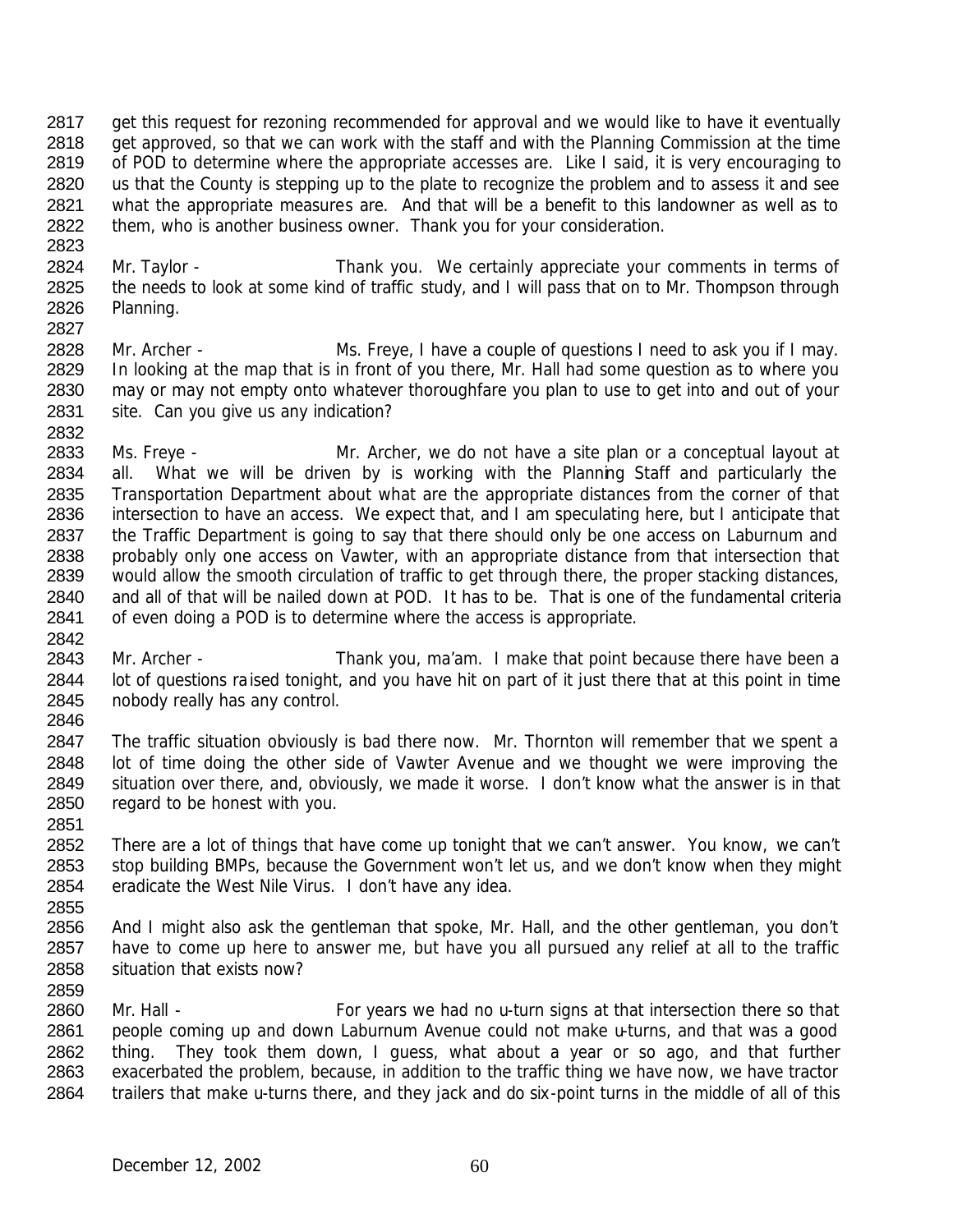mess. I called Public Works at that time. It was about two years ago they took them down. I asked them two questions, No. 1 about the traffic light, and the other was about putting the u- turns back up. He said that we consciously took down the no u-turn signs because we think we have too many on Laburnum Avenue. And I said what about the traffic signal, and he said, "Well, one it is not in the cards right now." And I said, "What do you mean by that?" He said, 2870 "All of our studies at this point says that we don't have enough traffic to justify one." This was about two years ago. And just as we saw, I think the staff said there was an average accident 2872 rate of three per year there, we noticed that there were seven there this past year. So, we've doubled the average accident rate there, so I think this whole intersection has changed dramatically over the past two years, and some of it may be because of the change that Creative has done across the street, or I just don't know, or I just don't know. Maybe there is more traffic coming up and down Laburnum. A lot of it has changed, and then, of course, all of 2877 the businesses that operate on Laburnum, or in our area of Laburnum and Vawter, are also effectively put out of business for four days a year because of the races. Now, I'm not going to go there. 

Mr. Archer - There is no point in it.

2883 Mr. Hall - And I always wonder, what would happen. Because I talked 2884 about the tractor trailer turning over there which blocked emergency access. What would ever happen if we had a fire on race day. Bring your marshmallows. 

2887 Mr. Archer - Well, you know, the issue that we have to deal with, and you and I talked about this before, one thing is if you leave the current zoning as is, what could be built there, and I know what your answer is, and so far nothing has been built there. But, you know, that won't stay that way always I don't suppose. And I do see merit in what the applicant is proposing, because I do think it does lessen to a great degree the impact of what would be there if this thing were to develop under the current zoning. So, there is merit in what they are trying to do here. I just have no idea how to alleviate the problems that already exist, and at 2894 the same time I don't think we can hold the applicant responsible for what already does exist. I am trying to think of some kind of way we could lessen the impact of that intersection, and from what I am hearing, it is just like the wild, wild west out there. I am very disappointed in the fact that we did not improve the situation when we spent all of that time doing the other 2898 side of Vawter Avenue for Creative, but it obviously didn't happen, and I am sort of shocked to hear that the situation got worse and worse. From what we understood from that conversation, it was awful, and this was undertaken so we could improve that situation, and now I understand it has gotten worse.

- (Unintelligible voice in the audience) It sounded like you were asking me a question, and I have to agree with you. Yes, I think that it could be a heck of a lot better than the worse case scenario, too, but it is a bad situation there, and for any additional traffic would further exacerbate the current situation.
- 

Mr. Archer - Well, let me ask you this. I guess I asked all of you all.

2910 Mr. Taylor - It might be good sir if you stepped up to the podium and then we will get you. This is a good discussion.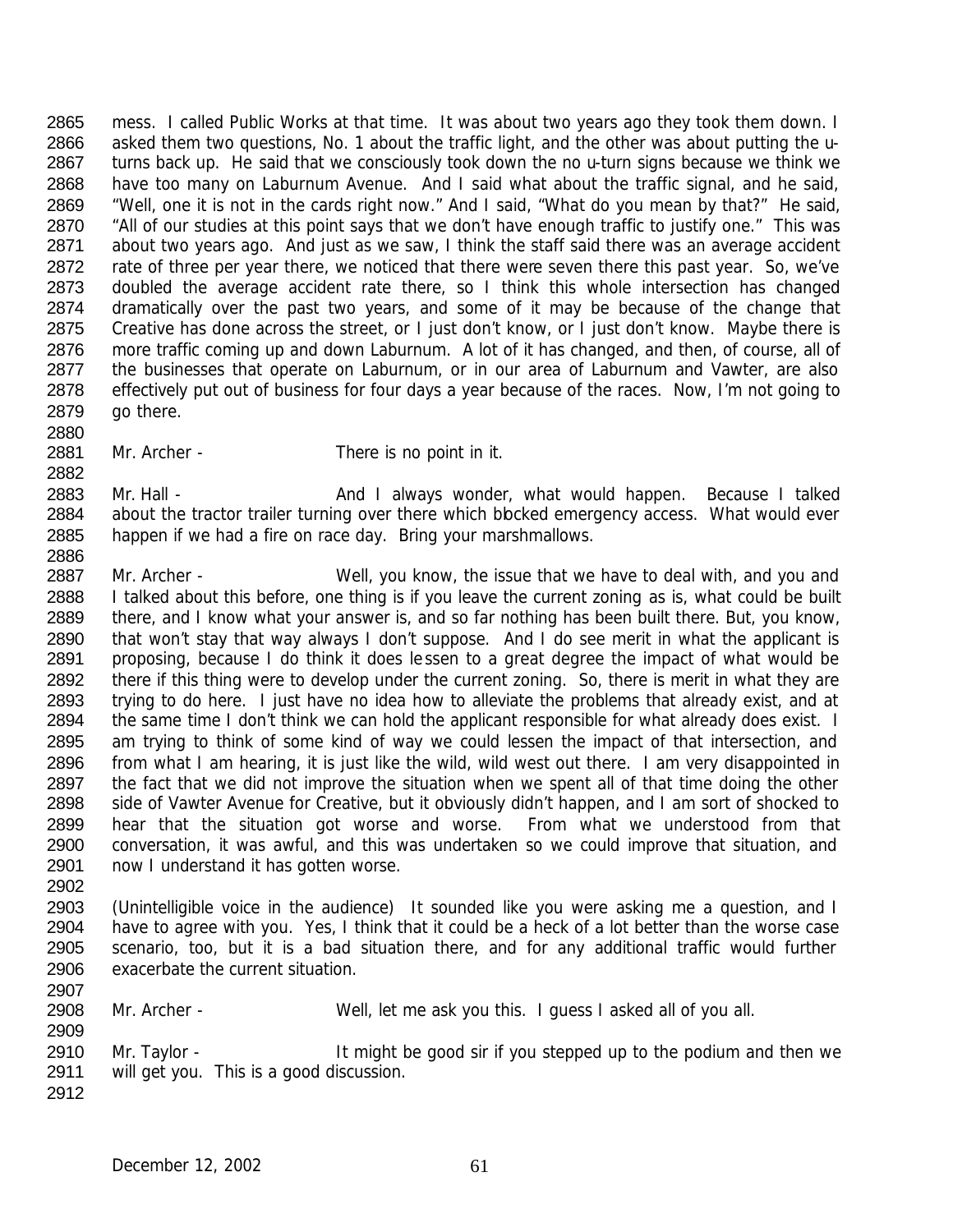2913 Mr. Archer - Are you all opposed to this proposal just for the sake of the proposal or is traffic the real issue here? 

2916 Mr. Hall - It is 100% for us the safety and the traffic issue that impedes out 2917 ability to do business and a safety issue. That is 100%. I think I am speaking for the rest of the businesses. I see them all nodding their heads. I have encouraged the residents there to 2919 be supportive of a self-storage thing, because I told them, you know, and believe me, as I said before, development is my life blood. I am in the materials business. Far be it from me to go around and let anybody know I am opposing development. That is not good, you know. And the same with Mr. Sims and Washington Roofing, his letter that you have. It is kind of a unique situation that we are in. And I have encouraged the residents over there to take a real wide open approach to this, because what better could you have in your backyard than a self- storage. It generates a little traffic, but it is not a whole lot of coming and goings, and it is a nice thing. If I had to have commercial stuff behind me, that is what I would want. I told Ms. Freye from a Ruffin and Payne standpoint we really didn't care whether it was a (unintelligible) or you know, the self-storage. It just the additional trip traffic – we are getting ready to really have an explosive situation there. 

Mr. Archer - That is the dilemma we have now. We have..

 Mr. Hall - This might not be the right forum for getting it done. Well, you've got to start somewhere.

2936 Mr. Archer - We are here, and you know, we tried to encourage the applicant 2937 to give us some things that we wanted to see in the event the self-storage unit was built, and they have done that. I think the design guidelines that they have come up with, the architectural features of the building, the way they have taken care of not using the driving isles, for example, as part of the buffer, the way they are willing to screen the BMP to make it as safe as they possibly can or even design it in some way that would give a feature that might be a benefit to the neighborhood. All of these things are things that we like to see. But I just don't know how to deal with the objection that you all have with traffic or how much responsibility we need to place on Mr. Harlan. What immediate thing could you see at that intersection, other than a traffic light? Let us say the traffic light is not warranted because of 2946 the study. What else immediately could you see that might improve the intersection? 

2948 Mr. Hall - Well, in all seriousness, you know, not being crazy about it, the only thing I can possibly see would be a turn lane in the westbound Laburnum Avenue side. 2950 There is a turn lane everywhere else there except for there. That is the only other thing I could see that could help the situation, especially with the people getting in there, and that would help with the inbound tractor trailers that are coming. That would be a help. Right now the inbound tractor trailers that bring materials to us have to swing out into Laburnum Avenue to make that turn, and either the traffic on Vawter has to back up, and with a turn lane there, the last time that Henrico Police responded we had the overturned trailer who had spilled his goods across Vawter. He made a right turn into Vawter and right past those trees, you know the last 2957 time one turned over and spilled everything and blocked the access, that is when you get worried about emergency services. You know, the Henrico Policeman said that there should be 2959 a turn lane here because it would at least prevent these guys from turning over and blocking the whole road.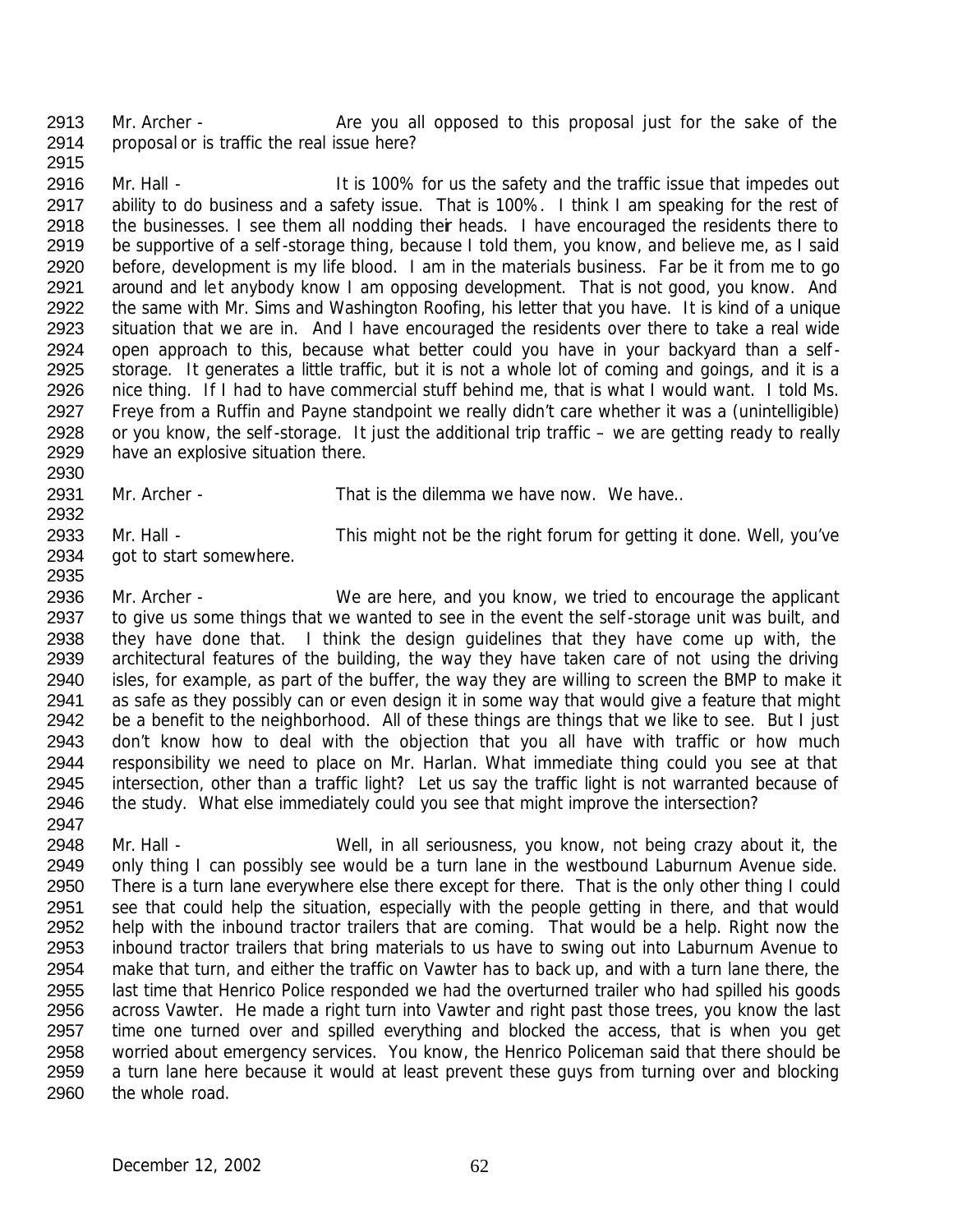2962 Mr. Archer - I know there is a substantial ditch right there, too. 2964 Mr. Hall - It is. And then if you get past that, the other problems you have 2965 if you get past that and avoid our trucks that are blocking the place, your only recourse is to shoot over a 40 foot embankment and fall down into one of our warehouses there, too. It is not a nice intersection. 2969 Mr. Archer - But that would be an improvement, if you could get a right-turn lane? 2972 Mr. Hall - A right-turn lane would be an improvement, but also what it needs is to have a regulator intersection. Mr. Archer - Well, I understand that, but traffic studies can yield positive and negative results. We just don't know. 2978 Mr. Hall - That is right. Mr. Archer - And, you know, I've got to be honest with you. I don't feel like it is fair to hold these people hostage until we can decide what is good and what is bad, but let me see what they might be willing to do in trying to help the access. We want to try to help the intersection now. That is what I am trying to get at. 2985 Mr. Hall - I think that every business that is here could do some business with the business that wants to get in there. Mr. Archer - That is my point, and even the neighborhood may be able to do that. OK. Mr. Jernigan - Mr. Hall, let me ask you this. You said originally that Vawter was supposed to be joined into Carolina Avenue. Mr. Hall - Yes. Mr. Jernigan - How much wetlands is at the end of Vawter? 2998 Mr. Hall - That runs down to the Chickahominy Swamp basin. It was going 2999 to cut right back down; some type of Henrico Treatment Facility or Water Junction, what is down there? I don't know. It is right across from the Glen Lea Parks and Recreation area. Mr. Jernigan - We are talking substantial wetlands. It is not just a little bit. Mr. Hall - You can't do hardly anything nowadays unless you want to get into mitigation, and I think once you are mitigating that type of acreage, it gets pretty cost prohibitive, and the other thing about this is that you do have the recreational area down at the end, and that is a seasonal thing. That generates tremendous amounts of volume, particularly during the summer. When we close up in the summer on a Thursday or Friday evening, we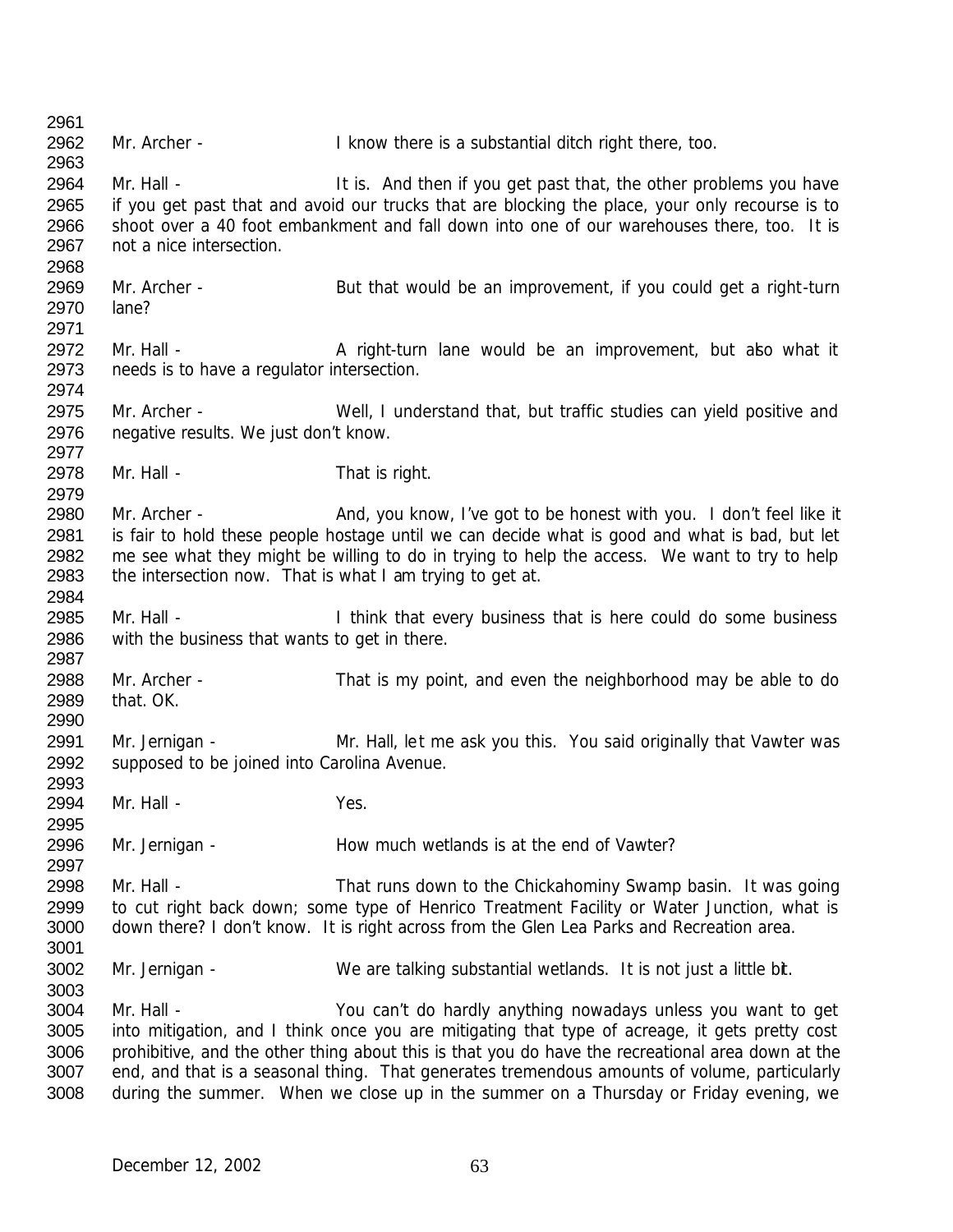usually see anywhere from 100 to 200 cars going down there. It is just incredible, the traffic they have down there. I think they have Little League baseball down there, that is what they have.

- Mr. Archer Thank you, sir. Ms. Freye.
- Ms. Freye Yes, sir.

 Mr. Archer - It sounds like they laid some things on the table here. Can you help us out? Would you all be willing to do anything with a right-turn lane?

 Ms. Freye - Mr. Archer, we had actually discussed, when this case first started one of the things that Mr. Harlan wanted was to get some retail on the corner of Vawter and Laburnum. The neighbors made it very clear that was not going to get any support from them, and I didn't want them fighting me on that, so we quickly gave that up. But when we were talking about retail on the corner, it would have made sense, because of the increase in traffic that retail would have brought, to look at a right-turn lane there, and we did discuss that with the community at that time. But then, that went away, when the retail went away. What I hear you saying now is, would we maybe look at that again. And I think the developer's willingness would be to provide a right-turn lane at that portion of the property that has frontage on both Laburnum and Vawter that he could put a right-turn lane there when that portion of the property develops. Again, I can't tell you when that would be, but I think that Mr. Harlan would still be willing to do that when that corner develops. Yes. And he has indicated that he would be willing to do that.

3034 Mr. Archer - At what stage right now do you envision that happening? Would that be a part of the storage case, or you just can't tell? 

- Ms. Freye I really cannot tell you, Mr. Archer. I really can't. We will know as soon as the plan of development comes in. And you know from your experience that the Traffic Department, the transportation folks, look at turn lanes as just about a part of every development, and where they are, where the access is going to be, and where they should be. But, at this proffer stage, not knowing any of that, I think I would have to stick and advise my client to stick with saying, yes, if you will make a commitment to provide the frontage, because it is going to take his land to do this, and he will have to provide the land outside of the ultimate right of way, and I understand from the Traffic Engineer that they are looking at 100- foot ultimate right of way there. So, he is already probably going to lose some property. It is already gone. If that is the ultimate right of way, that is gone. But, he will have to dedicate that land to provide that turn lane. It would cost effective, most cost effective for him to provide that when that corner develops, when a POD comes in for that. If it comes in on the first POD, then that is when it would be provided.
- 

 Mr. Archer - So, then even if we were looking at the storage facility, and, of course, that would be the first thing to develop… 

Ms. Freye - Yes, sir.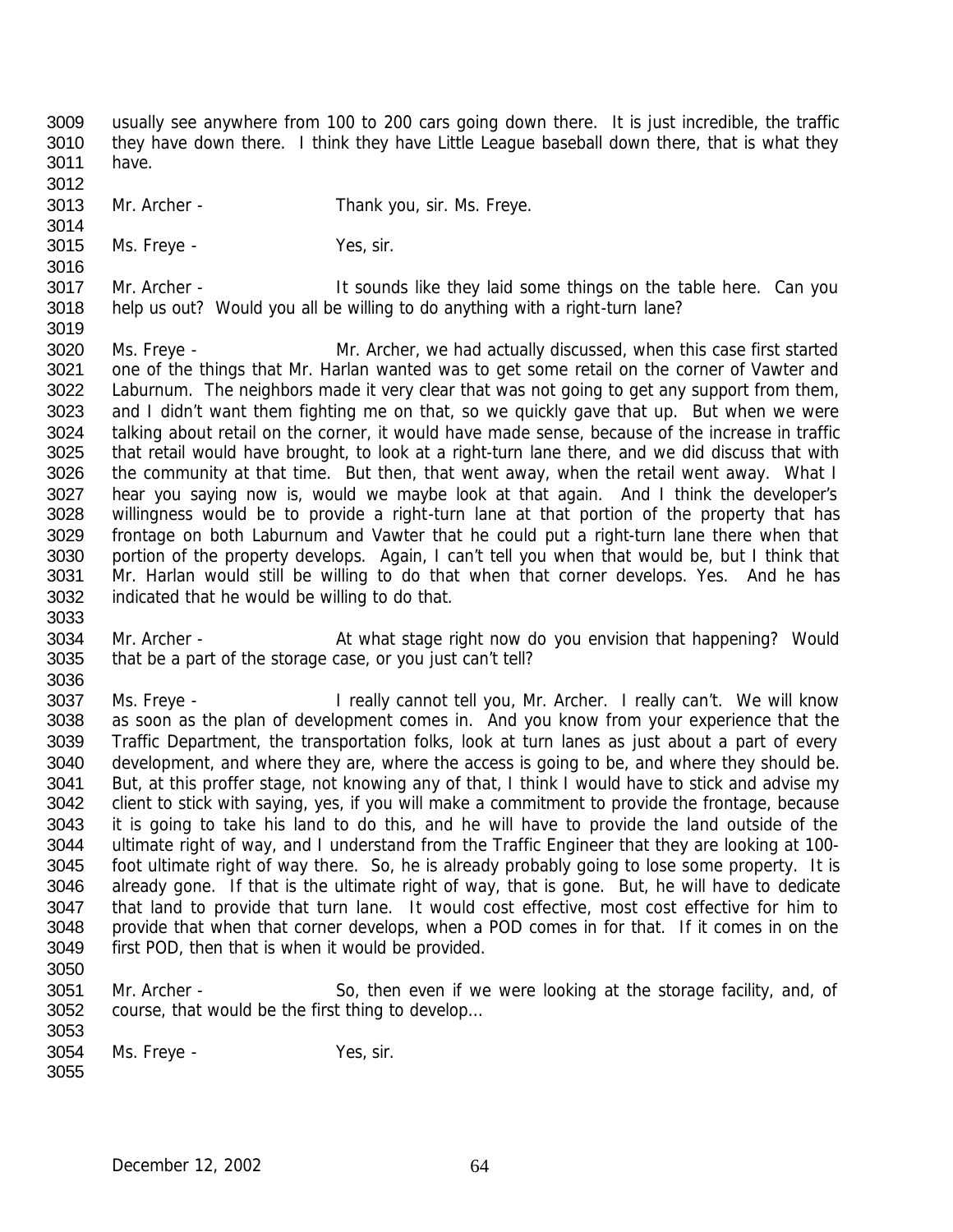3056 Mr. Archer - And looking at this map that we have that Mr. Hall provided, closer back up to Mechanicsville Pike he shows an inlet. And the next thing down from that traveling westerly is that intersection. Ms. Freye - Correct. Mr. Archer - So you are saying now, if this were to develop with the inlet, at that point, then, of course, you all wouldn't have any, you wouldn't be involved in the corner down at Laburnum and Vawter. Ms. Freye - Unless the design – unless it works best for the storage to front all along Laburnum. Mr. Archer - Well, suppose you were granted two intersections. One of them was this one, and the other one was on Vawter. Ms. Freye - If that were to occur at the POD, then that could be addressed at that time. Because that is when the accesses get determined. 3075 Mr. Archer - But let's say that it did happen. Let's say that one of the accesses was on Vawter, I don't know where on Vawter, but anywhere on Vawter. Would you be willing 3077 to install the right turn lane if there were an access on Vawter and assuming that, and I know assumptions are not good, but that configuration would call for one access on Laburnum and one on Vawter, or maybe just one only on Vawter. Ms. Freye - If I understand what you are asking me, is if the first POD, whatever that shows, if it is for office, office-service, or the storage comes in showing an access on Vawter, any access on Vawter, could the turn lane be provided at that time. Mr. Archer - That is what I am asking. Ms. Freye - Yes, sir. 3089 Mr. Archer - All right. That is all I have to ask. Anybody else? 3091 Mr. Taylor - Any other questions from the Commission? No, sir. No further questions. I need to ask the gentleman in the back now how does that sound? This is the one thing, and I don't care who comes down to answer it. I have picked on Mr. Hall enough. (Unintelligible) …traffic issues. Mr. Archer - Well that is what I am trying to alleviate, and I am trying to get them to help you do it. We've got a traffic issue now. That is not going anywhere. I can' t hold them responsible for the stop light, but I am trying to find out, what is the most immediate thing that we could do that could help you all, and they are willing to put a right-turn lane in. Well, you have got to understand they can't do a POD until we approve the zoning case for them to have a POD. They are kind of in a Catch 22 here. But that does substantially help you out if we come up with a POD that can have some access on Vawter Avenue?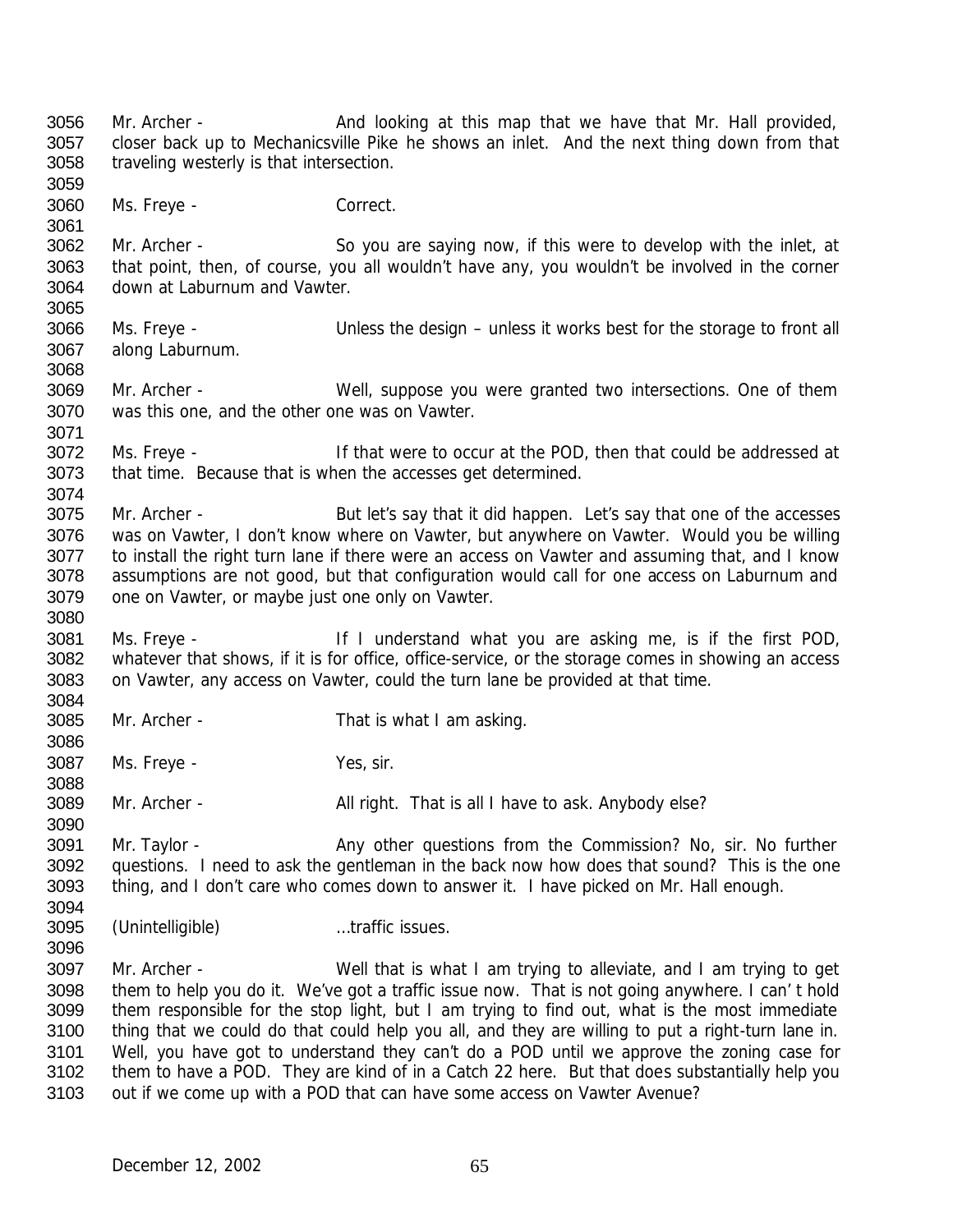| 3104         |                                             |                                                                                                  |
|--------------|---------------------------------------------|--------------------------------------------------------------------------------------------------|
| 3105         | Mr. Hall -                                  | A turn lane would help the situation there.                                                      |
| 3106         |                                             |                                                                                                  |
| 3107         | Mr. Archer -                                | It seems to me that it would help it tremendously. If you have                                   |
| 3108         |                                             | got tractor trailers that are turning over because they are making a right turn                  |
| 3109         |                                             |                                                                                                  |
| 3110         | Mr. Hall -                                  | It is going to help us and also help the employees get in there to                               |
| 3111         | work safely, too.                           |                                                                                                  |
| 3112         |                                             |                                                                                                  |
| 3113         | Mr. Archer -                                | OK. All right. Anybody else?                                                                     |
| 3114         |                                             |                                                                                                  |
| 3115         | Mr. Jernigan -                              | I don't know. This might not be a good idea.                                                     |
| 3116         |                                             |                                                                                                  |
| 3117         | Mr. Harlan -                                | We just don't know what the layout is going to be.                                               |
| 3118         |                                             |                                                                                                  |
| 3119         | Mr. Archer -                                | Yes, and we can't determine that until they get some approved so                                 |
| 3120         |                                             | they can do a POD. We can strongly encourage that the POD have some sort of entrance on          |
| 3121         |                                             | Vawter Avenue, that would, I think we can move in that direction. It seems like we could, Mr.    |
| 3122         | Harlan. There ought to be a way to do that. |                                                                                                  |
| 3123         |                                             |                                                                                                  |
| 3124         | Mr. Jernigan -                              | Mr. Archer, I think that the entrance would be best off of Vawter                                |
| 3125         |                                             | and not off of Laburnum. Put in the cut lane, but the way I see it right here, you have a stub   |
| 3126         |                                             | road that comes off of Fenwick. I would like to see the design made that could be an             |
| 3127         |                                             | emergency exit, or emergency entrance, in case there were problems in there. See that stub       |
| 3128         | road? That is what it shows on here anyway. |                                                                                                  |
| 3129         |                                             |                                                                                                  |
| 3130         | Mr. Archer -                                | Is there going to be a fence there, a wall there or something?                                   |
| 3131         |                                             |                                                                                                  |
| 3132         | That is the back of the neighborhood.       |                                                                                                  |
| 3133         | Ms. Freye -                                 | That is at its right                                                                             |
| 3134         |                                             |                                                                                                  |
|              |                                             |                                                                                                  |
| 3135         | Mr. Jernigan -                              | What I was saying is an emergency access only. Emergency                                         |
| 3136         | entrance only. Not to be something used.    |                                                                                                  |
| 3137<br>3138 |                                             |                                                                                                  |
|              | Mr. Taylor -                                | Excuse me for a moment. These are very good discussions, and                                     |
| 3139         |                                             | worth recording, but we are very limited that we are only going to get one side, and our         |
| 3140         |                                             | problem is the recording secretaries - this is going to drive them absolutely crazy - trying to  |
| 3141         |                                             | figure out the words they are missing, so I would ask that if we want to put this on the record, |
| 3142         |                                             | that in some sequence we put it on the record, so that we can capture it for use, and that they  |
| 3143         |                                             | have a snowball's chance of effectively and accurately recording our comments. So, however       |
| 3144         |                                             | we want to do it, I want to ask that we only speak, one at a time, and we can continue to        |
| 3145         |                                             | speak, but please talk into the microphone so that the ladies can record it.                     |
| 3146         |                                             |                                                                                                  |
| 3147         | Mr. Coleman -                               | I was going to add that there is a proffer prohibiting access at                                 |
| 3148         |                                             | that side of the road. I think the neighborhood would vehemently oppose any access.              |
| 3149         |                                             |                                                                                                  |
| 3150         | Mr. Jernigan -                              | Emergency access – emergency only.                                                               |
| 3151         |                                             |                                                                                                  |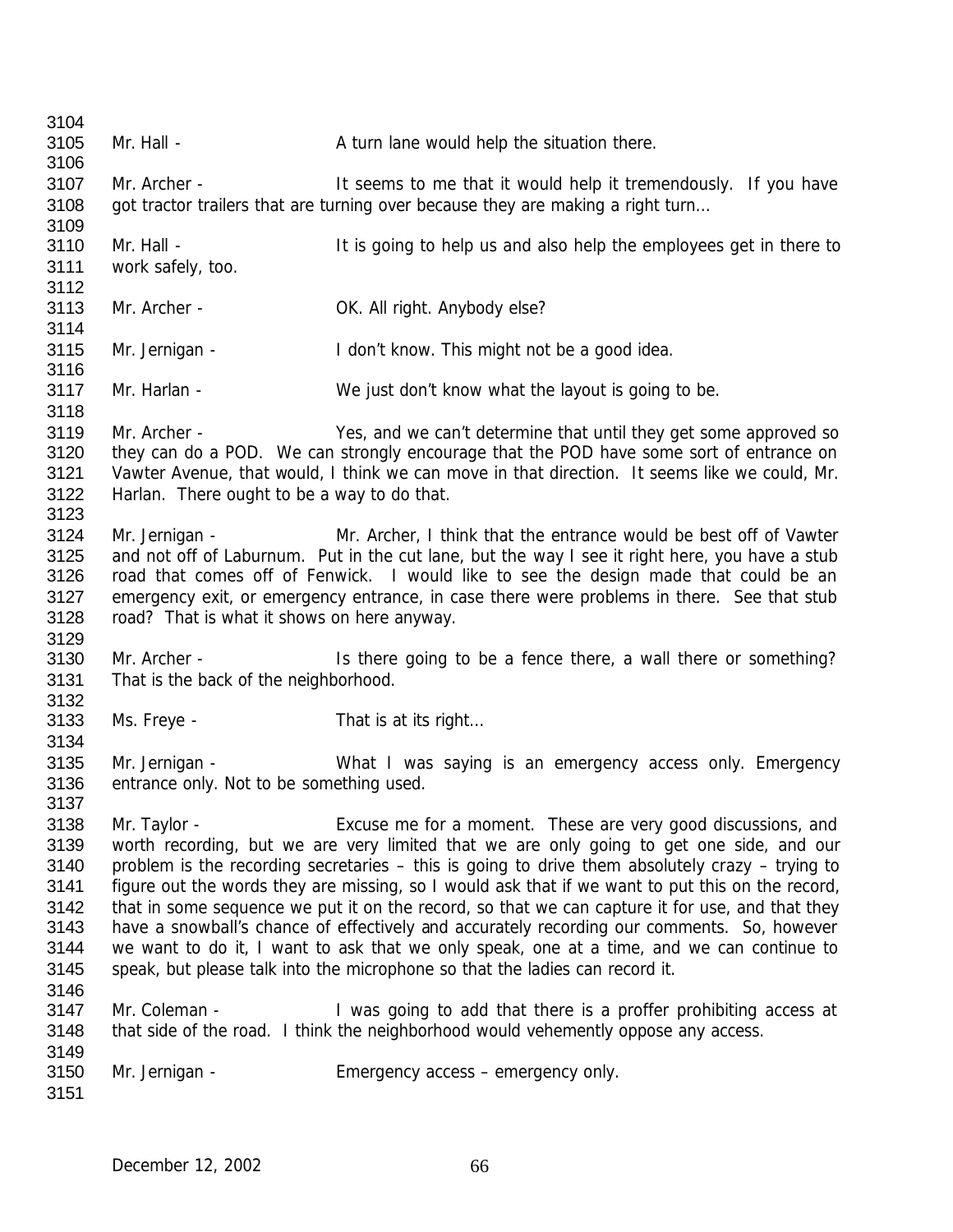Mr. Coleman - The way they have put this issue is that it existed in the previous case, and the applicant maintained it in this case. They are adamant about not having access. Mr. Jernigan - I just thought I'd bring it up. Mr. Archer - Mr. Chairman, I guess we need to wrap this up. The 11:00 news is already on. Mr. Taylor - It is your show, Mr. Archer. We are here to help you. 3162 Mr. Archer - It is a very difficult thing to try and work through, and I am just trying to see if we can reach some sort of compromise here and I think we probably have. The applicant has worked, I think, pretty hard with the neighborhood to try and address their concerns. The concerns that the business community have are really not something that is of 3166 their making, but I see a way in this wherein they can maybe help the business community and, I am sure that we can sought of structure at the POD so that we can an entrance onto Vawter Avenue. Mr. Hall, you were signaling? Mr. Taylor - I think he would like to speak when you are finished, Mr. Archer. Mr. Archer - OK. We will just ask Mr. Hall if you will come down. 3174 Mr. Hall - Inne is think the businesses are pretty much in agreement this is kind of a first step in maybe a long journey to get a traffic signal up there. But what we really that we can accomplish here is to make sure that as soon as development goes in there that there is a turn lane provided and all the businesses would be very happy with that. Mr. Archer - I think that is what we are trying to get to. 3181 Mr. Hall - Right. I just wanted to make sure that you knew we had a consensus. OK. Mr. Archer - Thank you, sir. So anyway, where I was, it seems like to me that this right-turn lane would not necessarily alleviate all of the problems, but it certainly would make things a lot better than they are now. And, since the applicant is willing to do that and since I think we can accomplish one good thing by doing this and eliminating the type of business that could go in with the current zoning classification that I think would be much worse, and there are no conditions in there that would preclude that they had to do anything. So, I am about to put this over to the point where Mr. Thornton can worry with it for a little while. My recommendation is that we take all the things we discussed here tonight and if can get a proffer to the effect that they will do the right-turn lane, and I am not suggesting that. We are not supposed to suggest proffers. I think you understand what I am saying. Ms. Freye - Yes, sir. I will write one. Mr. Archer - Then my motion would be to recommend approval. Mr. Vanarsdall - Second.